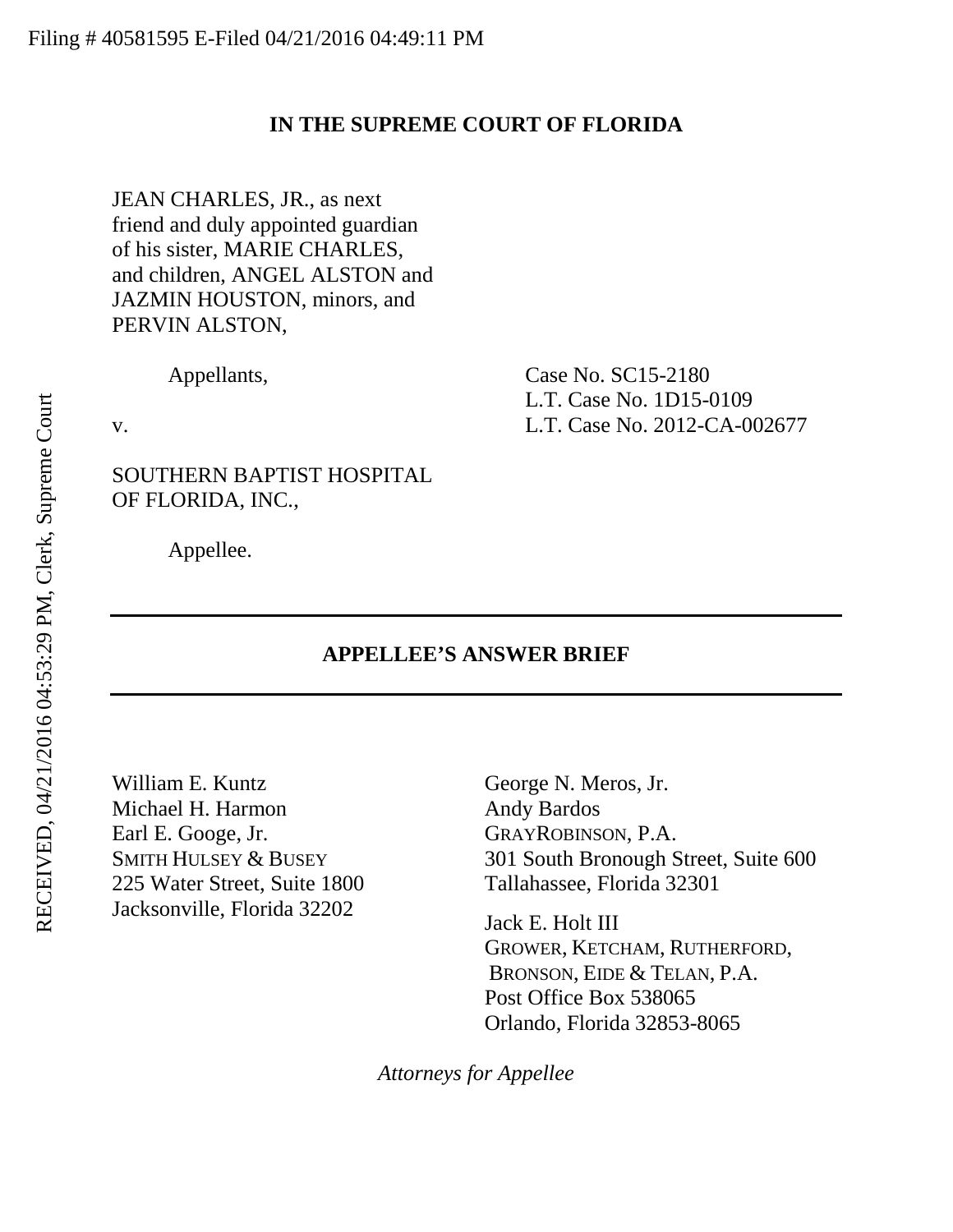# **TABLE OF CONTENTS**

| I.  | Baptist's Occurrence Reports Are Privileged and Confidential Under Federal |                                                                                                                                                                                                             |
|-----|----------------------------------------------------------------------------|-------------------------------------------------------------------------------------------------------------------------------------------------------------------------------------------------------------|
|     | A.                                                                         | The Federal Definition of PSWP Easily Encompasses Baptist's                                                                                                                                                 |
|     | <b>B.</b>                                                                  | Baptist's Occurrence Reports Are Not Stripped of Federal Protection<br>Merely Because They Simultaneously Satisfy State-Law                                                                                 |
|     | $\mathcal{C}.$                                                             | Appellants' Interpretation of the Act Permits States to Declare Non-<br>Confidential What Congress Declared Confidential, and Thus                                                                          |
|     | D.                                                                         | The Discretion of Providers to Collect Information in Their PSE<br>Systems Is Neither Unilateral Nor Unreviewable, and Certainly Does<br>Not Justify the Creation of Unwritten, State-Law Exceptions to the |
|     | Ε.                                                                         | The Act Does Not Obstruct State Oversight of Health Care Providers                                                                                                                                          |
|     | F.                                                                         | Finding No Support in the Plain Language of the Act, Appellants                                                                                                                                             |
| II. |                                                                            | Baptist's Root-Cause Analyses Are Privileged and Confidential Under                                                                                                                                         |
| Ш.  |                                                                            | Appellants' Recourse to Innuendo Betrays the Weakness of Their Argument                                                                                                                                     |
|     |                                                                            |                                                                                                                                                                                                             |
|     |                                                                            |                                                                                                                                                                                                             |
|     |                                                                            | CERTIFICATE OF COMPLIANCE WITH FONT REQUIREMENT56                                                                                                                                                           |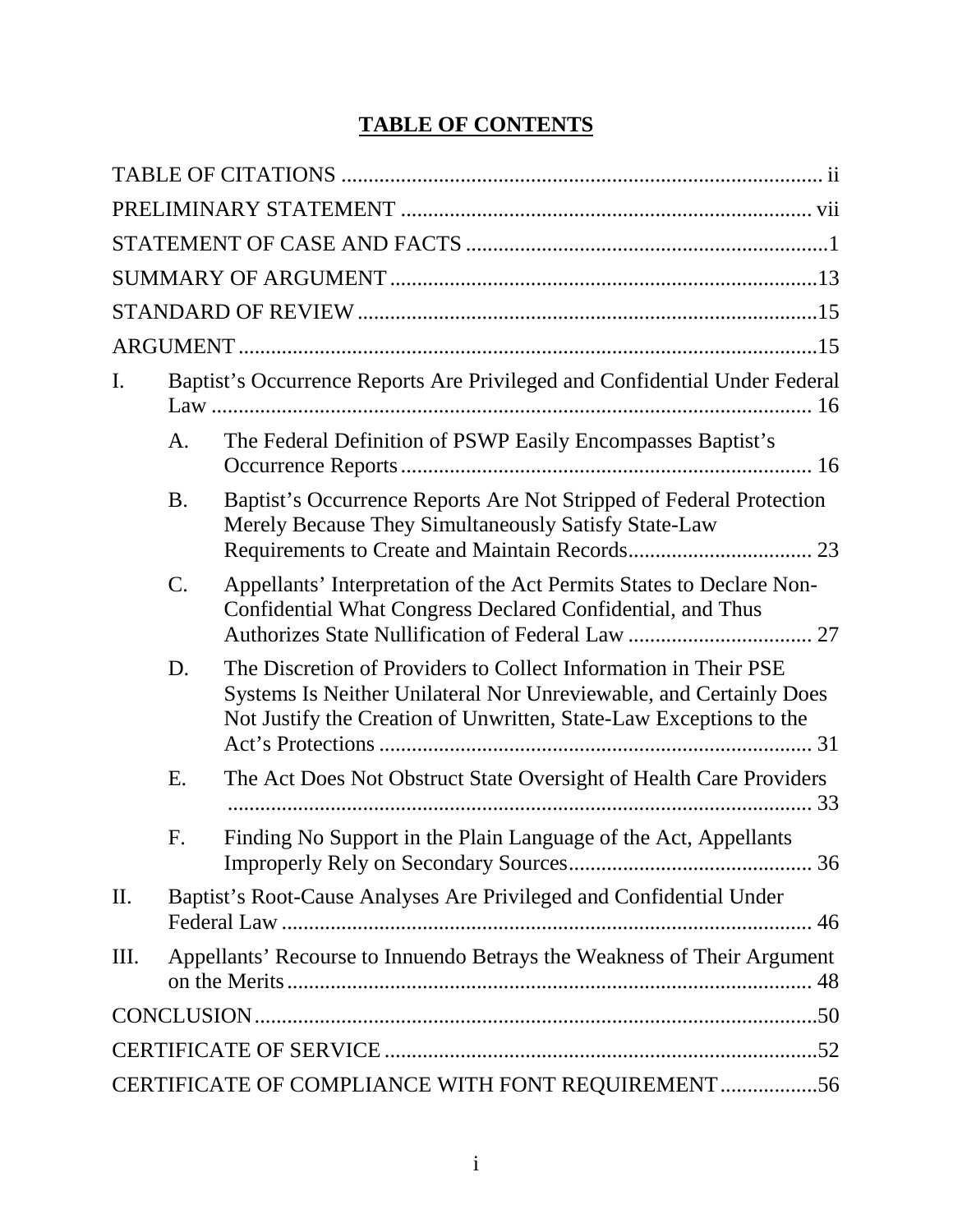# <span id="page-2-0"></span>**TABLE OF CITATIONS**

# **Cases**

| $A \& E \quad$ <i>Coal</i> $Co. v.$ Adams,                           |  |
|----------------------------------------------------------------------|--|
| Albemarle Corp. v. Herman,                                           |  |
| Andrus v. Glover Construction Co.,                                   |  |
| Barnhart v. Sigmon Coal Co., Inc.,                                   |  |
| Blanchette v. Connecticut General Insurance Corps.,                  |  |
| Bruesewitz v. Wyeth LLC,                                             |  |
| Carcieri v. Salazar,                                                 |  |
| Chandler v. Roudebush,                                               |  |
| Chevron USA, Inc. v. Natural Resources Defense Council, Inc.,        |  |
| Columbia Hospital Corp. of South Broward v. Fain,                    |  |
| Commissioner v. Clark,                                               |  |
| Cooper Industries, Inc. v. Aviall Services, Inc.,                    |  |
| Davis v. Michigan Department of Treasury,                            |  |
| Department of Financial and Professional Regulation v. Walgreen Co., |  |
| El Comité Para El Bienestar de Earlimart v. Warmerdam,               |  |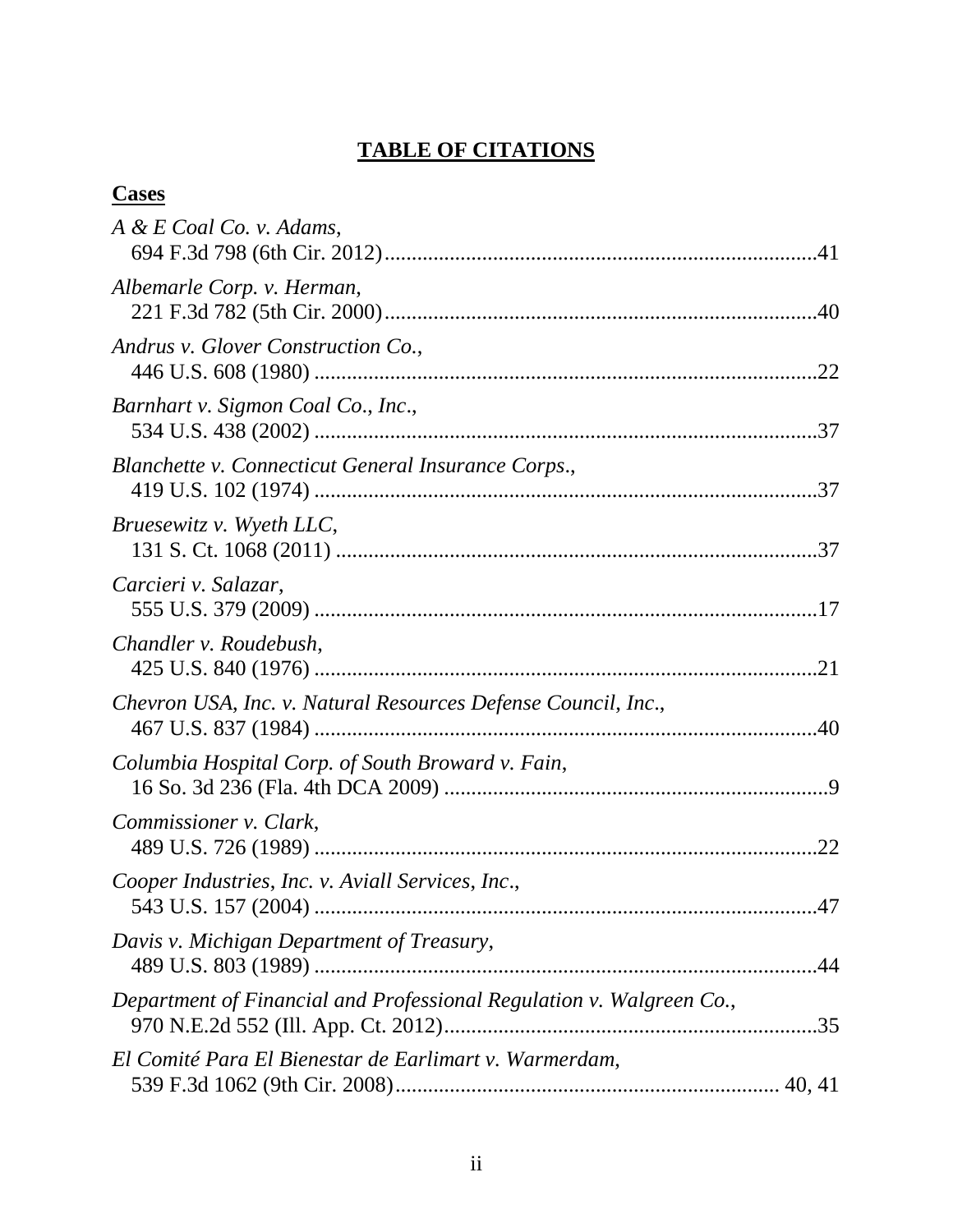| Engine Manufacturers Association v. South Coast Air Quality<br><b>Management District,</b> |     |
|--------------------------------------------------------------------------------------------|-----|
| Exxon Mobil Corp. v. Allapattah Services, Inc.,                                            |     |
| Florida Department of Education v. NYT Management. Services, Inc.,                         |     |
| Florida Hospital Waterman, Inc. v. Buster,                                                 |     |
| Gobeille v. Liberty Mutual Insurance Co.,                                                  |     |
| Goodyear Atomic Corp. v. Miller,                                                           |     |
| Gross v. FBL Financial Services, Inc.,                                                     |     |
| Henning v. Union Pacific Railroad Co.,                                                     |     |
| <i>Howlett ex rel. Howlett v. Rose,</i>                                                    | .29 |
| J.A.S. v. Buchanan,                                                                        |     |
| Lynch v. Alworth-Stephens Co.,                                                             |     |
| Maracich v. Spears,                                                                        |     |
| Mohamad v. Palestinian Authority,                                                          |     |
| National Wildlife Federation v. Environmental Protection Agency,                           |     |
| Ramos v. Baldor Specialty Foods, Inc.,                                                     |     |
| Saunders v. City of New York,                                                              |     |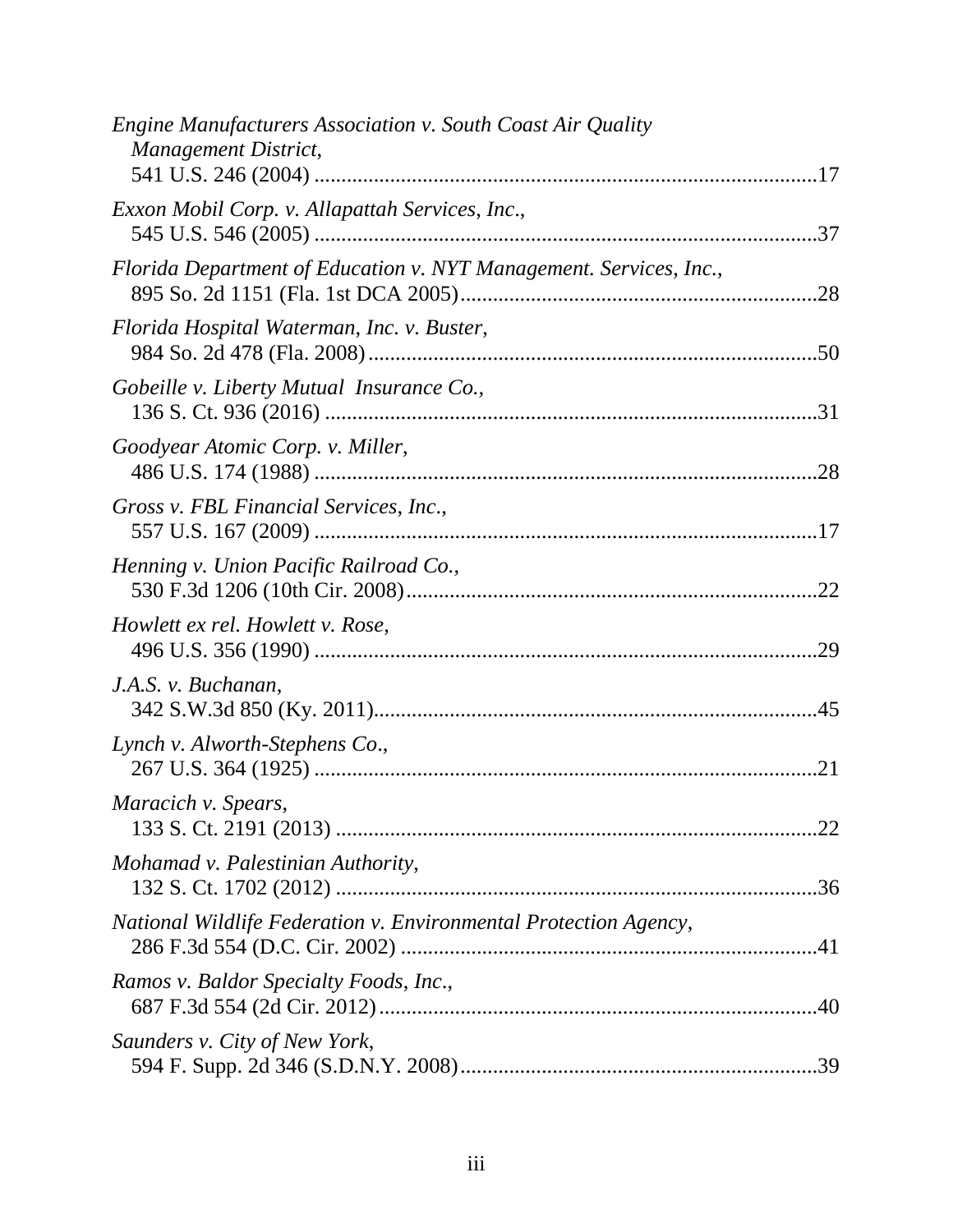| Sunset Harbour Condominium Association v. Robbins,       |
|----------------------------------------------------------|
| Texas Children's Hospital v. Burwell,                    |
| Tibbs v. Bunnell,                                        |
| Tibbs v. Bunnell,                                        |
| Tibbs v. Bunnell,                                        |
| Tinal v. Norton Healthcare, Inc.,                        |
| United States v. McKesson & Robbins, Inc.,               |
| United States v. Tohono O'Odham Nation,                  |
| United States v. Woods,                                  |
| University of Texas Southwest Medical Center v. Nassar,  |
| Upjohn Co. v. United States,                             |
| West Florida Regional Medical Center, Inc. v. See,       |
| Wos v. E.M.A. ex rel. Johnson,                           |
| Wyoming Outdoor Council v. United States Forest Service, |
| Zuber v. Allen,                                          |
| <b>Constitutional Provisions</b>                         |
|                                                          |
|                                                          |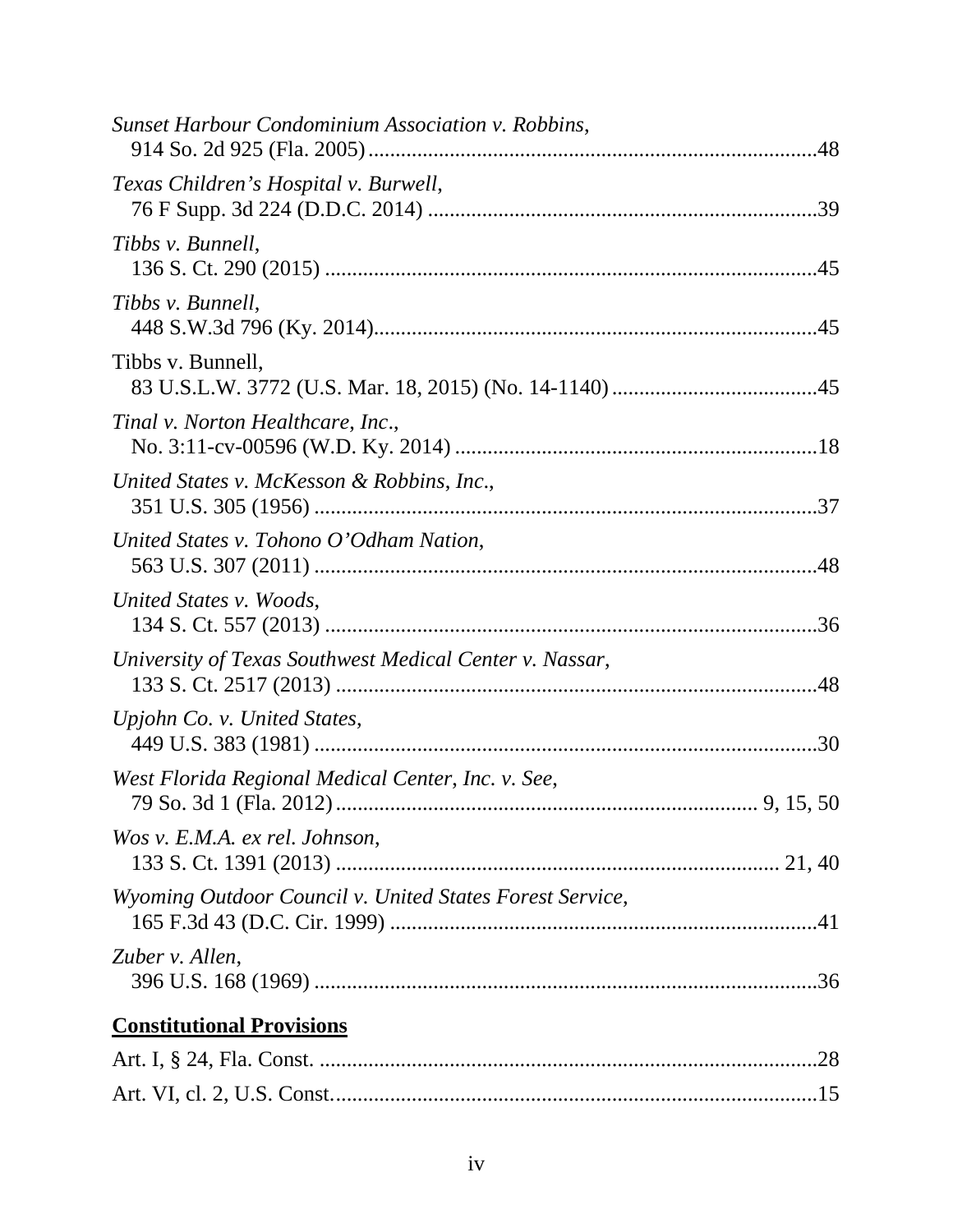| <b>Statutes</b> |  |
|-----------------|--|
|                 |  |
|                 |  |
|                 |  |
|                 |  |
|                 |  |
|                 |  |
|                 |  |
|                 |  |
|                 |  |
|                 |  |
|                 |  |
|                 |  |
|                 |  |
|                 |  |
|                 |  |
|                 |  |
|                 |  |
|                 |  |
|                 |  |
|                 |  |
|                 |  |
|                 |  |
|                 |  |
|                 |  |
|                 |  |
|                 |  |
|                 |  |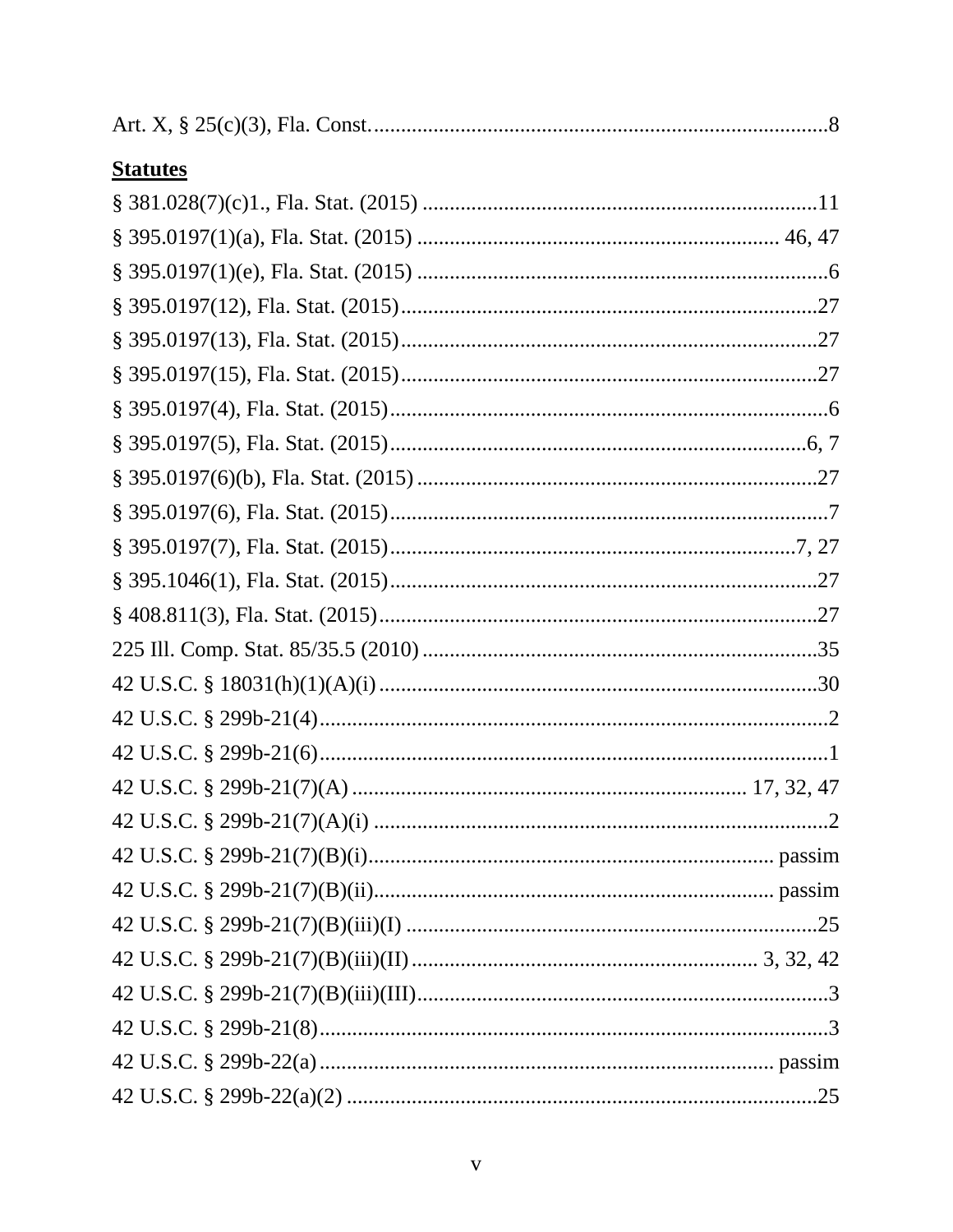| <b>Regulations</b>                                                                                                                                          |
|-------------------------------------------------------------------------------------------------------------------------------------------------------------|
|                                                                                                                                                             |
|                                                                                                                                                             |
|                                                                                                                                                             |
| <b>Other Authorities</b>                                                                                                                                    |
|                                                                                                                                                             |
|                                                                                                                                                             |
| AGENCY FOR HEALTHCARE RESEARCH & QUALITY, U.S. DEPARTMENT OF HEALTH                                                                                         |
| Brief of Petitioner-Appellant, Department of Financial & Professional Regulation<br>v. Walgreen Co.,<br>970 N.E.2d 552 (Ill. App. Ct. 2012) (No. 2-11-0452) |
| <b>OXFORD ENGLISH DICTIONARY ONLINE,</b>                                                                                                                    |
|                                                                                                                                                             |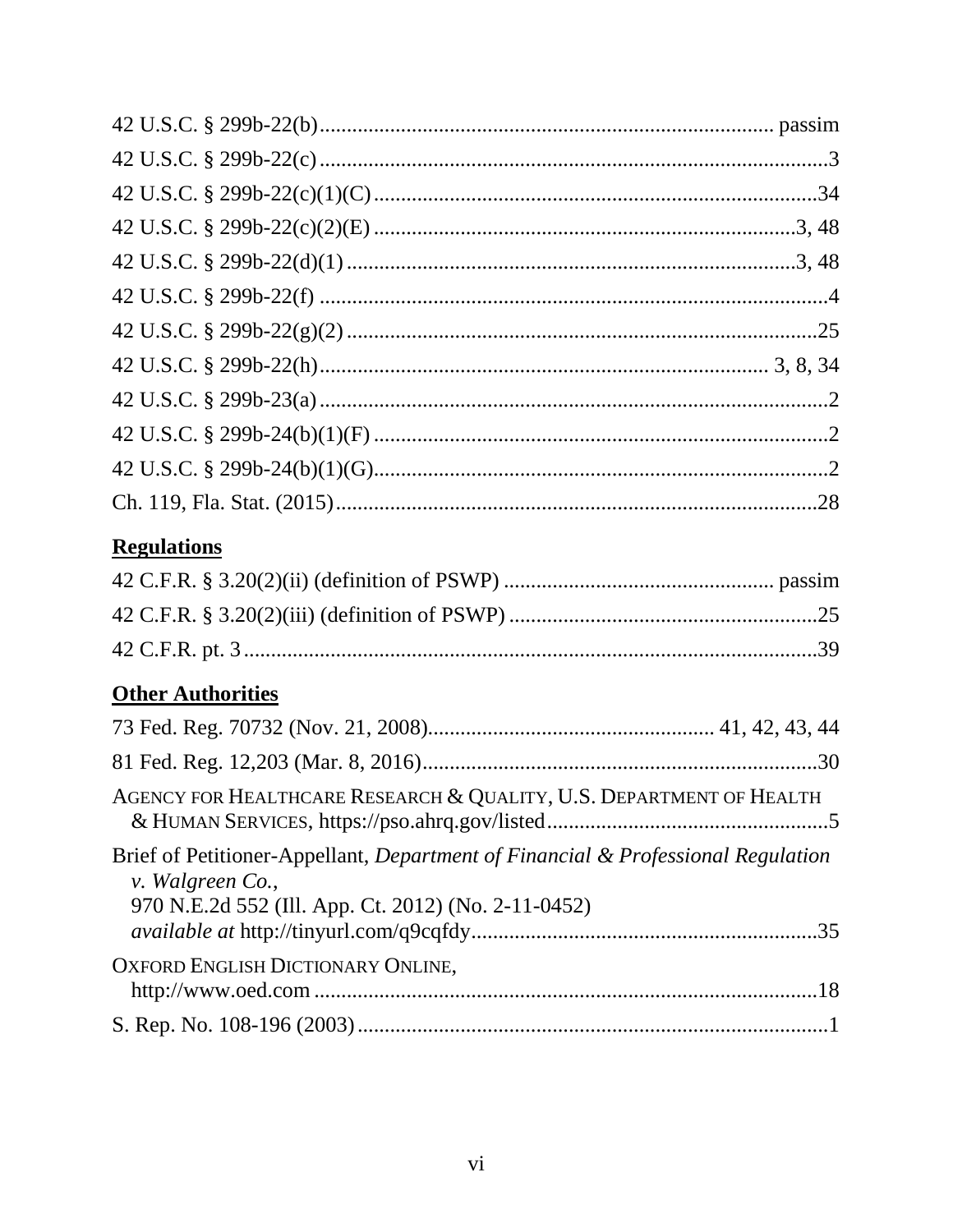### <span id="page-7-0"></span>**PRELIMINARY STATEMENT**

Appellee, Southern Baptist Hospital of Florida, Inc. ("Baptist"), adopts the

following shorthand:

- "Act" means the federal Patient Safety and Quality Improvement Act of 2005.
- "PSE System" means "patient safety evaluation system," as defined at 42 U.S.C. § 299b-21(6).
- "PSO" means "patient safety organization," as defined at 42 U.S.C.  $§$  299b-21(4).
- "PSWP" means "patient safety work product," as defined at 42 U.S.C. § 299b-21(7).

The record on appeal is cited as "R", followed by the volume and page numbers (*e.g.*, "R3 464"), except that the appendices at Tabs A, B, and C of the record are cited by tab and page number (*e.g.*, Tab A 421). Finally, Appellants' Initial Brief, dated February 10, 2016, is cited as "Br.", followed by the page number (*e.g.*, Br. 42).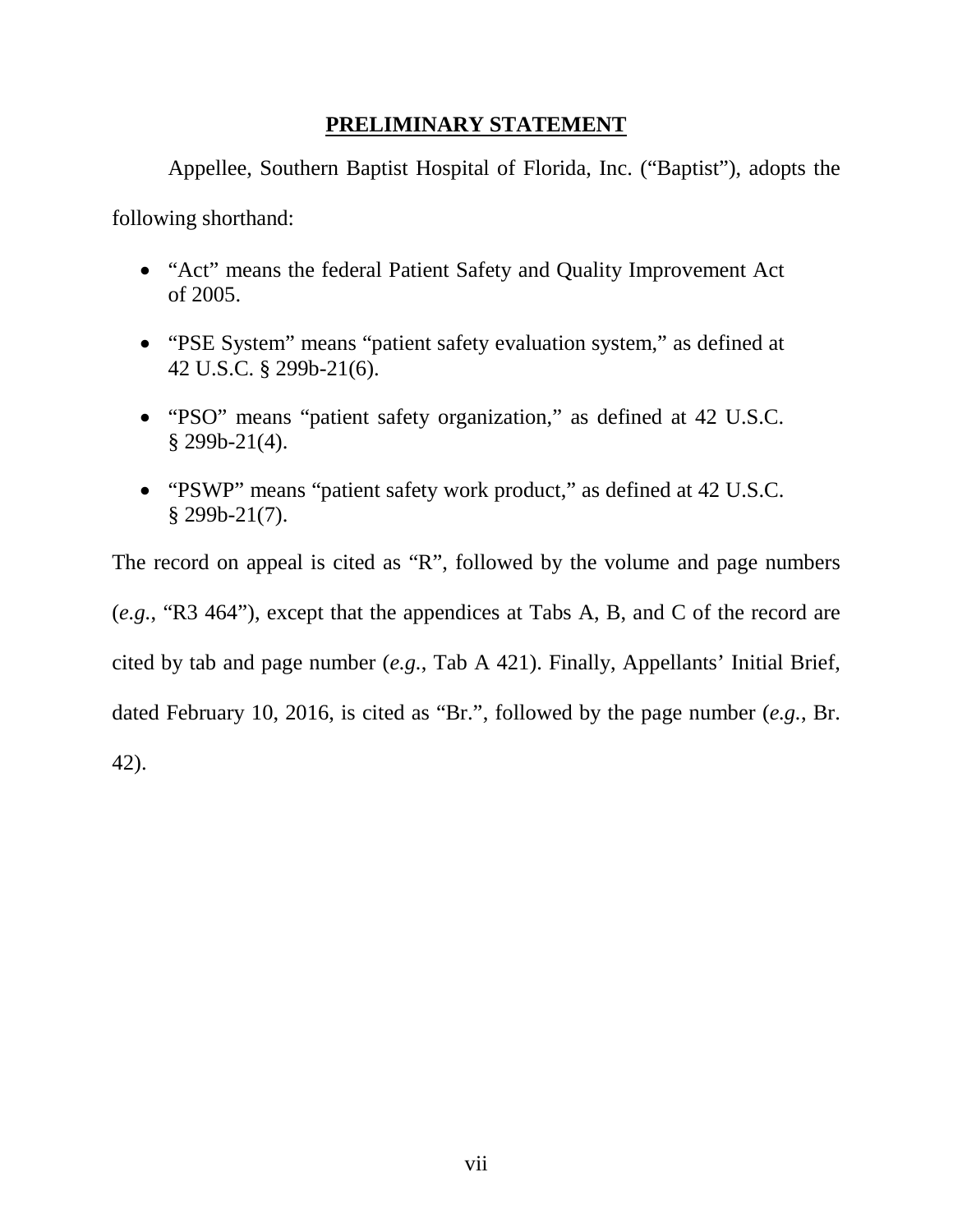#### <span id="page-8-0"></span>**STATEMENT OF CASE AND FACTS**

#### *The Patient Safety and Quality Improvement Act*

In 1999, the Institute of Medicine reported that as many as 98,000 Americans die each year from preventable medical errors, most of which are caused not by isolated mistakes, but by "system failures." S. Rep. No. 108-196, at 2 (2003). The report noted that "society's long-standing reliance on the threat of malpractice litigation discourages health care professionals and organizations from disclosing, sharing, and discussing information about medical errors." *Id*. It recommended the creation of a protected system in which information might be shared and errors might be identified and evaluated without fear of blame and litigation. *Id*. at 1–2.

In 2005, Congress responded to the Institute of Medicine report and enacted the Patient Safety and Quality Improvement Act of 2005. In passing the Act, Congress sought to "promote a learning environment that is needed to move beyond the existing culture of blame and punishment that suppresses information about health care errors to a 'culture of safety' that focuses on information sharing, improved patient safety and quality and the prevention of future medical errors." *Id*. at 3.

Under the Act, each provider establishes a system—the PSE System—to collect, manage, and analyze patient-safety information. *See* 42 U.S.C. § 299b-21(6). Providers like Baptist collect information through their PSE Systems and

1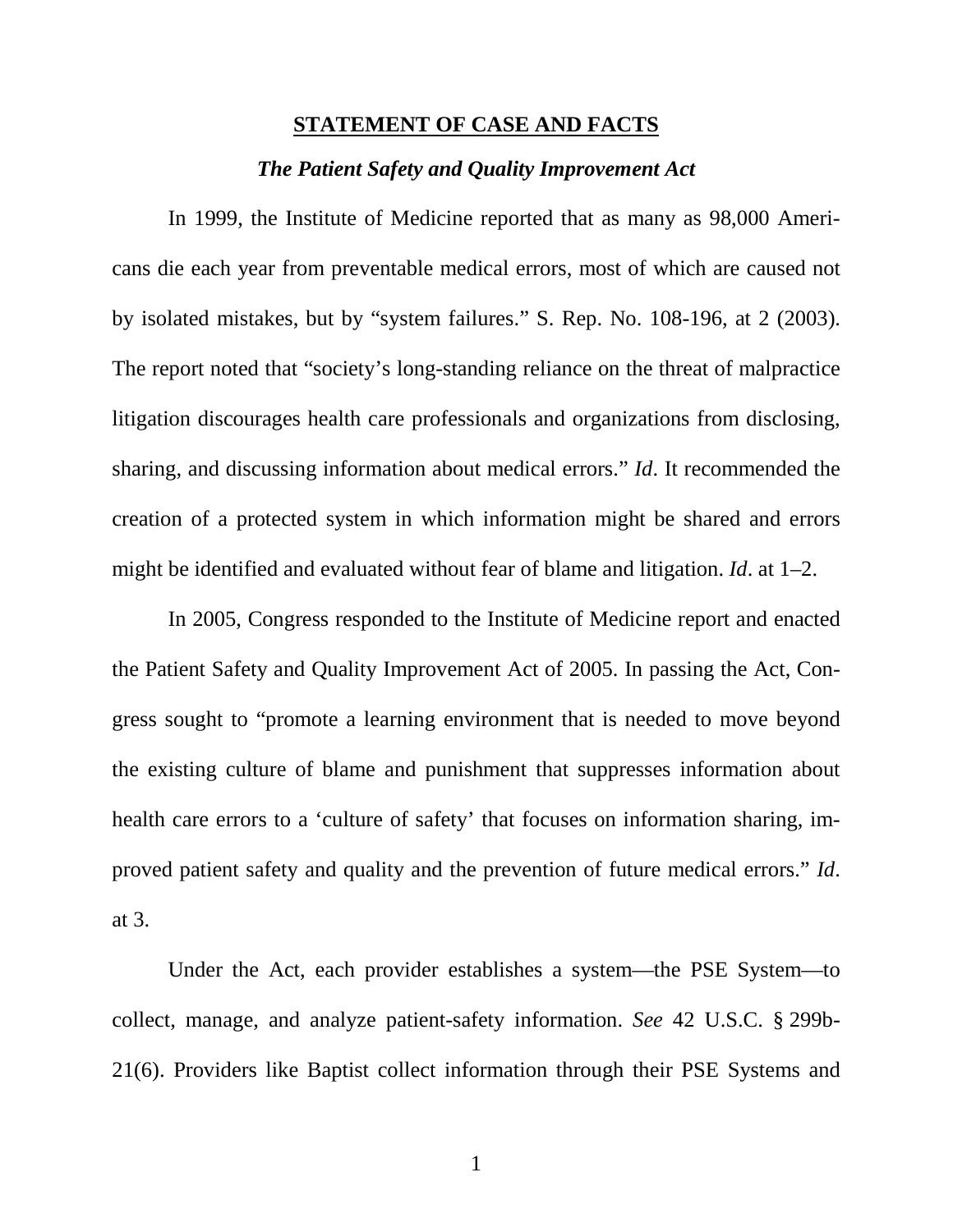transmit the information to federally listed PSOs. *Id*. § 299b-21(4). To the extent possible, providers transmit information to PSOs in a standardized manner to enable valid comparisons of similar cases among similar providers. *Id*. § 299b-24(b)(1)(F). PSOs assess the information and present "feedback and assistance to providers to effectively minimize patient risk." *Id*. § 299b-24(b)(1)(G). Information reported to PSOs may then be anonymized and aggregated in the National Patient Safety Database and made available to providers as an "evidence-based management resource." *Id*. § 299b-23(a). In this manner, information gathered from the errors and best practices of one provider can be disseminated to educate and improve the practices of both participating and non-participating providers nationwide.

Congress recognized that a comprehensive system of information collection and analysis cannot be effective without the voluntary participation of health care providers. To engender the trust and cooperation of providers, Congress declared all "patient safety work product"—PSWP—privileged and confidential. *Id*. § 299b- $22(a)$ –(b). It defined PSWP broadly to mean, in relevant part, "any data, reports, records, memoranda, analyses (such as root cause analyses), or written or oral statements" that (1) are assembled or developed by a provider for reporting to a PSO; (2) are in fact reported to a PSO; and (3) could result in improved patient safety, health care quality, or health care outcomes. *Id*. § 299b-21(7)(A)(i).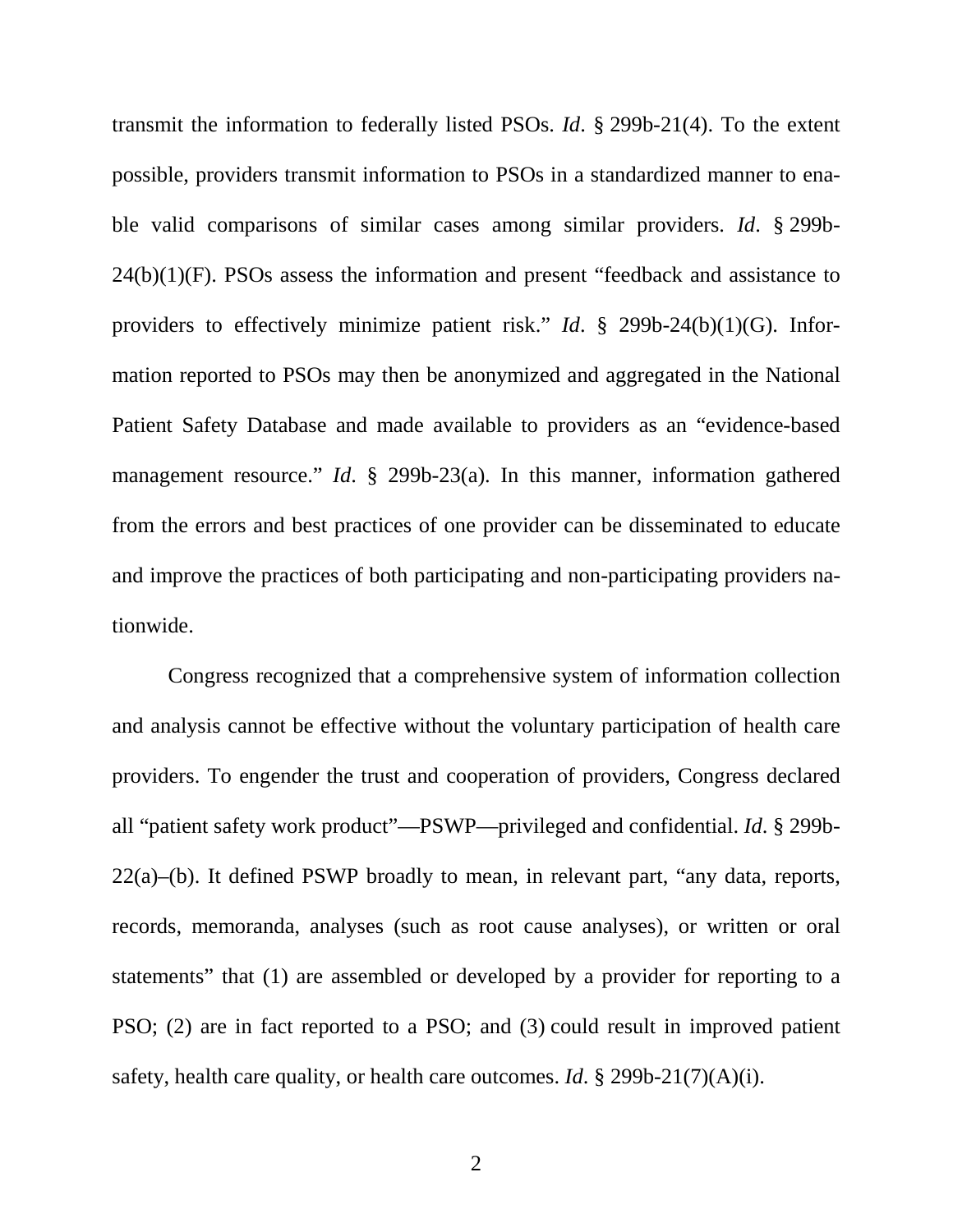Congress enacted a provision of express preemption, providing the PSWP is privileged and confidential "[n]otwithstanding any other provision of Federal, State, or local law." *Id*. § 299b-22(a), (b). The federal privilege is not limited to hospitals, but extends to almost all health care providers. *Id*. § 299b-21(8).

Congress also provided two exceptions to the definition of PSWP. PSWP does not include "a patient's medical record, billing and discharge information, or any other original patient or provider record." *Id*. § 299b-21(7)(B)(i). Nor does it include "information that is collected, maintained, or developed separately, or exists separately," from the provider's PSE System. *Id*. § 299b-21(7)(B)(ii). Information that exists outside the PSE System may be submitted to a PSO, but it does not acquire protection as a result of that submission. *Id*.

Congress made clear that the Act does not limit the reporting and recordkeeping obligations of providers. *Id*. § 299b-21(7)(B)(iii)(II)–(III). The Act expressly permits additional analysis by a PSO or a PSE System of "issues identical to or similar to those for which information was reported to or assessed," *id*. § 299b-22(h), and authorizes certain limited disclosures of PSWP, *id*. § 299b-22(c). For example, a provider may disclose PSWP, including its specialized analyses called root-cause analyses, to its accrediting body consistent with, and without a waiver of, the confidentiality that the Act confers. *Id*. § 299b-22(c)(2)(E), (d)(1).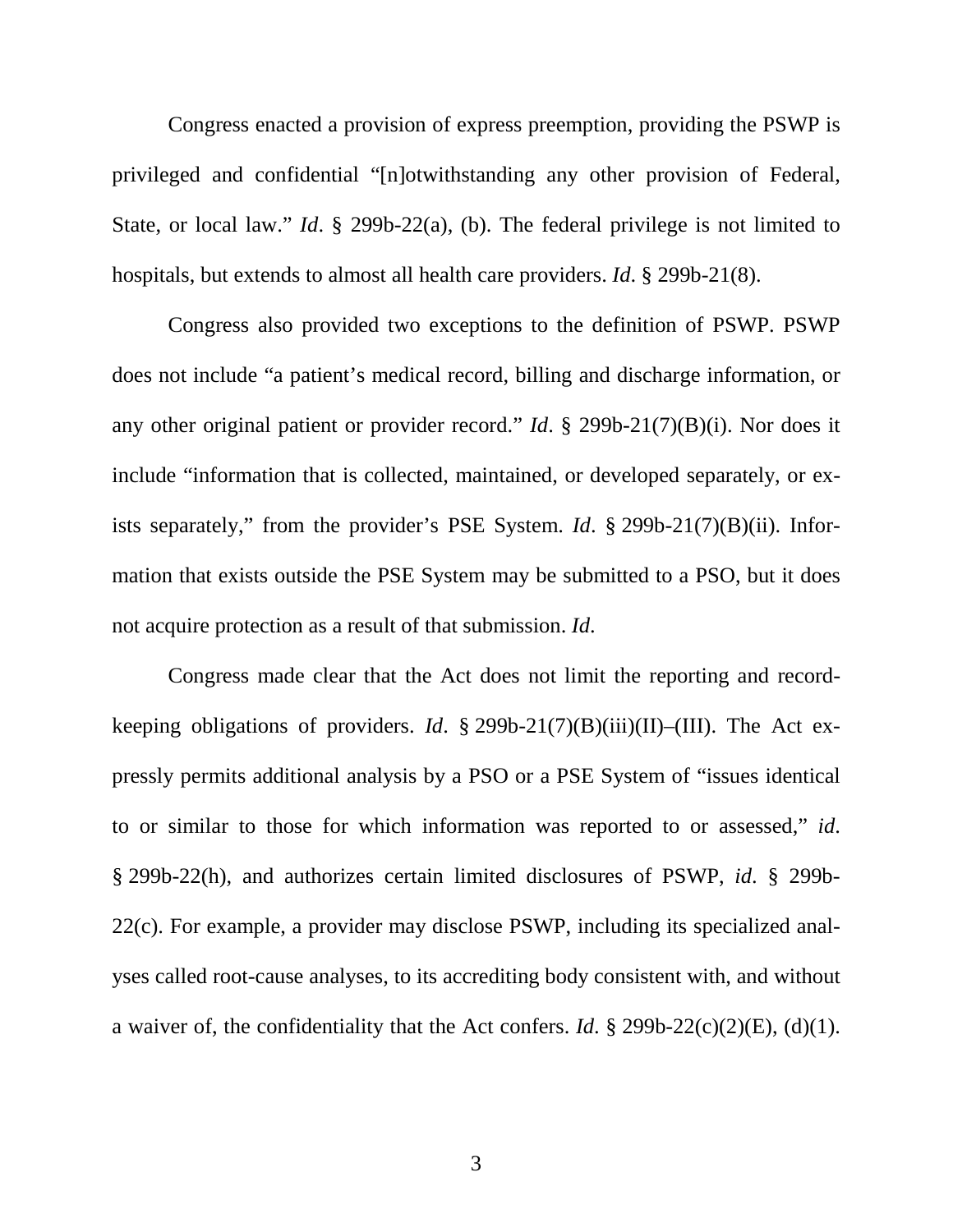Finally, Congress imposed fines and other remedies to ensure that participants do not make unauthorized disclosures of protected information. *Id*. § 299b-22(f).

In 2008, the U.S. Department of Health and Human Services adopted final regulations to implement the Act. The regulations clarified two essential points. First, the Act's protections attach upon collection of the information in the PSE System, even while those records await submission to the PSO—not merely when the information is reported to a PSO. Br. 6; 42 C.F.R.  $\S 3.20(1)(i)(A)$  (defining PSWP to include "information that is documented as within a [PSE System] for reporting to a PSO"). Second, providers need not maintain separate systems for the collection of information that must be reported to the State. Br. 6. Rather, a provider may collect information in its PSE System and then, before its submission to a PSO, remove information that must be reported to the State. *Id*. Once "removed" from the PSE System, information is "no longer considered" PSWP. 42 C.F.R. § 3.20(2)(ii) (definition of PSWP). It then "exists separately" from the PSE System and may be disclosed. *See* 42 U.S.C. § 299b-21(7)(B)(ii). In combination, these regulations avoided the administrative burdens and duplication of labor that would have encumbered the operation of separate systems, and thus removed a potential barrier to voluntary provider participation.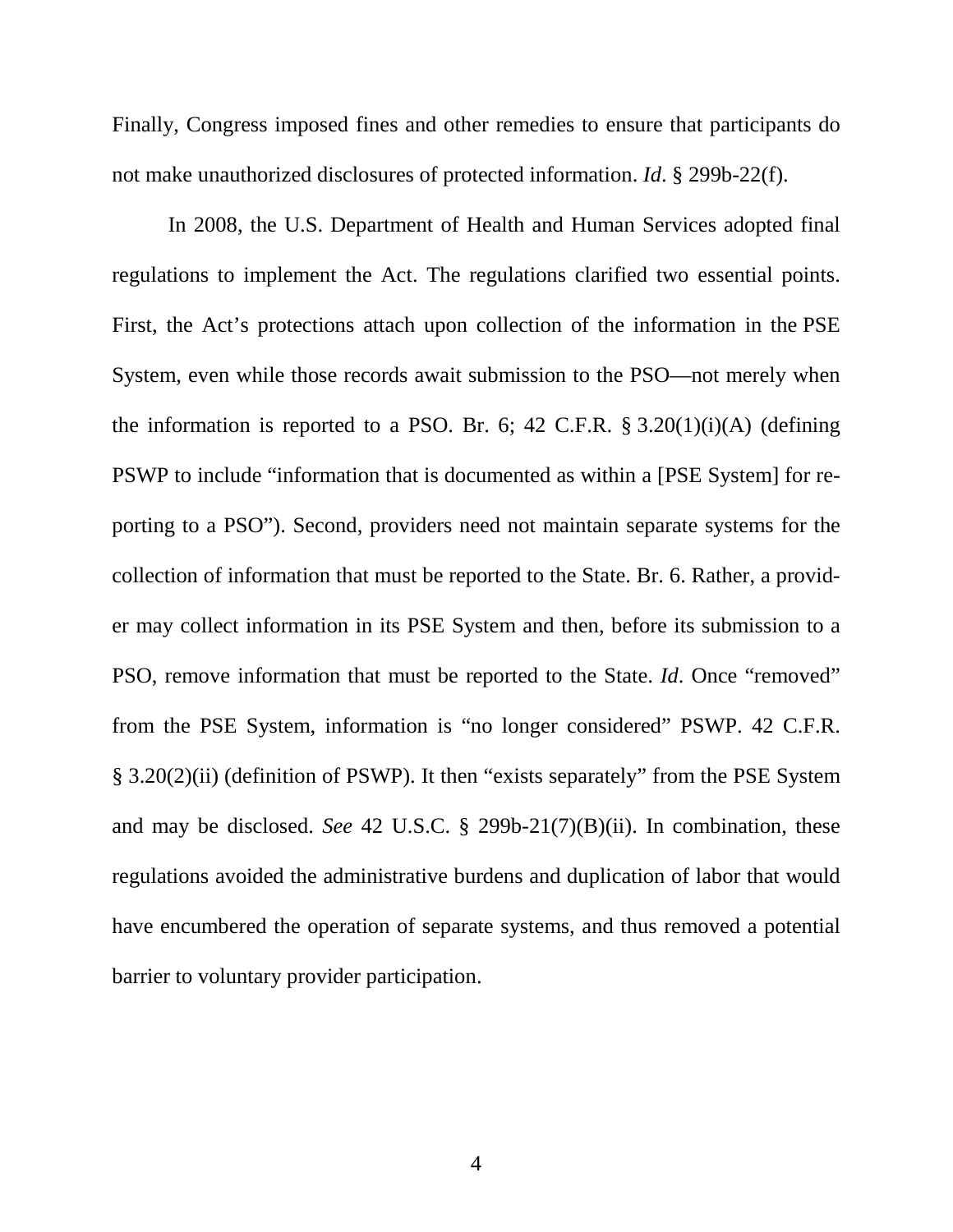#### *Baptist's Establishment of a Confidential PSE System*

The undisputed evidence before the trial court clearly showed that Baptist had established a PSE System in reliance on the Act. Baptist established its PSE System soon after the Act's adoption in 2005. Tab A 419 ¶ 7. It began to collect, manage, and analyze information within its PSE System in early 2006 and began to label information as PSWP in July 2006. *Id*. ¶¶ 8–9. Since 2006, in reliance on the Act, Baptist has instructed its employees to enter information into the PSE System with an assurance of confidentiality. *Id*. ¶ 12.

Soon after PSOs were first listed in 2009, Baptist joined a PSO named the Patient Safety Organization of Florida ("PSOFlorida"). *Id*. ¶ 10. PSOFlorida was listed as a PSO in February 2009, and continues to be listed today. AGENCY FOR HEALTHCARE RESEARCH & QUALITY, U.S. DEP'T OF HEALTH & HUMAN SERVS., https://pso.ahrq.gov/listed. Baptist executed an agreement with PSOFlorida on January 25, 2010, and has been a member ever since. Tab A 419 ¶ 10. Baptist began to submit information to PSOFlorida in 2011 and has continued to submit information to PSOFlorida on a regular basis. *Id*. ¶ 11.

A central feature of Baptist's PSE System is its "occurrence reports." Occurrence reports record any and all events inconsistent with the routine operation of the hospital or the routine care of a patient. *Id*. ¶ 13. Hospital employees prepare occurrence reports through secure electronic portals to which they have constant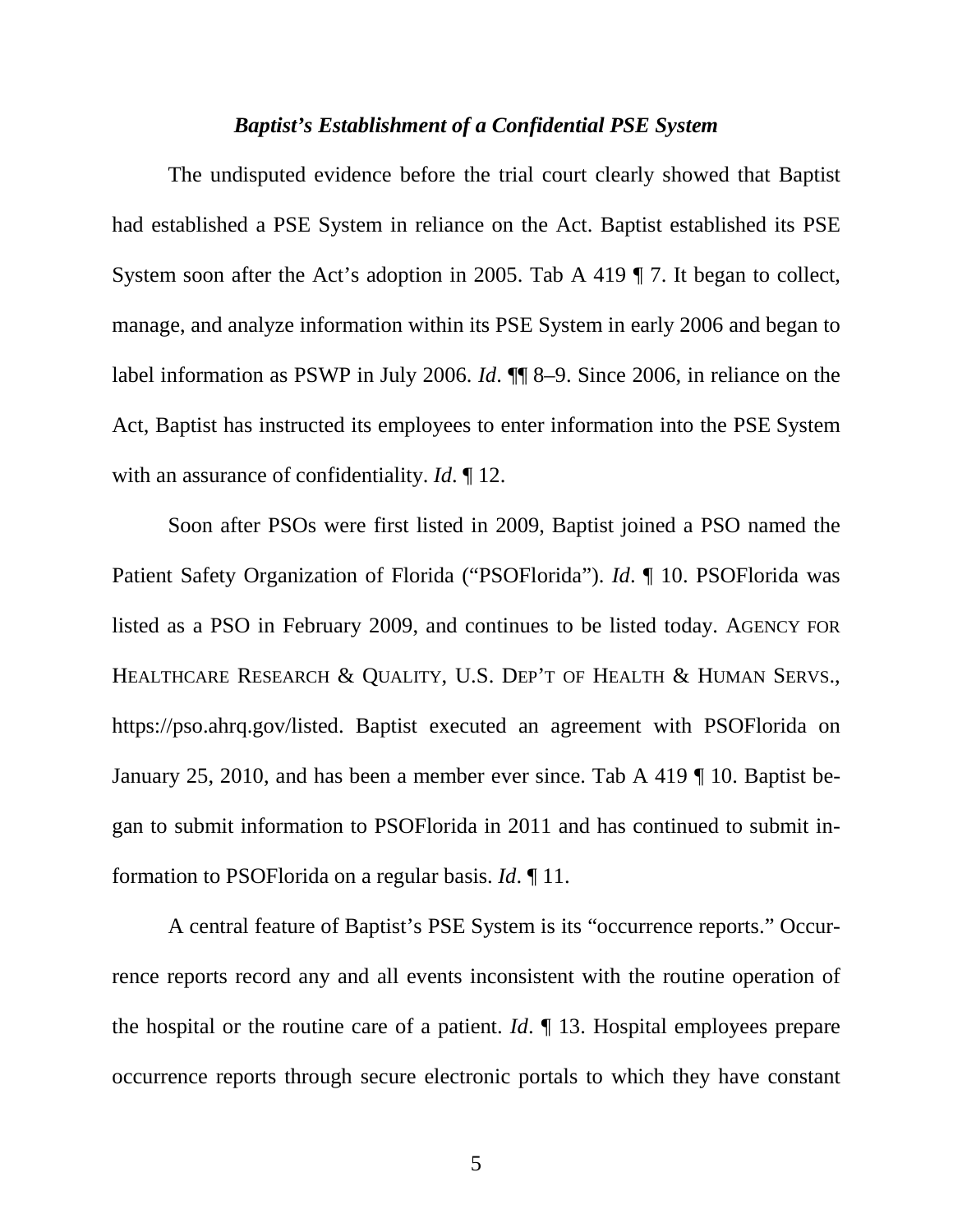access. *Id*. 420 ¶ 15. Employees are instructed in the operation of the PSE System and enter information with the assurance that information will remain privileged and confidential. *Id*. All occurrence reports are collected and maintained within Baptist's PSE System for submission to PSOFlorida. *Id*. Occurrence reports do not exist in any other place, separate and apart from the PSE System. *Id*. 421 ¶ 16. Occurrence reports are labeled "Patient Safety Work Product" and have not been disclosed to state agencies. *Id*. 420–21 ¶¶ 16–17. Baptist periodically submits its occurrence reports to PSOFlorida. *Id*. ¶ 16. As of May 2013, Baptist had collected approximately 52,000 occurrence reports in its PSE System. *Id*. 420 ¶ 15.

The State does not require Baptist to collect occurrence reports. It requires Baptist to create an "incident reporting system" in which "adverse incidents" are reported to an internal risk manager (or a designee) within three business days after their occurrence. § 395.0197 $(1)(e)$ ,  $(4)$ , Fla. Stat.  $(2015)$ . The State does not require hospitals to report adverse incidents to the State—only to their risk managers. *Id*.

Adverse incidents are incidents that result in death or in certain statutorily enumerated injuries, such as brain or spinal damage, permanent disfigurement, or the fracture or dislocation of bones or joints. *Id*. § 395.0197(5). It also includes certain surgical procedures, such as procedures performed on the wrong patient or to remove unplanned foreign objects remaining from an earlier procedure. *Id*. In either case, to be an adverse incident, the event must be one over which health care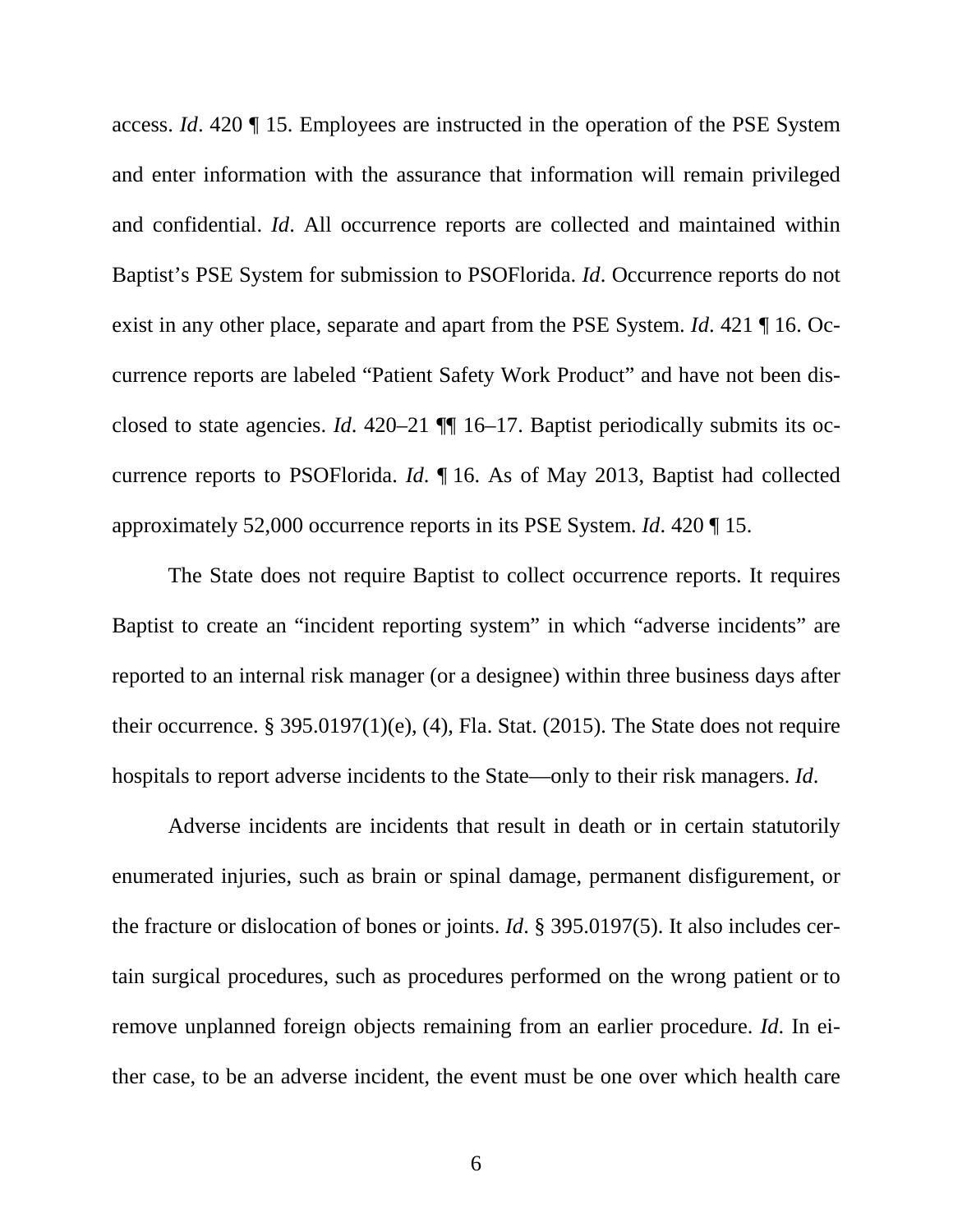personnel could exercise control and which is associated, at least in part, with medical intervention, rather than the condition for which the intervention occurred. *Id*.

The adverse incident reports that the State requires Baptist to create and maintain (but not report to the State) are a subset of Baptist's occurrence reports. Tab A 422 ¶ 20. Baptist collects occurrence reports regardless of whether the reported events might also qualify as "adverse incidents" under Section 395.0197(5), and reports are forwarded to Baptist's risk managers—not state agencies. *Id*. 420– 21 ¶¶ 14, 17. Most occurrence reports do not involve "adverse incidents," but relate to a diverse array of unanticipated events, including events that did not result and could not have resulted in death or injury. *Id*. 422 ¶ 20. Thus, while some occurrence reports concern incidents subject to Baptist's state-law obligation to create and maintain an internal incident reporting system, most occurrence reports do not relate to adverse incidents at all. As a matter of course, *all* occurrence reports are collected and maintained in Baptist's PSE System; they do not exist outside of that system. *Id*. 420–22 ¶¶ 16, 20.

Of course, the State does require hospitals to report certain information to state agencies. A hospital must submit an Annual Report that summarizes the adverse incidents that occurred at the hospital during the year. § 395.0197(6), Fla. Stat. (2015). A hospital must also submit reports, known as Code 15 Reports, of specific adverse incidents within 15 days after their occurrence. *Id*. § 395.0197(7).

7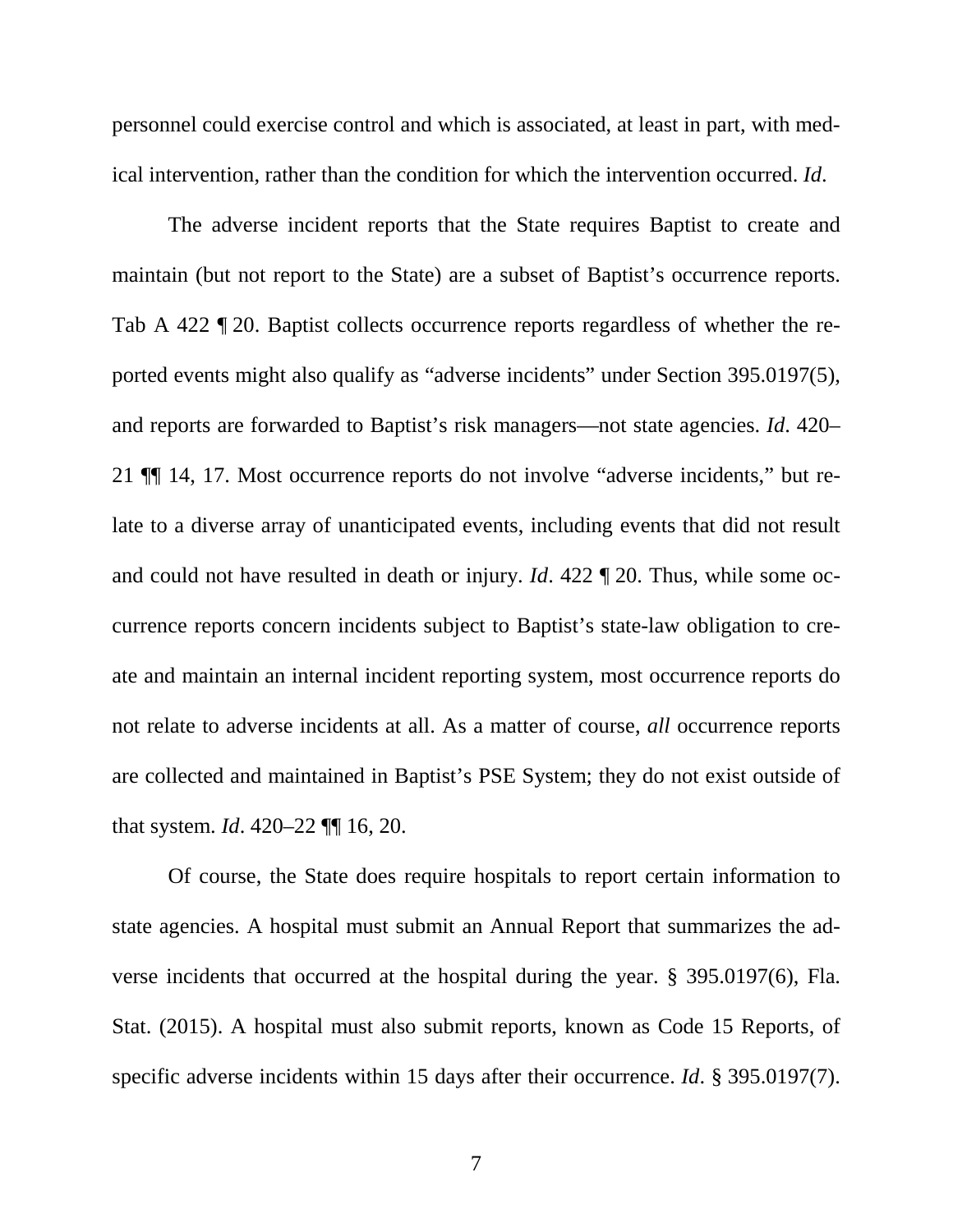Because they must be reported to the State, Baptist does not maintain Annual Reports and Code 15 Reports within its confidential PSE System. Tab A 422–23 ¶¶ 23–24. These reports are separate and "additional analyses" of events for which occurrence reports were created and confidentially maintained within the PSE System, *id*. 423 ¶ 24, as the Act expressly permits, *see* 42 U.S.C. § 299b-22(h). Thus, Baptist has not treated its Annual Reports and Code 15 Reports as protected PSWP, and has produced them in discovery. Tab A 423 ¶ 25.

#### *The Trial Court's Orders Compelling Production*

Appellants allege that Baptist committed malpractice in its care and treatment of Marie Charles. *Id*. 495. At issue here is Appellants' third request for production, dated July 24, 2013 (the "Third Request"). *Id*. 29.

Appellants served the Third Request pursuant to Article X, Section 25 of the Florida Constitution. Article X, Section 25 provides a right of access to records "made or received in the course of business by a health care facility or provider relating to any adverse medical incident." It defines "adverse medical incident" to mean any "act, neglect, or default of a health care facility or health care provider that caused or could have caused injury to or death of a patient." Art.  $X$ ,  $\S$  25(c)(3), Fla. Const.

A person who requests records under Article X, Section 25 need not establish the relevance of those records to pending litigation, nor are the burdens of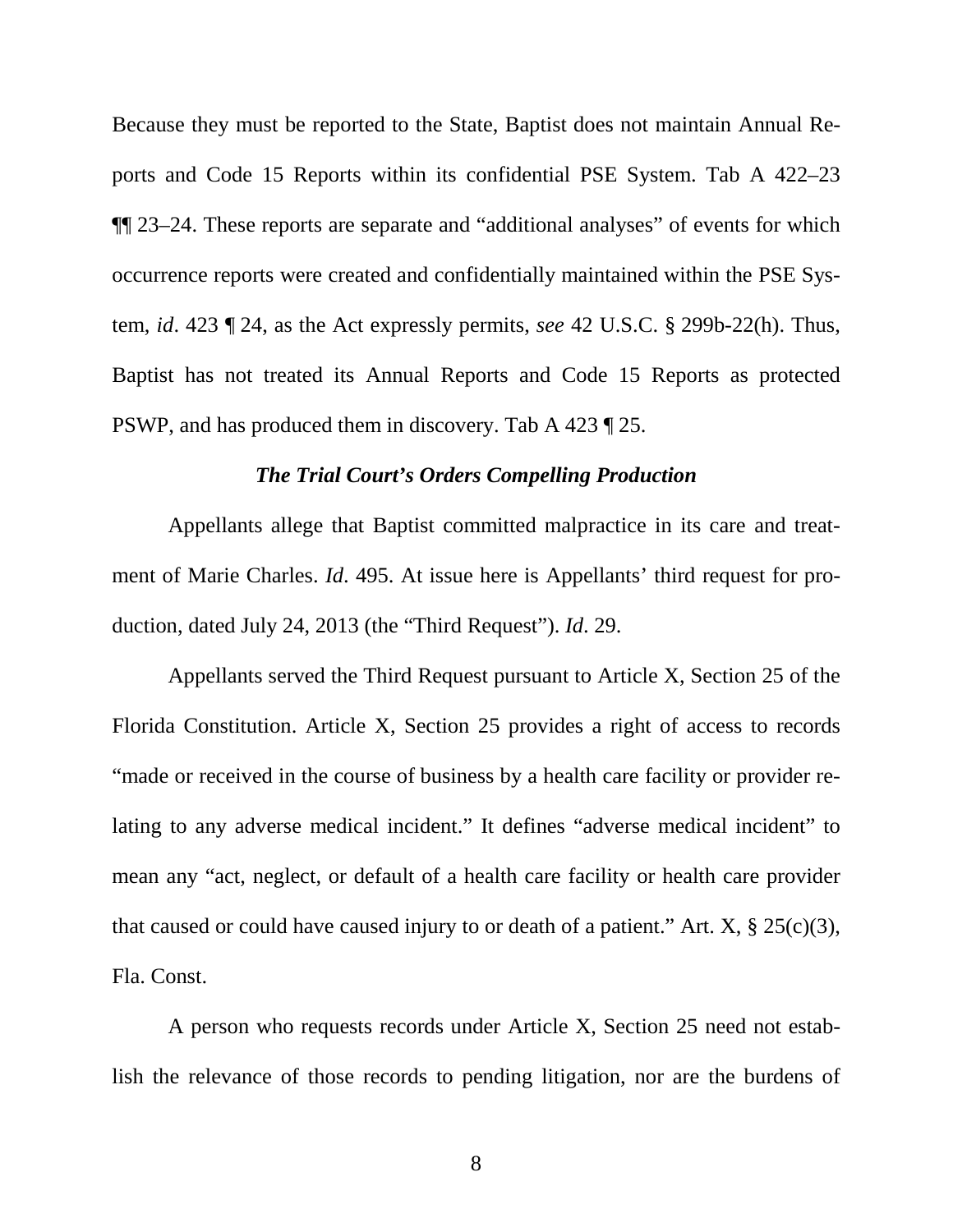compliance a valid ground of objection to a request for records under Article X, Section 25. *Columbia Hosp. Corp. of S. Broward v. Fain*, 16 So. 3d 236, 240 (Fla. 4th DCA 2009). A provider may, however, charge the requester a fee for the production of records. *W. Fla. Reg'l Med. Ctr.*, *Inc. v. See*, 79 So. 3d 1, 15 (Fla. 2012).

In general, Appellants requested all documents that (1) relate to adverse medical incidents, as defined in the Florida Constitution; and (2) either relate to any physician who worked for Baptist or arose from care and treatment rendered by Baptist during the three-year period preceding Marie Charles' care and treatment, and through the date of the Third Request. Tab A 32–35. The following limiting language accompanied each category of documents sought by the Third Request:

This request is limited to adverse incident documents as described above that are created by you, or maintained by you, or provided by you to any state or federal agency, pursuant to any obligation or requirement in any state or federal law, rule, or regulation. As limited, this request includes, but is not limited to, documents created by you, or maintained by you pursuant to Fla. Stat. §§ 395.0197, 766.010 (*sic*), and 395.0193. This request, as limited, specifically includes, but is not limited to, your annual adverse incident summary report and any and all Code 15 Reports.

#### *Id*.

Baptist produced its Annual Reports and its Code 15 Reports, none of which resides in its PSE System. *Id*. 423 ¶ 25. After preserving its objections under the Act, Baptist produced the *only* two occurrence reports regarding Marie Charles. *Id*.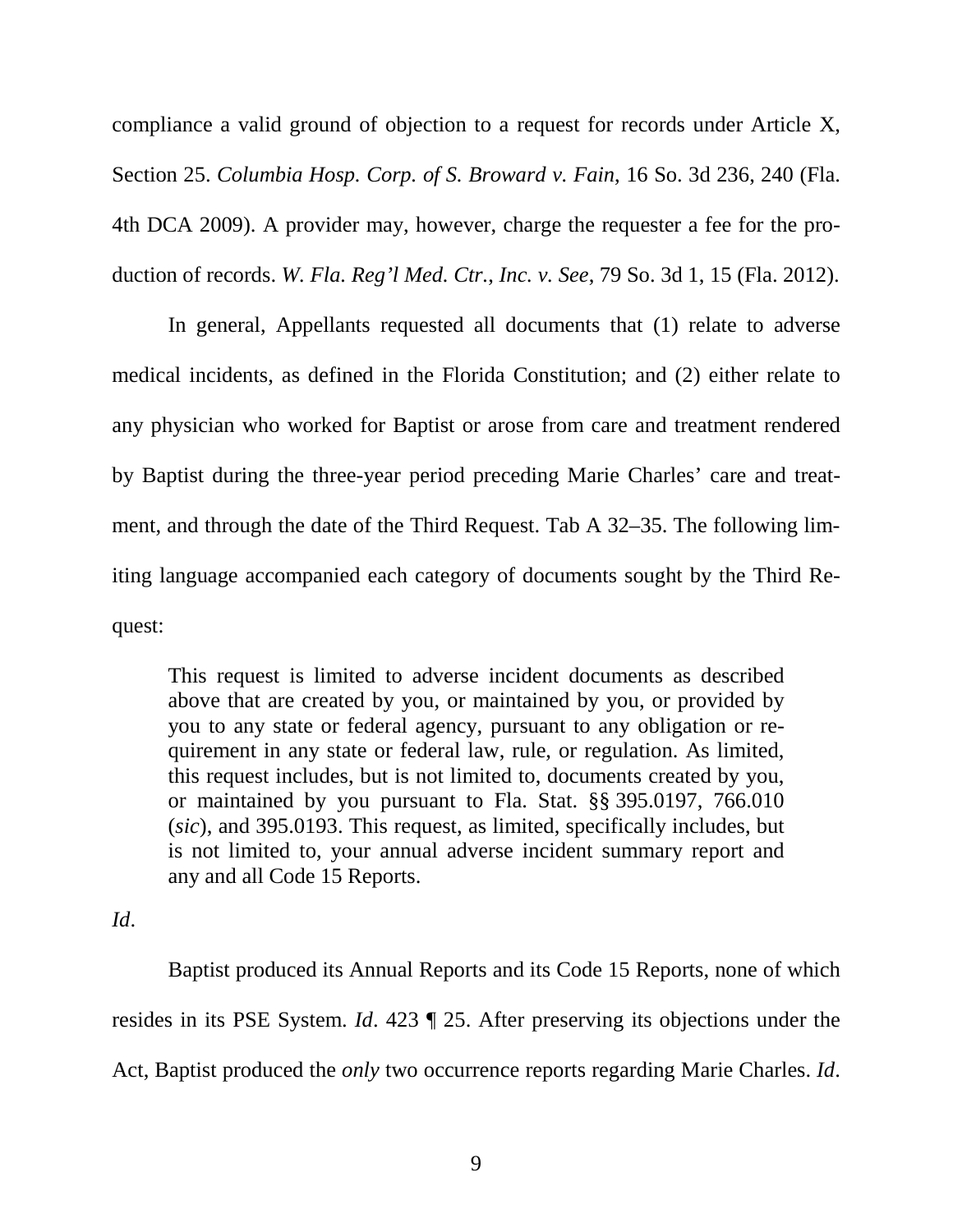These reports were pending in the PSE System and had not been submitted to PSOFlorida. *Id*. Baptist removed these reports from the PSE System, divesting them of protection, as federal regulations permit. *Id*.; 42 C.F.R. § 3.20(2)(ii) (definition of PSWP). Baptist thus produced all occurrence reports related to Marie Charles. It declined, however, to produce other occurrence reports within its confidential PSE System—none of which relates to Marie Charles.

Appellants moved to compel production. Tab A 2. Appellants did not dispute that the Act expressly preempts their state constitutional right of access to PSWP. Rather, Appellants argued that information collected for submission to a PSO and maintained within the PSE System is PSWP only if collected "solely" for purposes of submission to a PSO. *Id*. 59–64.

Baptist opposed the motion. It argued that federal law protects information collected for reporting to a PSO unless the information exists separately from the PSE System. *Id*. 381–82 ¶¶ 3, 5. Its occurrence reports were collected for reporting to a PSO and did not exist separately from the PSE System. *Id*. 382–83 ¶ 7, 12. The fact that some occurrence reports can also serve to satisfy Baptist's state-law obligation to create and maintain an internal reporting system did not remove them from the Act's definition of PSWP or otherwise divest them of federal protection. *Id*. 382 ¶ 9.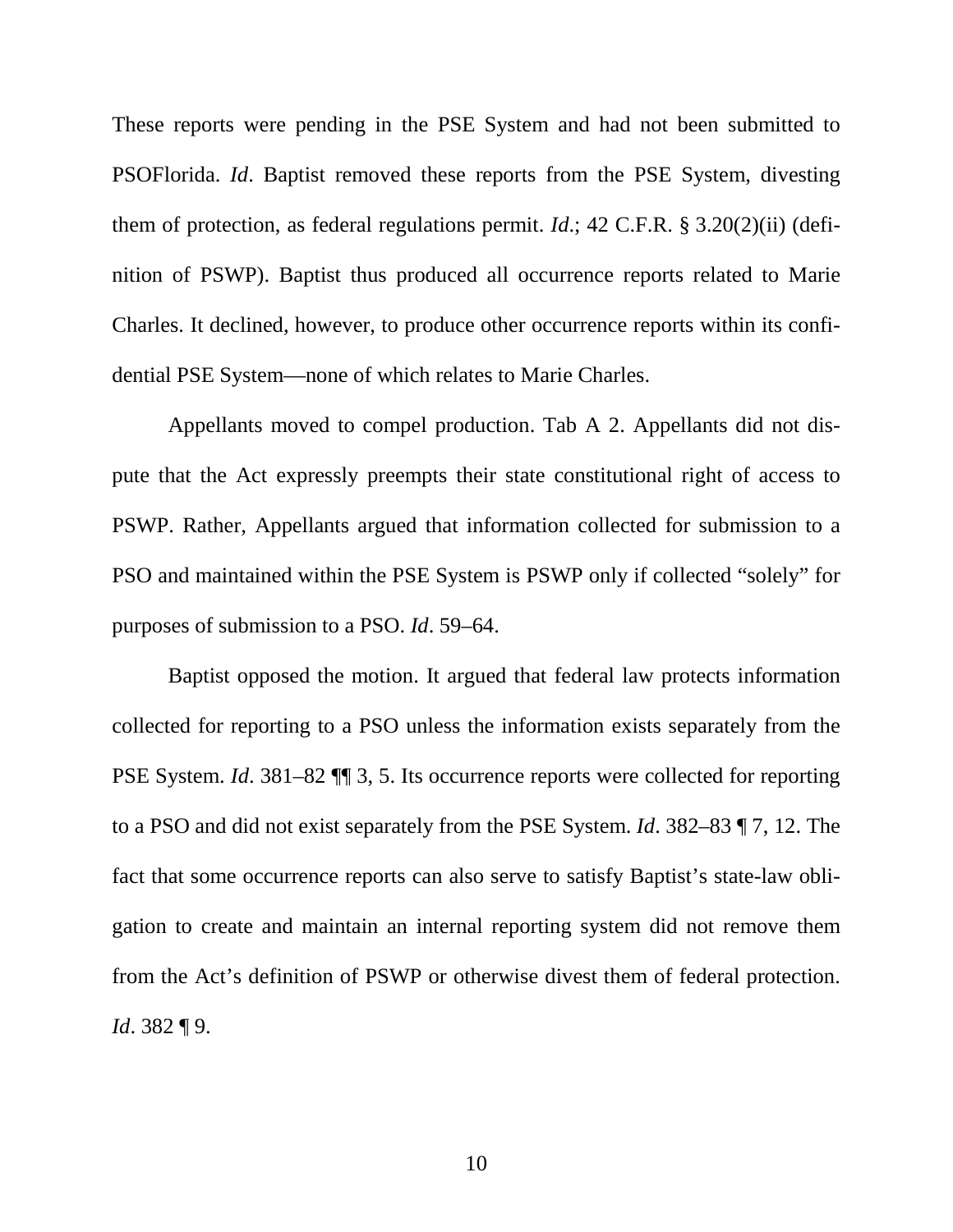The trial court agreed with Appellants and held that documents "created, or maintained pursuant to any statutory, regulatory, licensing, or accreditation requirements are not protected from discovery." *Id*. 503. Apart from occurrence reports, this ruling compelled production of root-cause analyses that Baptist had performed in compliance with its accreditation requirements—even though root-cause analyses are specifically enumerated in the definition of PSWP. The court indicated that it would "address the breadth and scope" of the document production in a future order. *Id*.

The court entered its subsequent order on December 9, 2014. *Id*. 727. In that order, the court correctly determined that, before production, Baptist is entitled under Section 381.028(7)(c)1., Florida Statutes, to a fee equal to the reasonable cost of compliance with the request, including the cost of time to locate responsive records and to redact information protected by the federal Health Insurance Portability and Accountability Act of 1996 ("HIPAA"). Tab A 730. The court ordered Baptist to produce documents within a reasonable time after payment of the fee. *Id*. 731. On January 8, 2015, Baptist petitioned the First DCA for a writ of certiorari. R1 1.

### *The Decision of The First DCA Quashing the Discovery Orders*

On October 28, 2015, the First DCA concluded that Baptist's records are privileged and confidential and quashed the trial court's discovery orders. R3 464– 80. The court explained that the Act is "clear and unambiguous" and that its inter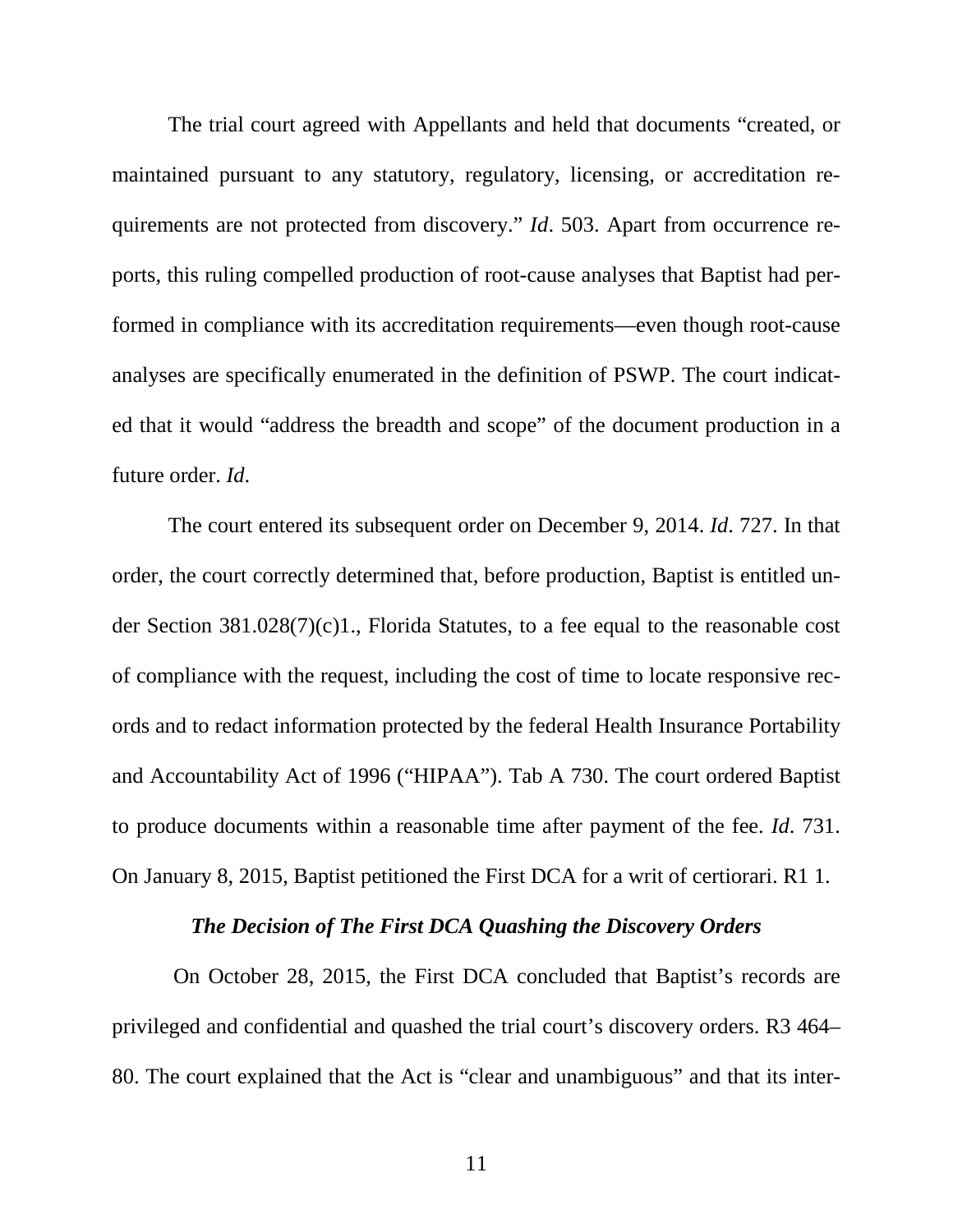pretation requires no recourse to rules of statutory construction. *Id*. 473. The records at issue were collected within Baptist's PSE System for submission to a PSO, were not original patient or provider records, and were not collected, maintained, or developed separately from the PSE System. *Id*. 475. The documents were therefore entitled to protection as PSWP under the plain language of the federal statute.

The court further explained that federal regulations permit a provider to collect information in its PSE System with the expectation of protection and then later remove the information if the provider determines that the information must be reported and disclosed to the State. *Id*. 476–77. The Act does not, therefore, exclude reportable information from protection as PSWP. *Id*. "Rather, the Act gives the provider the flexibility to collect and maintain its information in the manner it chooses with the caution that nothing should be construed to limit any reporting or recordkeeping requirements under state or federal law." *Id*. Nothing in the plain language of the Act denies protection to documents that also satisfy state reporting or recordkeeping requirements. *Id*. 478. The court concluded that Appellants' interpretation of the Act "would render it a 'dead letter' and is contrary to Congress's intent to cultivate a culture of safety to improve and better the healthcare community as a whole." *Id*. 480. The Act preempted state law to the limited extent that records are privileged and confidential under the Act's plain language. *Id*. 478-79.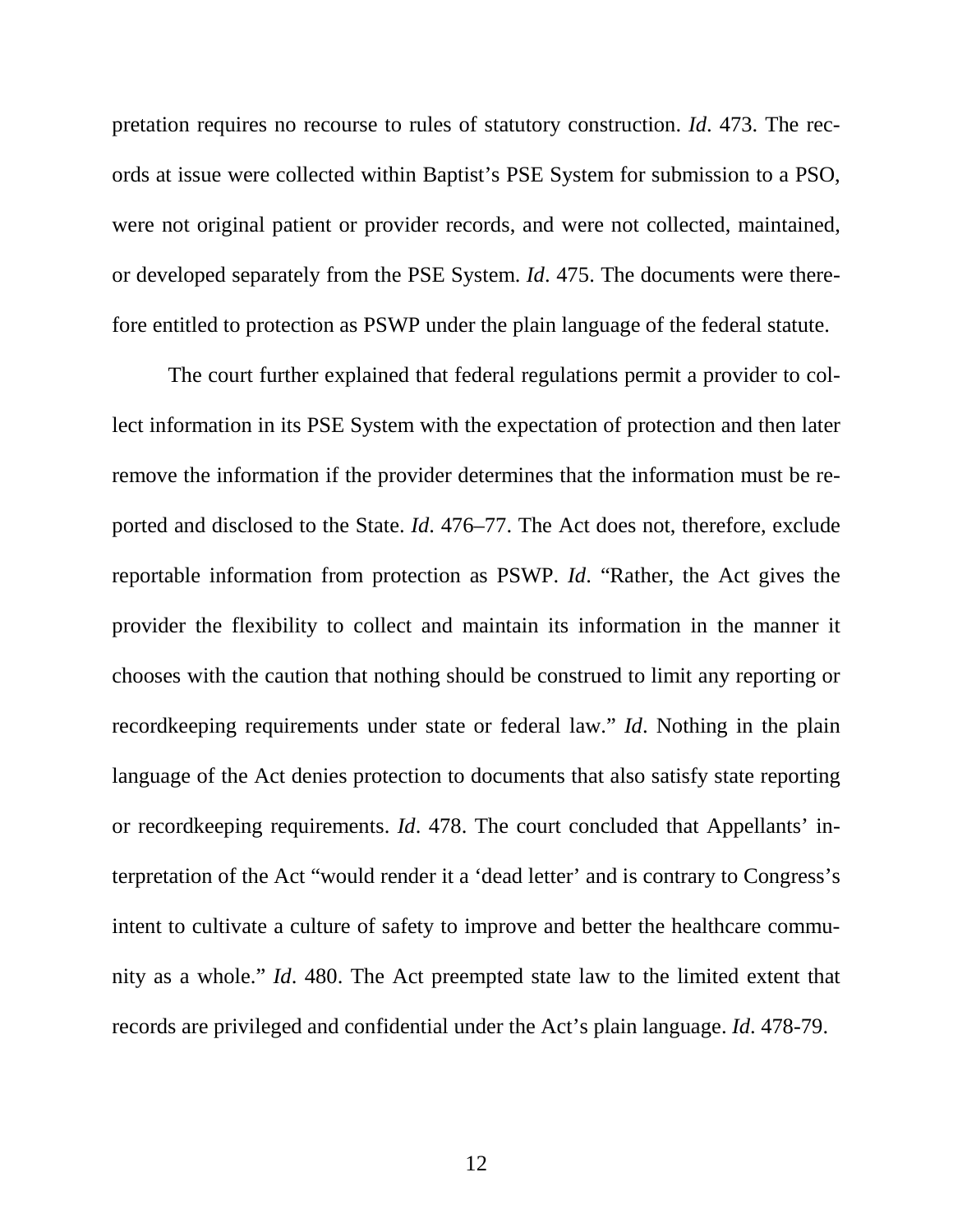#### <span id="page-20-0"></span>**SUMMARY OF ARGUMENT**

The records that Appellants seek are privileged and confidential under the plain language of federal law. The court below correctly concluded that Baptist's records fall comfortably within the straightforward federal definition of PSWP. In doing so, it preserved the federal statute and the important, patient-protection policies that Congress intended to promote, while simultaneously affirming the hospital's duty to report information to state and federal agencies.

In 2005, Congress created a uniform, national system to enable providers to evaluate their mistakes confidentially and improve safety and health care quality for their patients. To encourage providers to share sensitive information about medical errors, and to transform a culture of blame into a culture of safety, Congress created a federal privilege and conferred confidentiality in clear and comprehensive language.

The uncontested facts establish that the documents Appellants seek fall well within the federal definition of PSWP. They were assembled or developed for submission to Baptist's PSO and have been or will be submitted to the PSO. They are not original patient or provider records, they exist within Baptist's PSE System, and they do not exist separately outside of that system. Under the plain language of the Act, Baptist's records are PSWP.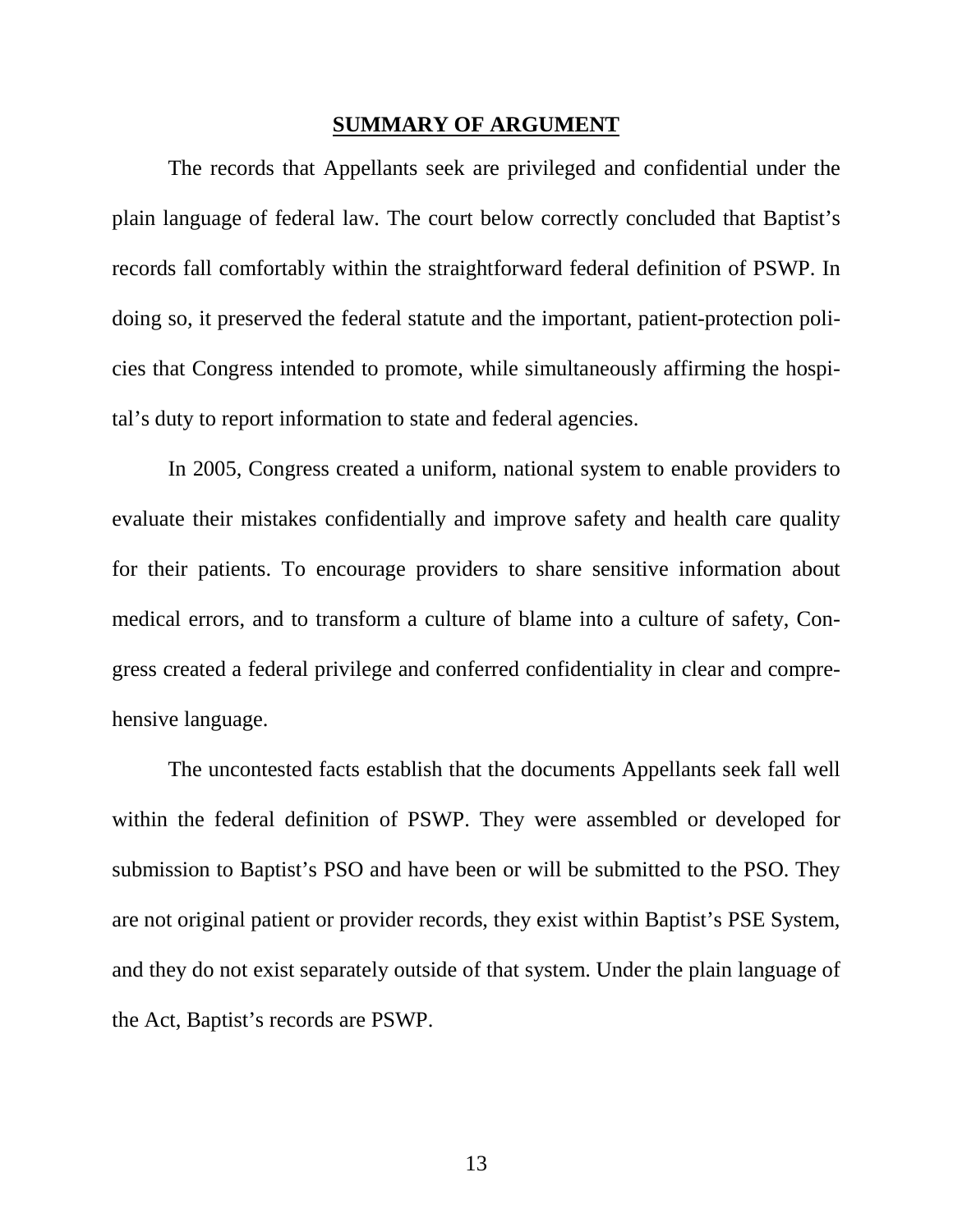Appellants' reading of the Act departs from its plain and obvious meaning and undermines the purposes of a uniform, nationwide system. Appellants contend that, if *state law* requires providers to maintain a document in a non-confidential manner, then *federal law* yields, and the document is not confidential. This position finds no support in the language of the Act and turns the Supremacy Clause upside down. It elevates state law over federal law and permits state legislation to redefine—in fact, *nullify*—the federal privilege on which the Act's entire system of information exchange depends.

Appellants' atextual position renders the Act a dead letter. State law already purports to authorize state regulators to access *all* hospital records. Thus, according to Appellants, *none* of Baptist's records can ever be protected as PSWP, and the Act has no relevance to any hospital in this State. Appellants present no limiting principle that would preserve the operation of the Act. The intent of Congress to create a uniform, national system of information exchange would perish under a patchwork of conflicting state laws. And in support of such a counterintuitive position, Appellants ignore the statutory text and offer garbled fragments of nonbinding administrative commentary and select, post-enactment statements of three United States Senators.

One thing is clear: if providers lose confidence in the security of the protected learning environment that Congress designed—an environment in which errors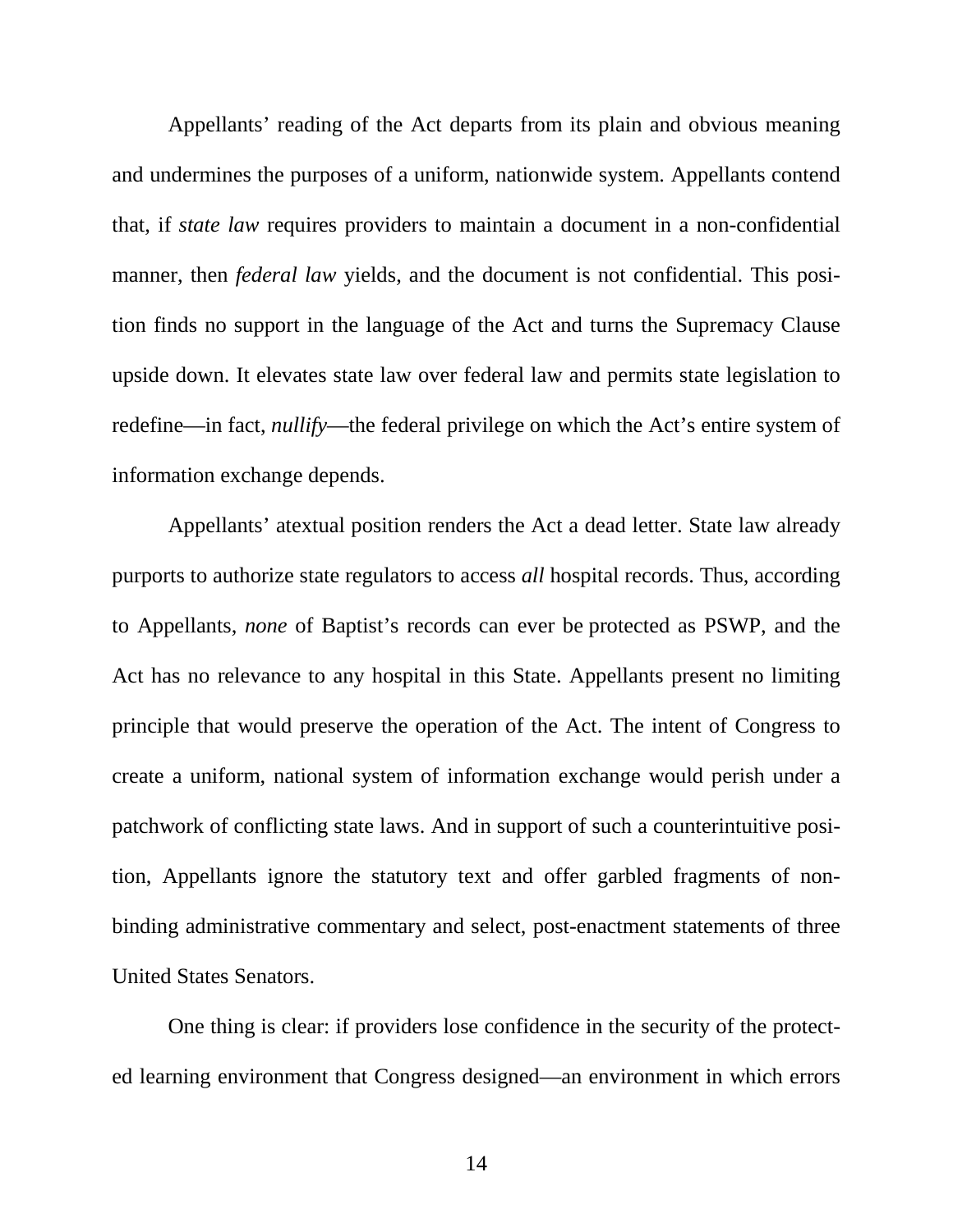are identified, evaluated, and corrected confidentially, without risk of liability and exposure—then Congress's vision of a robust information exchange will never be fulfilled. Providers will not share information, and patient safety will suffer. This Court's decision will inspire trust in Congress's assurance of confidentiality and further its important purposes—or reduce that assurance to an empty promise.

#### <span id="page-22-0"></span>**STANDARD OF REVIEW**

This Court reviews questions of law, including those of statutory interpretation, de novo. *See*, 79 So. 3d at 8.

#### <span id="page-22-1"></span>**ARGUMENT**

Appellants seek production of more than 50,000 internal hospital safety records that Baptist created and maintains. None of these records relates to the care provided to Marie Charles. None is required to be reported to the State. In fact, Baptist long ago produced all records that relate to Marie Charles or which Baptist was required to report to the State. What Appellants seek now is tens of thousands of records that have nothing to do with their malpractice action.

The question before this Court is a question of federal law: do the records that Appellants seek meet the federal statutory definition of PSWP? If so, they are privileged and confidential, notwithstanding any other provision of state or federal law. 42 U.S.C. § 299b-22(a); *see also* Art. VI, cl. 2, U.S. Const. ("This Constitu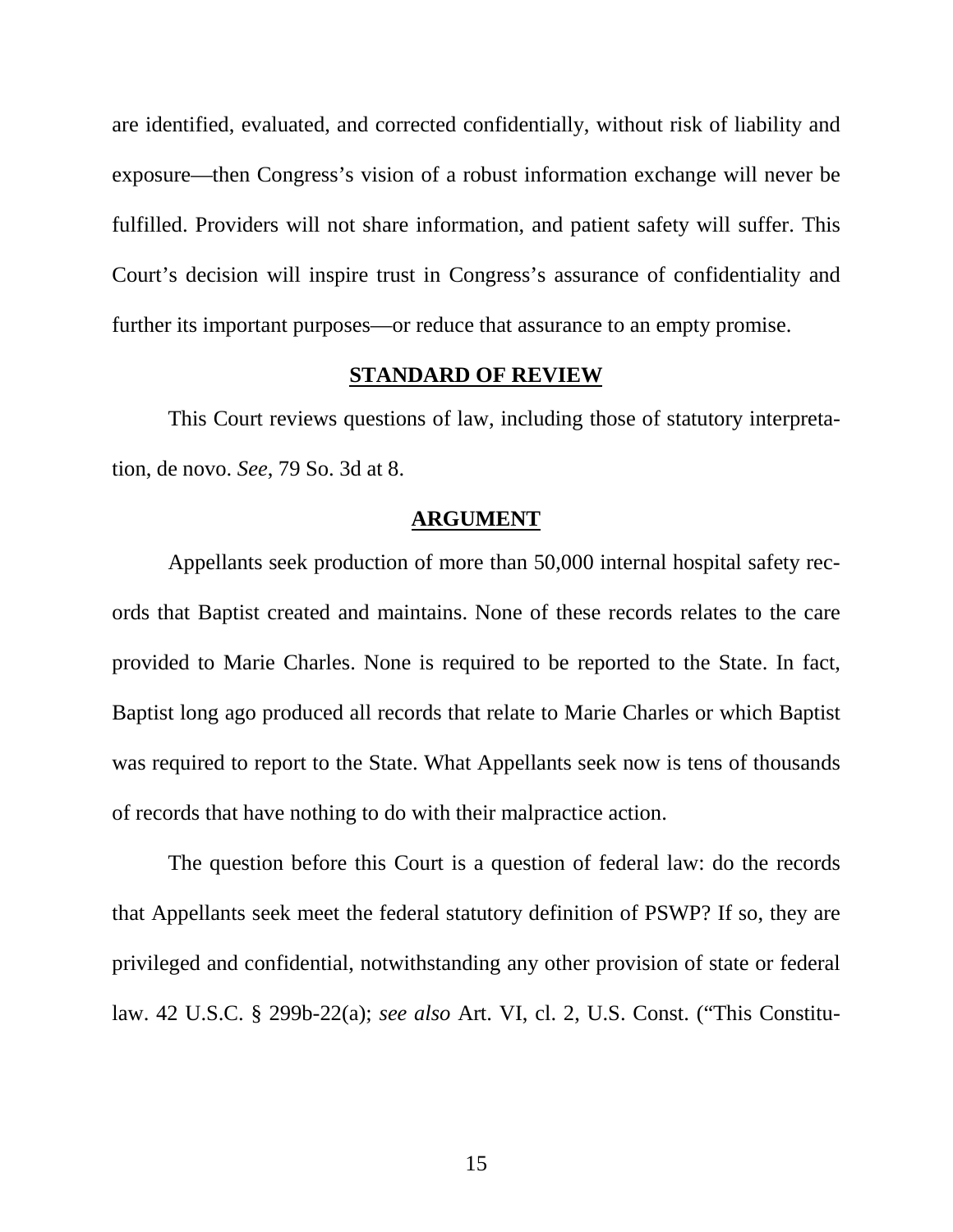tion, and the Laws of the United States which shall be made in Pursuance thereof . . . shall be the supreme Law of the Land . . . .").

A straightforward application of the statutory text leads seamlessly to the conclusion that Baptist's records are PSWP. The records were assembled or developed in Baptist's PSE System for submission to a PSO, they are not medical records or other original patient or provider records, and they do not exist and have never existed outside of the PSE System. The plain language of the Act requires nothing more.

### <span id="page-23-0"></span>**I. BAPTIST'S OCCURRENCE REPORTS ARE PRIVILEGED AND CONFIDENTIAL UNDER FEDERAL LAW.**

PSWP is privileged and confidential, notwithstanding any other provision of state or federal law. 42 U.S.C. § 299b-22(a), (b). Because Baptist's records are PSWP under the clear and unambiguous terms of the Act, those records are privileged and confidential, notwithstanding state law. The question before the Court is a purely *federal* question.

### <span id="page-23-1"></span>**A. THE FEDERAL DEFINITION OF PSWP EASILY ENCOMPASSES BAPTIST'S OCCURRENCE REPORTS.**

To determine whether Baptist's records are PSWP, the Court must begin with the words of the Act. "Statutory construction must begin with the language employed by Congress and the assumption that the ordinary meaning of that language accurately expresses the legislative purpose." *Gross v. FBL Fin. Servs*., *Inc*.,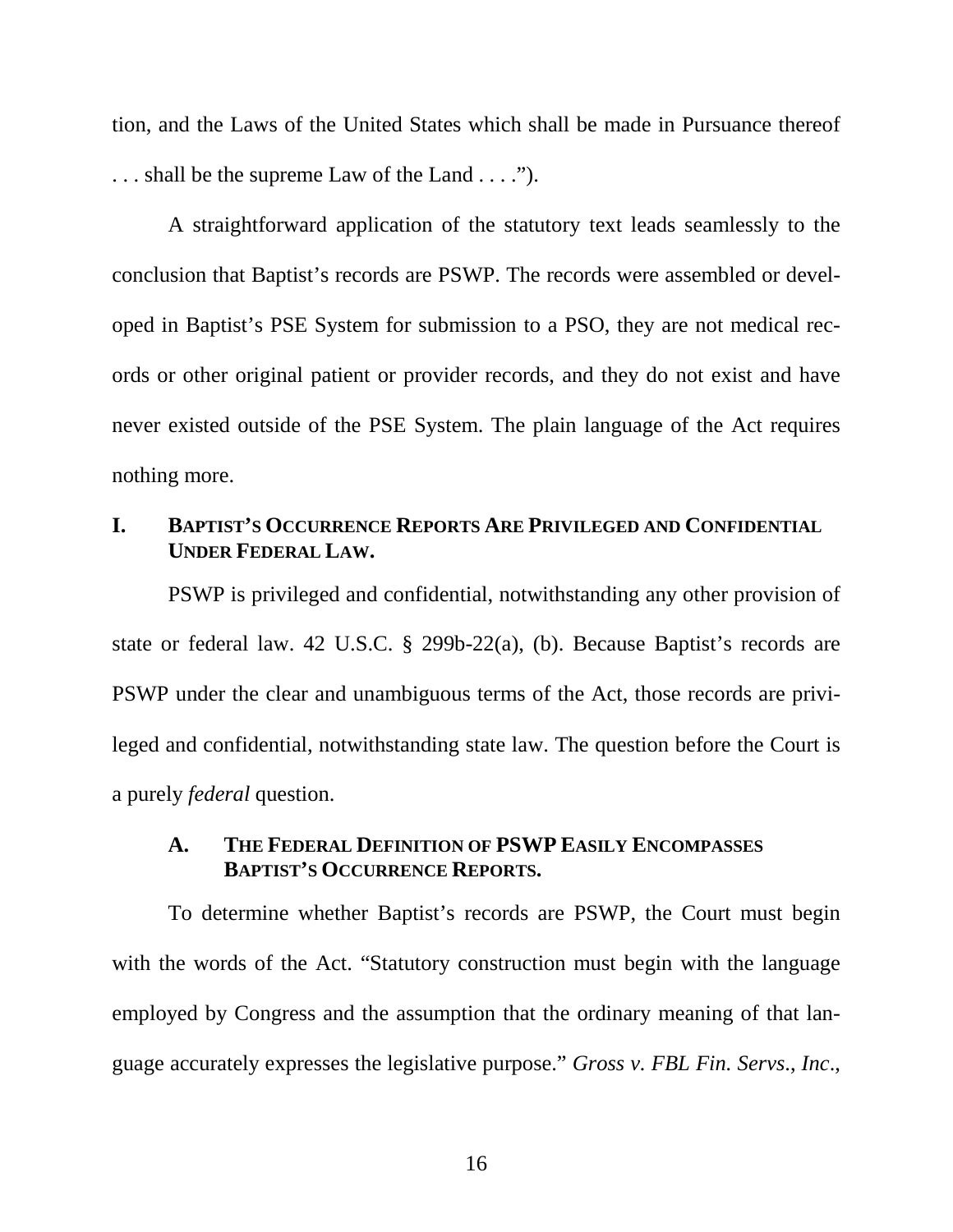557 U.S. 167, 175 (2009) (quoting *Engine Mfrs. Ass'n v. S. Coast Air Quality Mgmt. Dist.*, 541 U.S. 246, 252 (2004)). If the text is plain and unambiguous, then courts must apply the statute according to its terms. *Carcieri v. Salazar*, 555 U.S. 379, 387 (2009).

The Act defines PSWP in relevant part to mean:

any data, reports, records, memoranda, analyses (such as root cause analyses), or written or oral statements—

(i) which—

(I) are assembled or developed by a provider for reporting to a patient safety organization and are reported to a patient safety organization . . .

and which could result in improved patient safety, health care quality, or health care outcomes . . . .

42 U.S.C. § 299b-21(7)(A). Baptist's records satisfy all elements of this definition.

In fact, Appellants do not contend otherwise. Baptist's records (1) are assembled or

developed for reporting to a PSO; (2) are reported to a PSO; and (3) could result in

improved patient safety or health care quality or outcomes.

The inquiry then proceeds to two exceptions to the definition of PSWP.

These exceptions are found in clauses (i) and (ii) of subparagraph (B).

Clause (i) provides that PSWP:

does not include a patient's medical record, billing and discharge information, or any other original patient or provider record.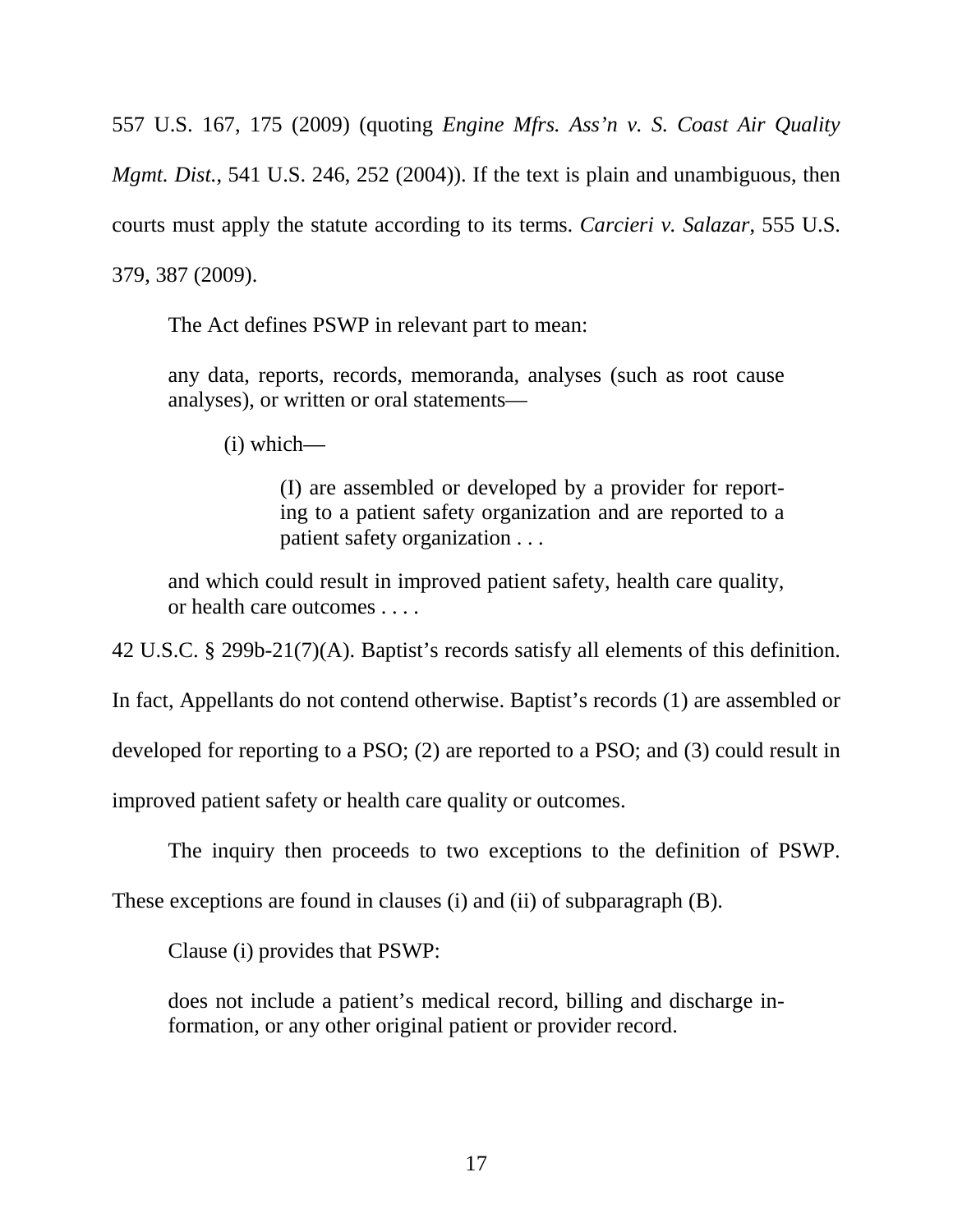*Id.* § 299b-21(7)(B)(i). Baptist's records are not original patient or provider records, and Appellants do not contend otherwise.

Clause (ii) provides that PSWP:

does not include information that is collected, maintained, or developed separately, or exists separately, from a patient safety evaluation system.

*Id.* § 299b-21(7)(B)(ii). This provision asks a simple and objective question of fact: was the record collected, maintained, and developed—and does the record exist within the provider's PSE System? If so, it is protected. If not, it is not.

The undisputed evidence establishes that all occurrence reports are collected, maintained, and developed within Baptist's PSE System for submission to Baptist's PSO, and that occurrence reports do not exist elsewhere, separately from the PSE System. Tab A 420–21 ¶ 15–16.

"Separate" means "parted, divided, or withdrawn from others; disjoined, disconnected, detached, set or kept apart." OXFORD ENGLISH DICTIONARY ONLINE, http://www.oed.com.<sup>[1](#page-25-0)</sup> No occurrence reports are parted or withdrawn from the PSE System, detached, or set or kept apart. All occurrence reports exist within the PSE System and nowhere else. Thus, clause (ii) does not exclude occurrence reports.

<span id="page-25-0"></span><sup>1</sup> In *Tinal v. Norton Healthcare*, *Inc*., No. 3:11-cv-00596 (W.D. Ky. 2014), a provider testified that contested documents were "maintained within" its PSE System for reporting to its PSO. ECF No. 30-1 at 2. The court held that, because the information did not exist separately from the PSE System and was not publicly disclosed or reported, it was privileged. ECF No. 59 at 21-22.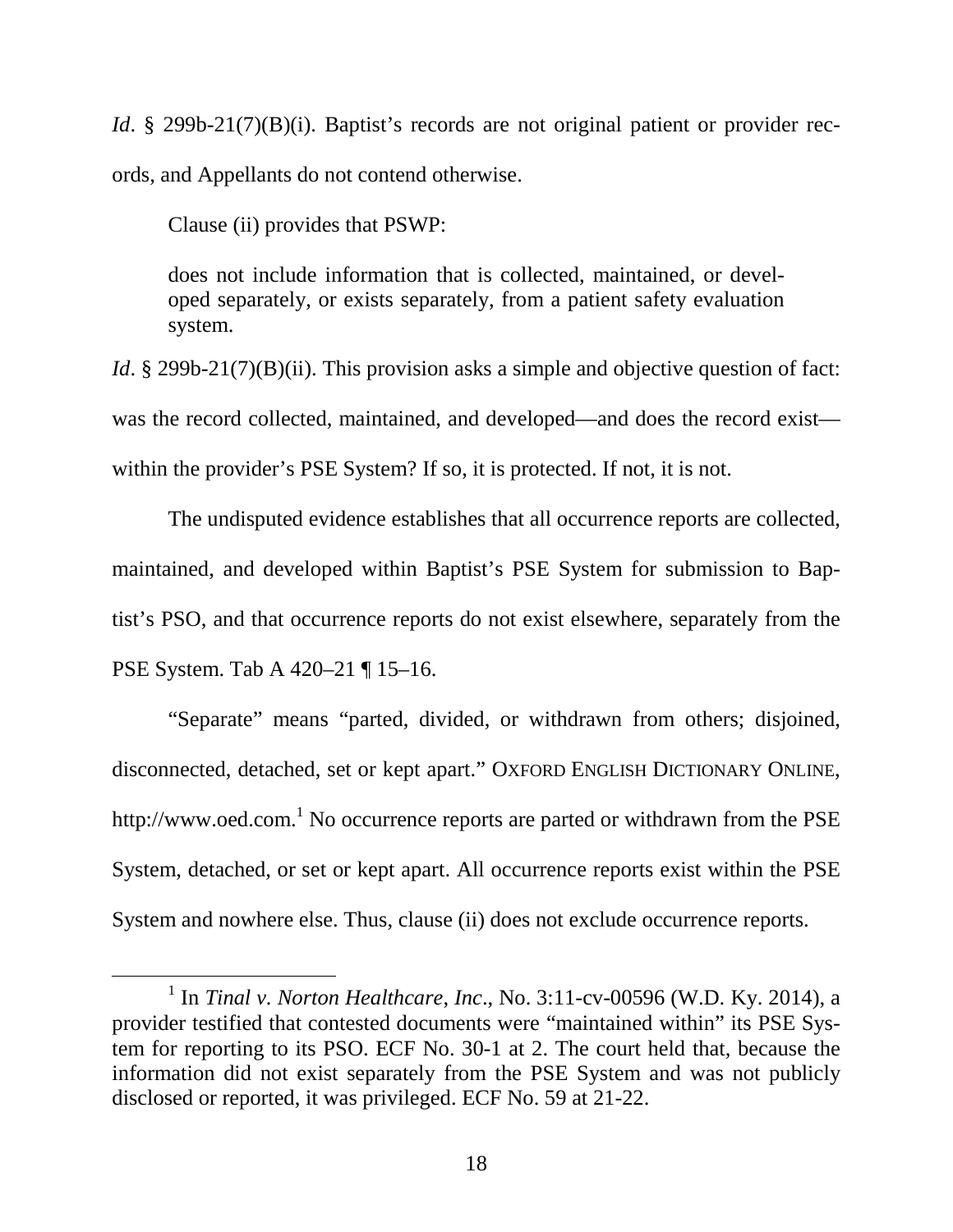Appellants point to no evidence to suggest that Baptist's occurrence reports were not collected, maintained, or developed within, and do not exist within, Baptist's PSE System. Instead, Appellants contend that clause (ii) requires providers to collect, maintain, and develop certain documents separately from their PSE Systems. Appellants argue that, under clause (ii), documents that *state law* requires providers to collect, maintain, or develop in a non-confidential manner must be separated from the PSE System, and that the collection, maintenance, or development of such documents within a provider's PSE System is "unlawful." Br. 38.

Nothing in the words of the Act supports that contention. Clause (ii) states that PSWP "does not include information that is collected, maintained, or developed separately, or exists separately, from a patient safety evaluation system." It does not mention state law. It does not impose a legal obligation to collect, maintain, or develop certain documents inside or outside of the PSE System. It does not dictate *where* documents may or may not be collected, maintained, or developed. It does not prohibit the collection, maintenance, or development of particular classes of documents within a PSE System. It states that documents that, as a matter of fact, providers collect, maintain, or develop separately from their PSE Systems are not PSWP. Baptist's occurrence reports *are* collected, maintained, or developed within the PSE System. Clause (ii) is inapplicable to Baptist's occurrence reports.

The second sentence of clause (ii) provides: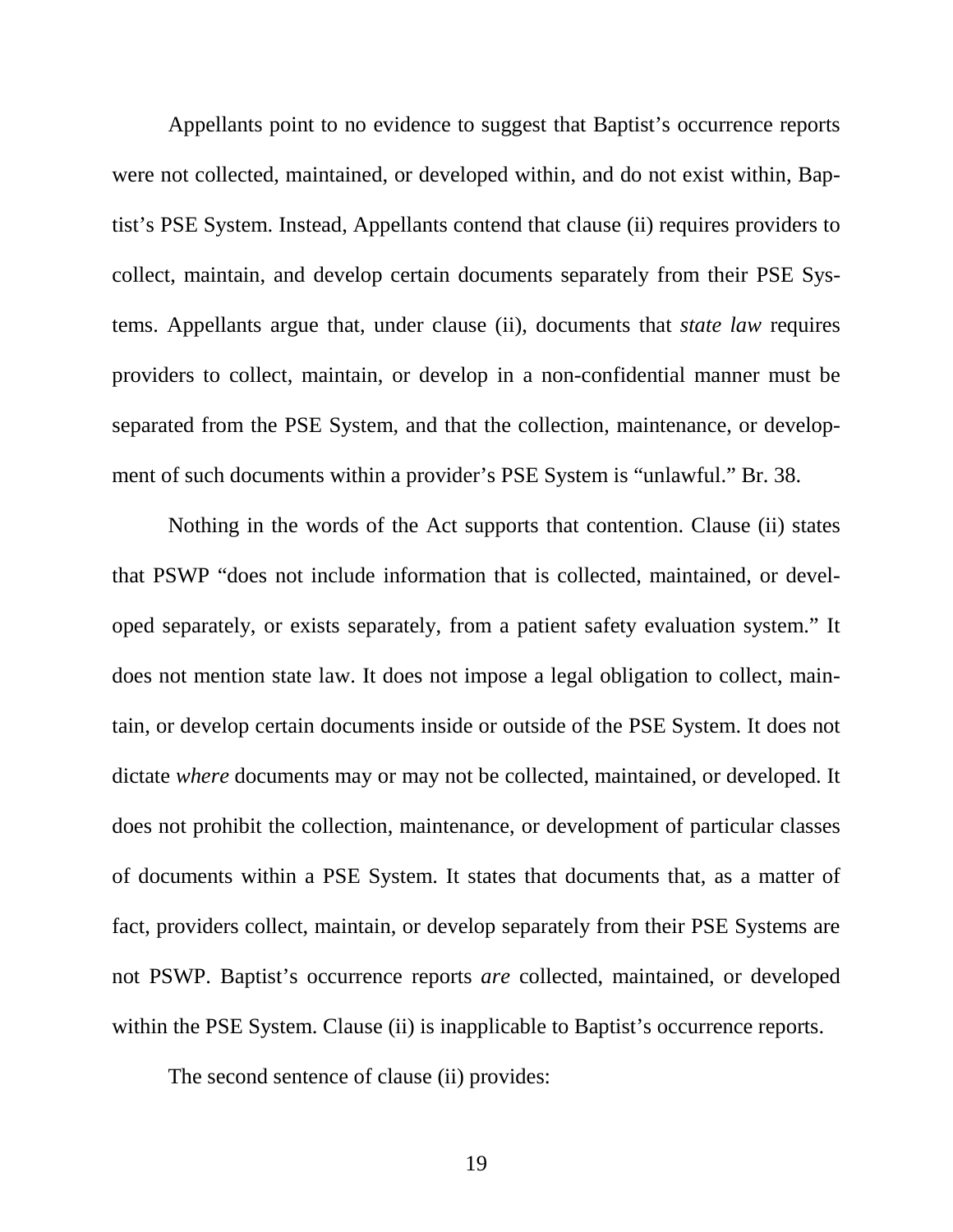Such separate information or a copy thereof reported to a patient safety organization shall not by reason of its reporting be considered [PSWP].

42 U.S.C. § 299b-21(7)(B)(ii). The meaning of this provision is clear. "Such separate information" refers to the information mentioned in the preceding sentence: "information that is collected, maintained, or developed separately, or exists separately, from" a PSE System. Thus, the second sentence of clause (ii) means that information collected, maintained, or developed separately from the PSE System does not become privileged and confidential even if the non-confidential information (or a copy of it) is reported to a PSO. Stated differently, information outside of the PSE System may be reported to a PSO, but does not acquire protection as a result. Baptist has never contended otherwise.

Here, the evidence is unequivocal that occurrence reports are collected, maintained, and developed within Baptist's PSE System. The second sentence of clause (ii), therefore, does not relate to Baptist's occurrence reports, which are not separate from, but part of, the PSE System.

The operation of clause (ii) is easily illustrated. Baptist maintains the agendas and minutes of meetings of some of its quality-improvement committees outside of its PSE System. The first sentence of clause (ii) makes clear that those documents are not protected. The second sentence clarifies that, even if Baptist were to submit such documents to its PSO, those documents would nevertheless not be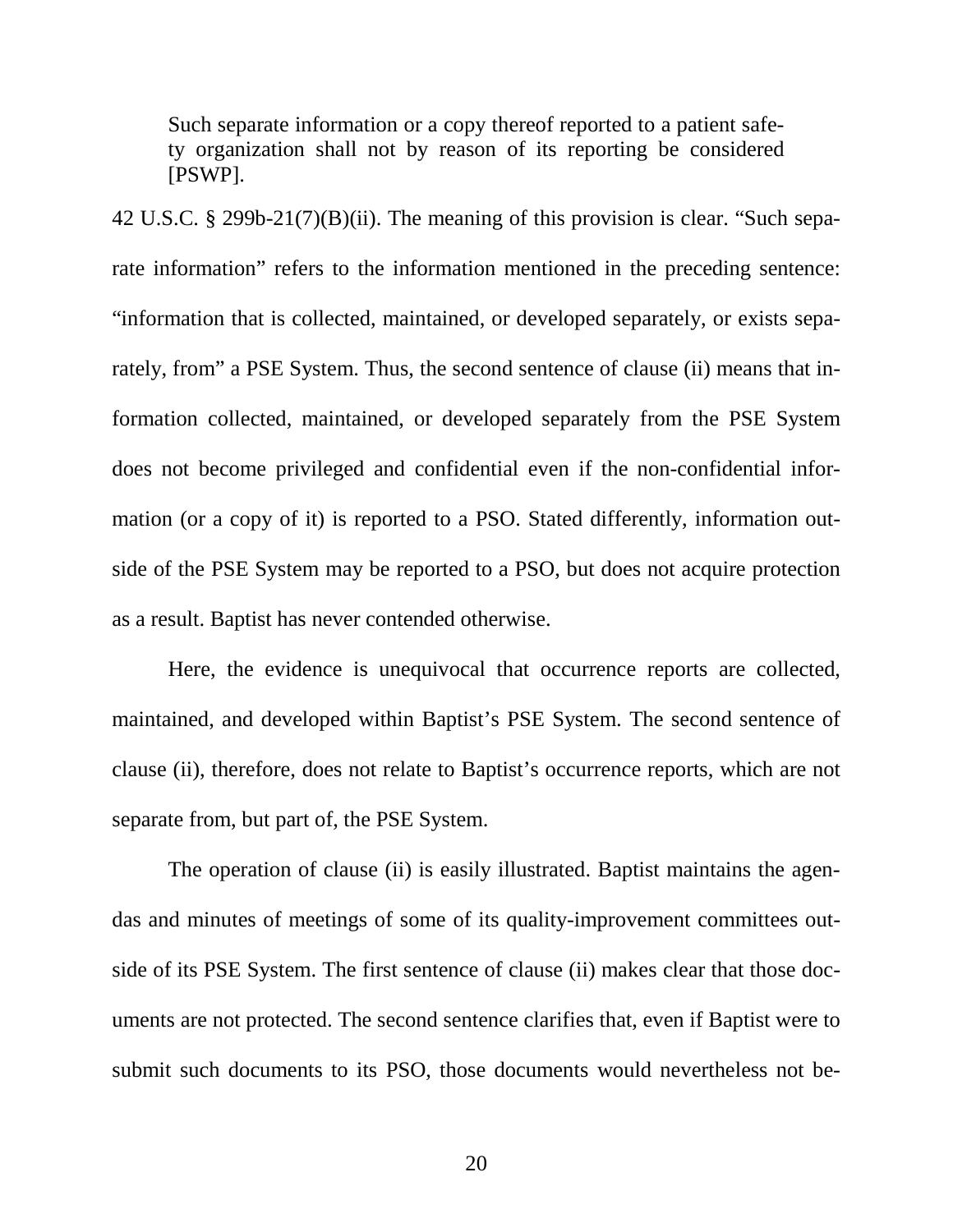come PSWP. This is the natural and obvious reading of clause (ii). *See Chandler v. Roudebush*, 425 U.S. 840, 848 (1976) (explaining that "the plain, obvious and rational meaning of a statute is always to be preferred to any curious, narrow, hidden sense that nothing but the exigency of a hard case and the ingenuity and study of an acute and powerful intellect would discover" (quoting *Lynch v. Alworth-Stephens Co*., 267 U.S. 364, 370 (1925))). In no sense does this untortured reading "drain" clause (ii) of meaning. Br. 42.

Appellants contend that "information in a report is 'separate' under clause (ii) . . . if state law mandates that the information be collected, maintained, or developed separately, or exist separately," from the PSE System. Br. 39–40 (internal marks omitted). But clause (ii) says no such thing. Clause (ii) grants no permission to States to reverse-preempt federal law and repeal the federal privilege or restrict its scope. Nor does it hint that documents that States require providers to collect, maintain, or develop in a non-confidential manner must be excluded from the PSE System and cannot acquire protection under the Act. The statute means what its words say. Preemption must not be avoided through wishful, imaginative interpretations of federal law. *Wos v. E.M.A. ex rel. Johnson*, 133 S. Ct. 1391, 1398 (2013) ("A State may not evade the pre-emptive force of federal law by resorting to creative statutory interpretation or description at odds with the statute's intended opera-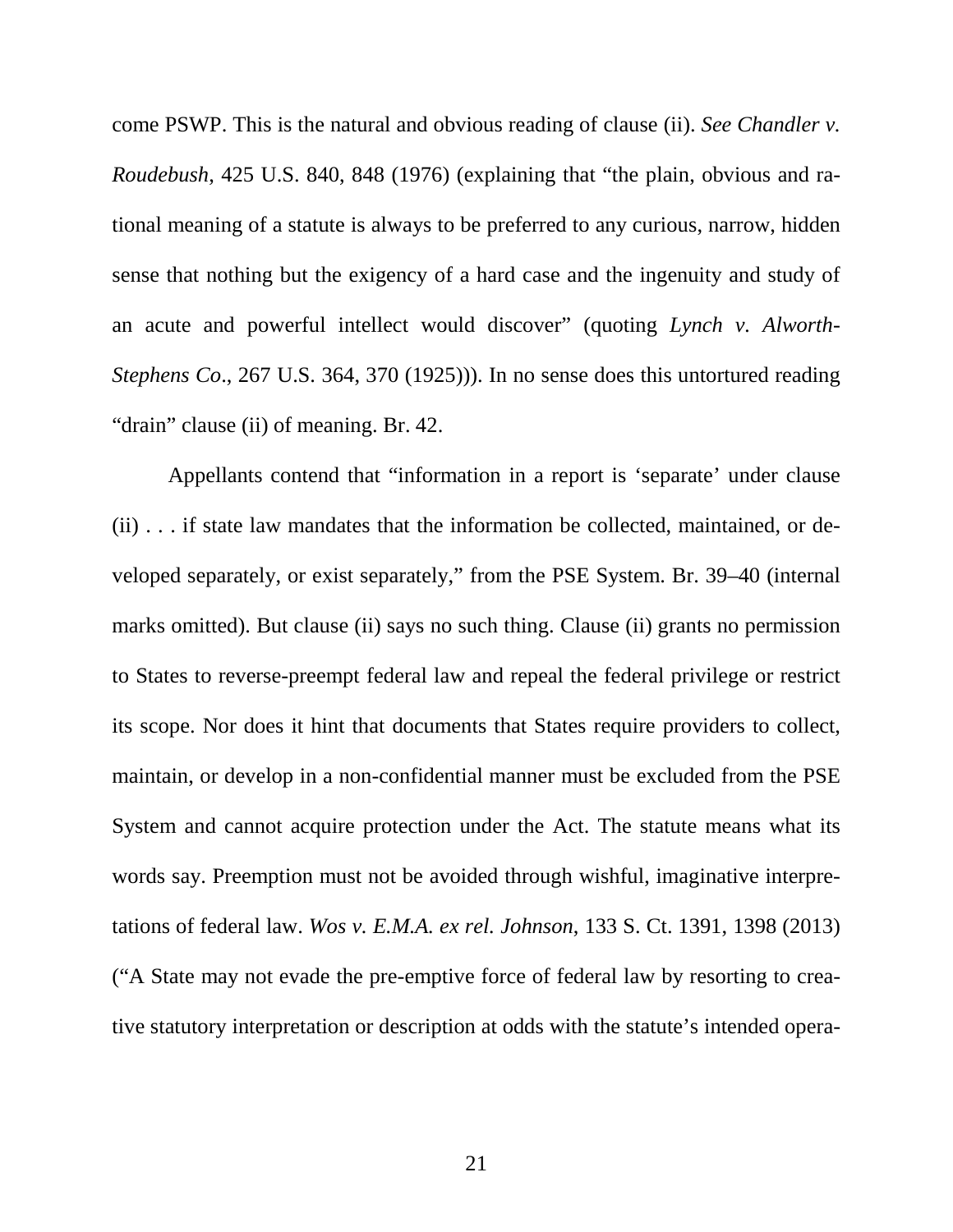tion and effect."). When federal law declares a record privileged and state law declares the same record public, the record is privileged.

Exceptions to general policies must be read "narrowly in order to preserve the primary operation of the provision," and must not be extended "to the farthest reach of their linguistic possibilities if that result would contravene the statutory design." *Maracich v. Spears*, 133 S. Ct. 2191, 2200 (2013); *accord Comm'r v. Clark*, 489 U.S. 726, 739 (1989); *cf. Andrus v. Glover Constr. Co.*, 446 U.S. 608, 616–17 (1980) ("Where Congress explicitly enumerates certain exceptions to a general prohibition, additional exceptions are not to be implied, in the absence of evidence of a contrary legislative intent."). And it is meaningful that Congress entitled subparagraph (B) "clarification," and not "exception." Congress employs the softer word "clarification" when it intends to resolve an imprecision, rather than to effect a substantive change that makes a deep crevasse in the law otherwise adopted. *Henning v. Union Pac. R. Co.*, 530 F.3d 1206, 1216 (10th Cir. 2008). Appellants' atextual reading would devour the general policy that Congress established.

Here the definitional inquiry ends. Appellants agree that "only the first two clauses of subparagraph (B)—clauses (i) and (ii)—define the exceptions to PSWP." Br. 39. Because Baptist's occurrence reports fall within the definition in subparagraph (A) and are not excluded by clauses (i) and (ii) of subparagraph (B), the occurrence reports are PSWP. And as PSWP, the occurrence reports are privi-

22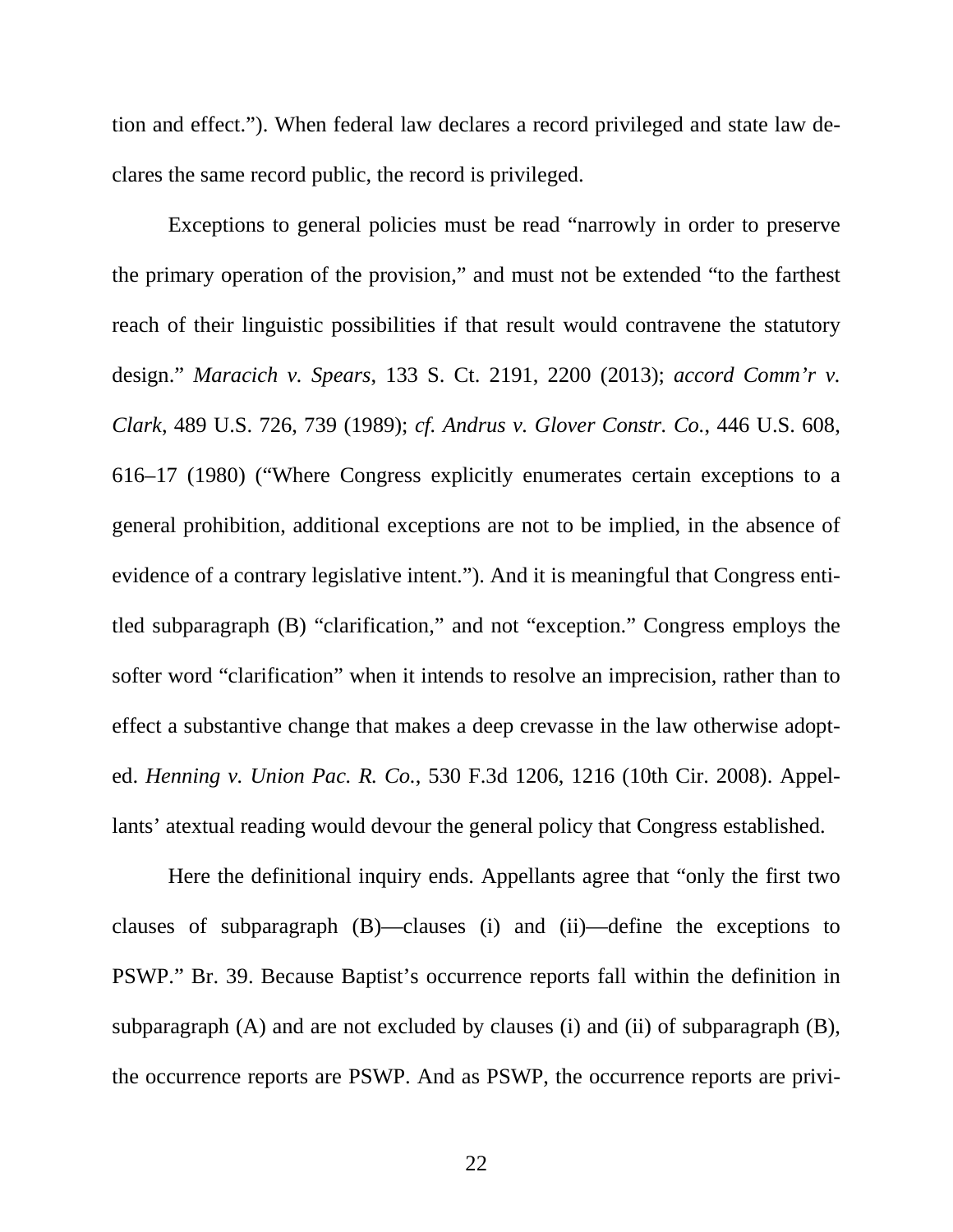leged and confidential, notwithstanding any provision of state or federal law. 42 U.S.C. § 299b-22(a), (b).

The court below correctly held that the language of the Act is plain. If Congress had intended to require providers to separate from their PSE Systems all documents that state law requires them to collect, maintain, or develop in a nonconfidential manner, then it would have expressed that intention clearly. It did not. The Act has no hidden meanings or lurking provisions that Congress did not intend to make plain. Its interpretation requires no act of divination. The meaning of the Act finds expression in its words—not in the choice quotations that Appellants select from secondary sources, edit thoroughly, and, without explanation of their context, scatter throughout their brief.

## <span id="page-30-0"></span>**B. BAPTIST'S OCCURRENCE REPORTS ARE NOT STRIPPED OF FEDERAL PROTECTION MERELY BECAUSE THEY SIMULTANEOUSLY SATISFY STATE-LAW REQUIREMENTS TO CREATE AND MAINTAIN RECORDS.**

While admitting that clause (iii) of subparagraph (B) is not an exception to the definition of PSWP, *see* Br. 39, Appellants suggest that clause (iii) requires providers to exclude from their PSE Systems documents that state law directs providers to collect, maintain, or develop in a non-confidential manner. Once again, Appellants strain to find provisions they wish Congress had enacted.

Clause (iii) states in relevant part:

Nothing in [the Act] shall be construed to limit . . .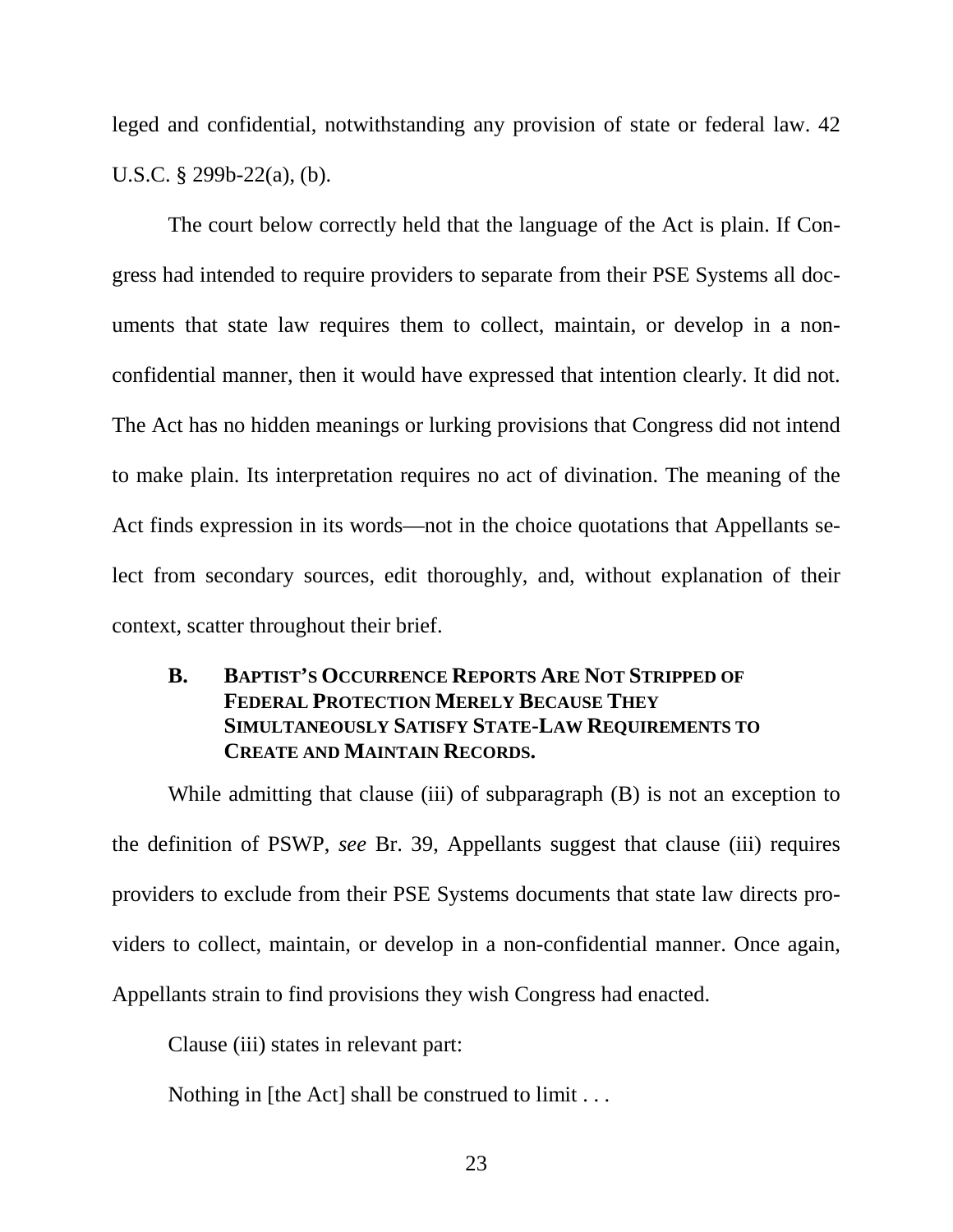(II) the reporting of information described in this subparagraph to a Federal, State, or local government agency for public health surveillance, investigation, or other public health purposes or health oversight purposes; or

(III) a provider's recordkeeping obligation with respect to information described in the subparagraph under Federal, State or local law.

The plain meaning of these provisions is that the Act does not relieve providers of their obligation to report information or maintain records. Baptist does not claim that it does. Baptist continues to report all required information and to maintain all required records. There is no credible contention that Baptist has failed to report or maintain records that state law required it to report or maintain. Clause (iii) is satisfied.

Clause (iii) is a commonsense disclaimer that the Act does not excuse noncompliance with any state-law obligation to report or maintain information. Baptist has never sought to be relieved of its obligations to report or maintain information. If Baptist had argued that the Act erases its duty under state law to report or maintain information, then clause (iii) would have been pertinent. It made no such contention.

Notably, clause (iii) does not define PSWP. Unlike clauses (i) and (ii), it does not provide that PSWP "does not include" certain information. Thus, clause (iii) is not an exclusion from the definition of PSWP, but rather a rule of statutory construction. It performs a straightforward, cautionary function. It guards against

24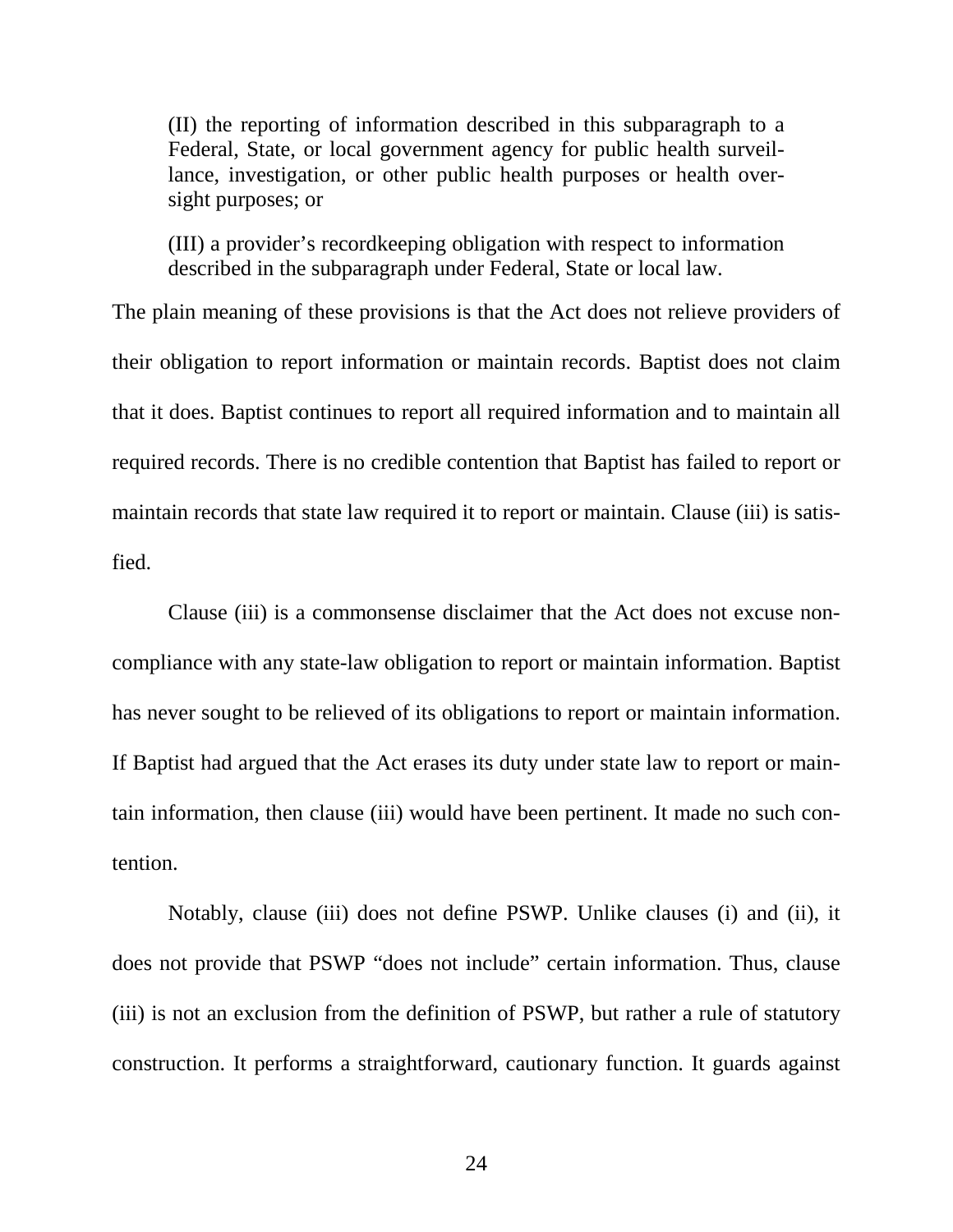any suggestion that the Act supplants the obligation of providers to report and maintainrecords[.](#page-32-0) The Court need not go beyond the unambiguous text.<sup>2</sup> No secret, sweeping meaning hides behind the simple words and obvious sense of clause (iii).

Appellants misread the Act because they blend clause (ii) and clause (iii). Appellants presume that, because clause (iii) recognizes the obligation of providers to report and maintain information that state law requires them to report and maintain, clause (ii) in turn requires providers to collect, maintain, and develop that information outside of their PSE Systems. But clause (ii) and clause (iii) are not so connected. Appellants' fusion of the two distinct clauses in order to force certain documents out of the confidential PSE System finds no support in the text of the Act or in the natural, commonsense reading of its provisions.

The regulations that implement the Act further refute Appellants' theory. First, the regulations state that nothing in the Act "shall be construed to limit information that is not [PSWP] from being . . . [m]aintained as *part* of a provider's recordkeeping obligation." 42 C.F.R. § 3.20(2)(iii) (definition of PSWP) (emphasis

<span id="page-32-0"></span> $2^2$  The Act clearly states that PSWP is not discoverable. 42 U.S.C. § 299b- $22(a)(2)$ . Even the provision stating that the Act does not limit discovery of original records, such as medical records, or information outside the PSE System, confirms that discovery of records *within* the PSE System is proscribed. *Id*. § 299b- $21(7)(B)(iii)(I)$ . And the statement that the Act does not "limit, alter, or affect" state law pertaining to "information that is not privileged" proves that the Act *does* control state law as it relates to information that *is* privileged. *Id*. § 299b-22(g)(2).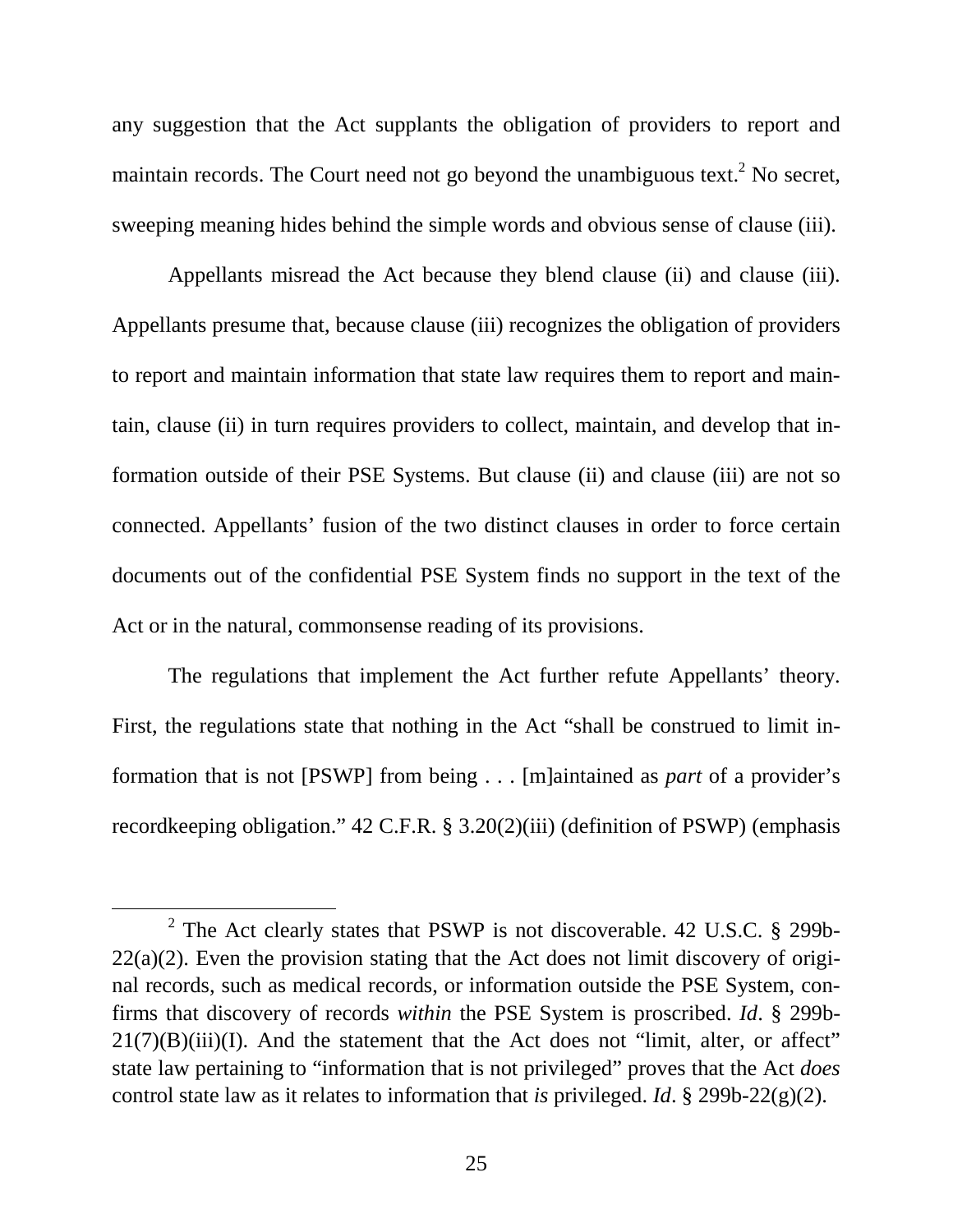added). Clearly, the regulations do not provide that all records that a State requires a provider to maintain are excluded from protection.

Second, the regulations permit providers to collect records within their PSE Systems and, before information is reported to a PSO, to remove records from their PSE Systems. 42 C.F.R. § 3.20(2)(ii) (definition of PSWP). A record acquires protection upon its collection within the PSE System and remains privileged and confidential *until* the provider removes it from the PSE System. *Id*. (providing that, upon removal from the PSE System, information is "no longer" protected as PSWP).

Appellants admit that this regulation avoids the need to create duplicate data-collection systems, and that even documents that must be *reported* to the State may be protected within a PSE System until removed. Br. 6. But Appellants insist on the inconsistent position that a unified data-collection system is "unlawful." *Id*. at 38. If Appellants are correct, then providers would be required to create separate reports and separate systems, reviving the very concerns regarding the burdens of duplication that federal regulations sought to remove. Far from being "unlawful," a single, streamlined data-collection system is just what Congress contemplated.

Of course, if documents that must be *created and reported* to the State are protected until removed from the PSE System, then documents that need only be *created*—such as the documents at issue here—fare no worse. Nowhere does the

26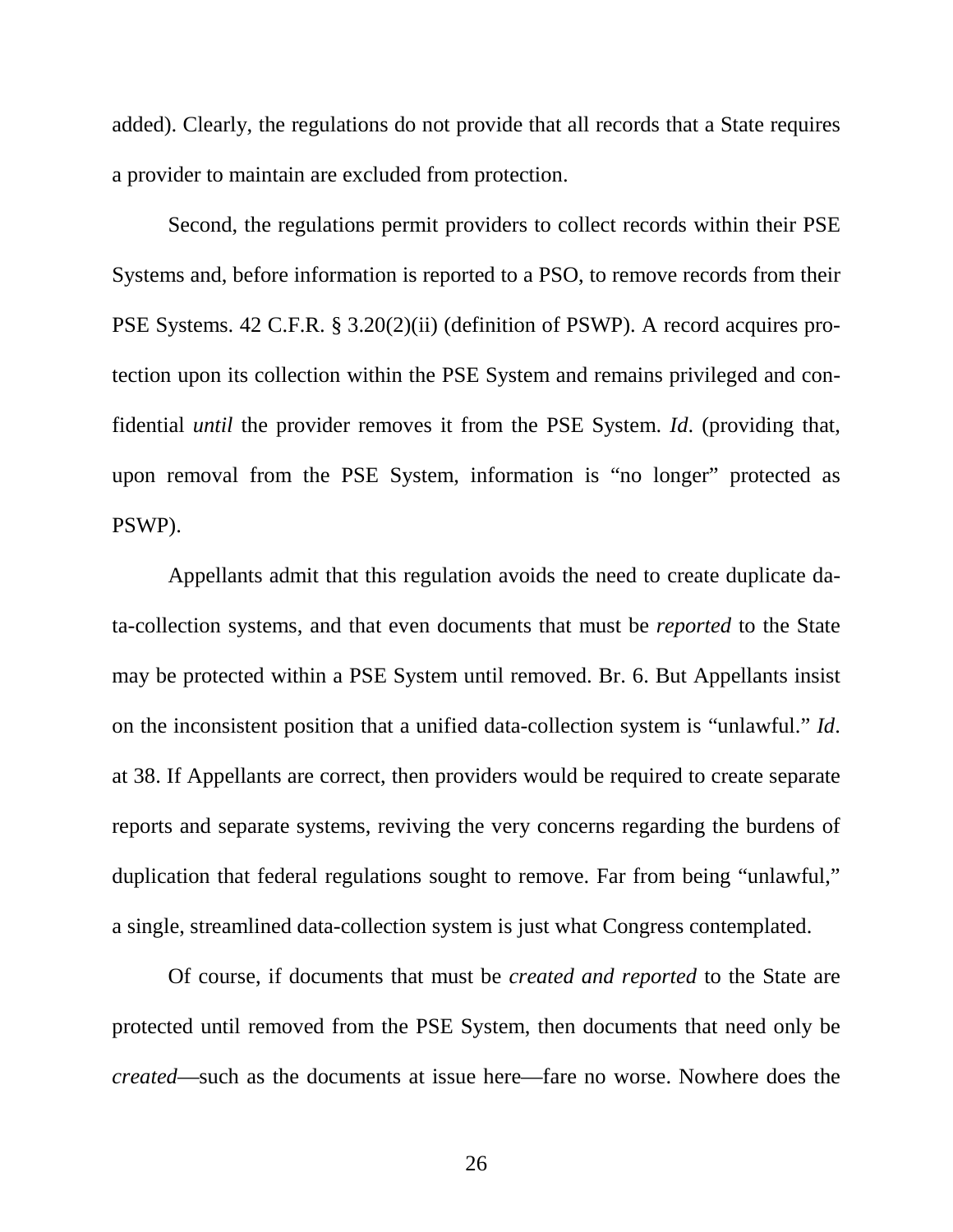Act state that a document that must be created or maintained, but not reported, cannot be protected as PSWP. Neither law nor reason supports the position that reportable documents are protected until removed from the PSE System, while documents that providers must create but not report receive no protection at all.

### <span id="page-34-0"></span>**C. APPELLANTS' INTERPRETATION OF THE ACT PERMITS STATES TO DECLARE NON-CONFIDENTIAL WHAT CONGRESS DECLARED CONFIDENTIAL, AND THUS AUTHORIZES STATE NULLIFICATION OF FEDERAL LAW.**

Appellants' contention would render the Act a dead letter and authorize state nullification of federal law. If the Act does not encompass records that *state law* requires hospitals to maintain in a non-confidential manner, then, at least in this State, no hospital records are protectable.

Florida law purports to allow state agencies to access *all* hospital records. *See* §§ 395.0197(13), 395.1046(1), 408.811(3), Fla. Stat. (2015). For example, state statutes authorize the State to access "all licensed facility records necessary to carry out" Section 395.0197. *Id*. § 395.0197(13). That section empowers the State to (1) investigate any incident that warrants discipline or triggers a Code 15 Report; (2) require hospitals to adopt plans of correction; and (3) review hospital riskmanagement programs. *Id*. § 395.0197(6)(b), (7), (12), (15). *All* hospital records are relevant to those functions and therefore liable to disclosure under state law. Thus, according to Appellants, no hospital records qualify for federal protection.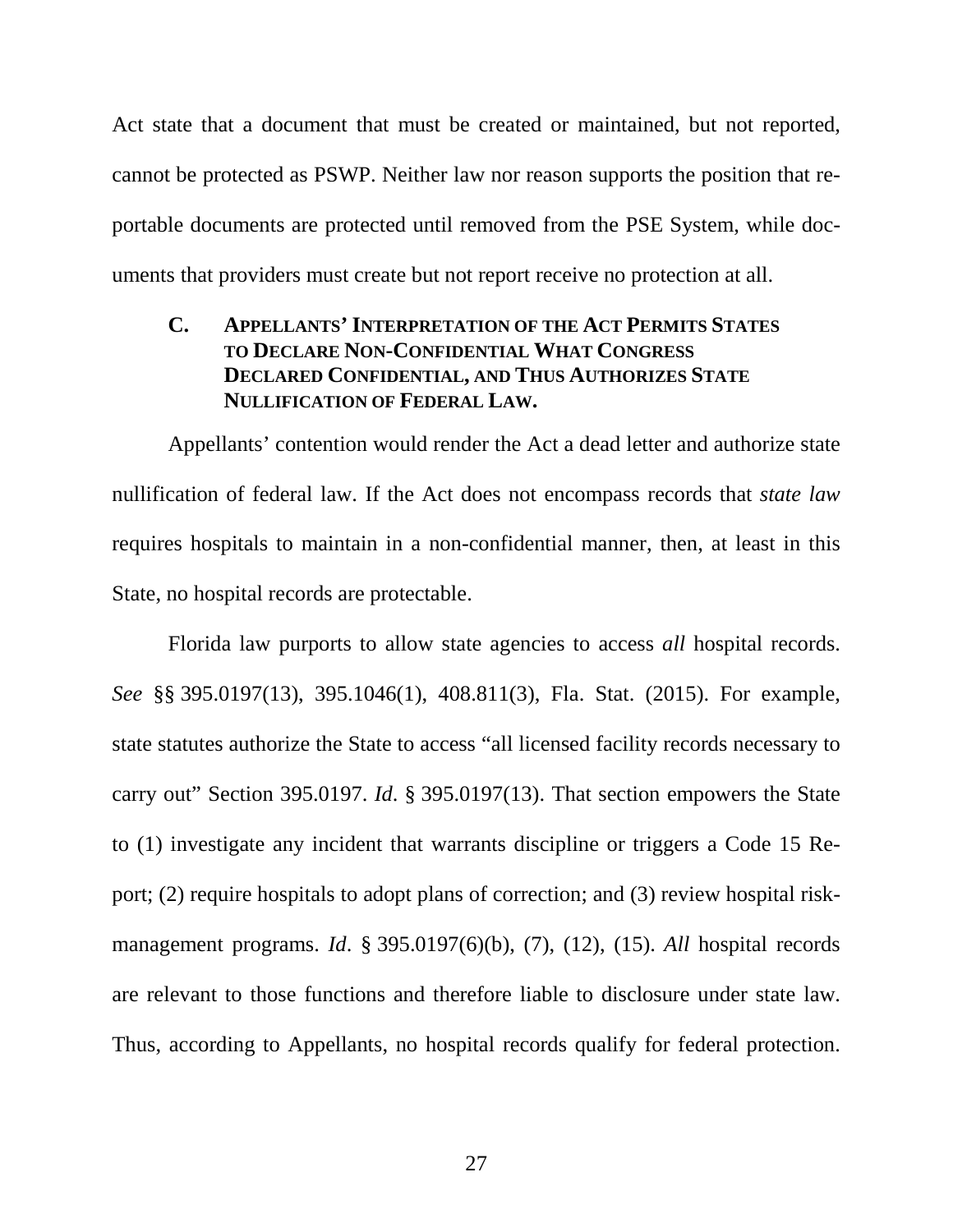Congress is presumed to be aware of state law, *Goodyear Atomic Corp. v. Miller*, 486 U.S. 174, 184–85 (1988), and could not have intended to enact a dead letter.

The broad, unwritten exception for which Appellants contend would allow States to nullify federal law. Each State might adopt laws that, like Florida law, purport to authorize its regulatory agencies to access all hospital safety records. That right of access would (according to Appellants) extinguish the federal privilege, despite the Act's express language of preemption.

A reading that allows state legislatures to overrule Congress and define the scope of a federal privilege turns preemption on its head and offends the supremacy of federal law. State laws that confer a right of access yield to federal laws that confer confidentiality—not the other way around. *See*, *e.g.*, *Fla. Dep't of Educ. v. NYT Mgmt. Servs.*, *Inc.*, 895 So. 2d 1151, 1154 (Fla. 1st DCA 2005) (concluding that federal confidentiality provisions supplanted the disclosure requirements of the Public Records Act, Art. I, § 24, Fla. Const.; Ch. 119, Fla. Stat. (2015)). The Act's express preemption of state law dictates precisely that result. Indeed, the Act was a direct response to state laws that compelled the disclosure of information about health care errors, enabled a culture of blame, and frustrated voluntary and systematic self-evaluation. If States could enact laws that authorize access to provider records, and thus abrogate federal confidentiality, then the scope and operation of federal law would reside in the discretion of the States, and the privilege that Con-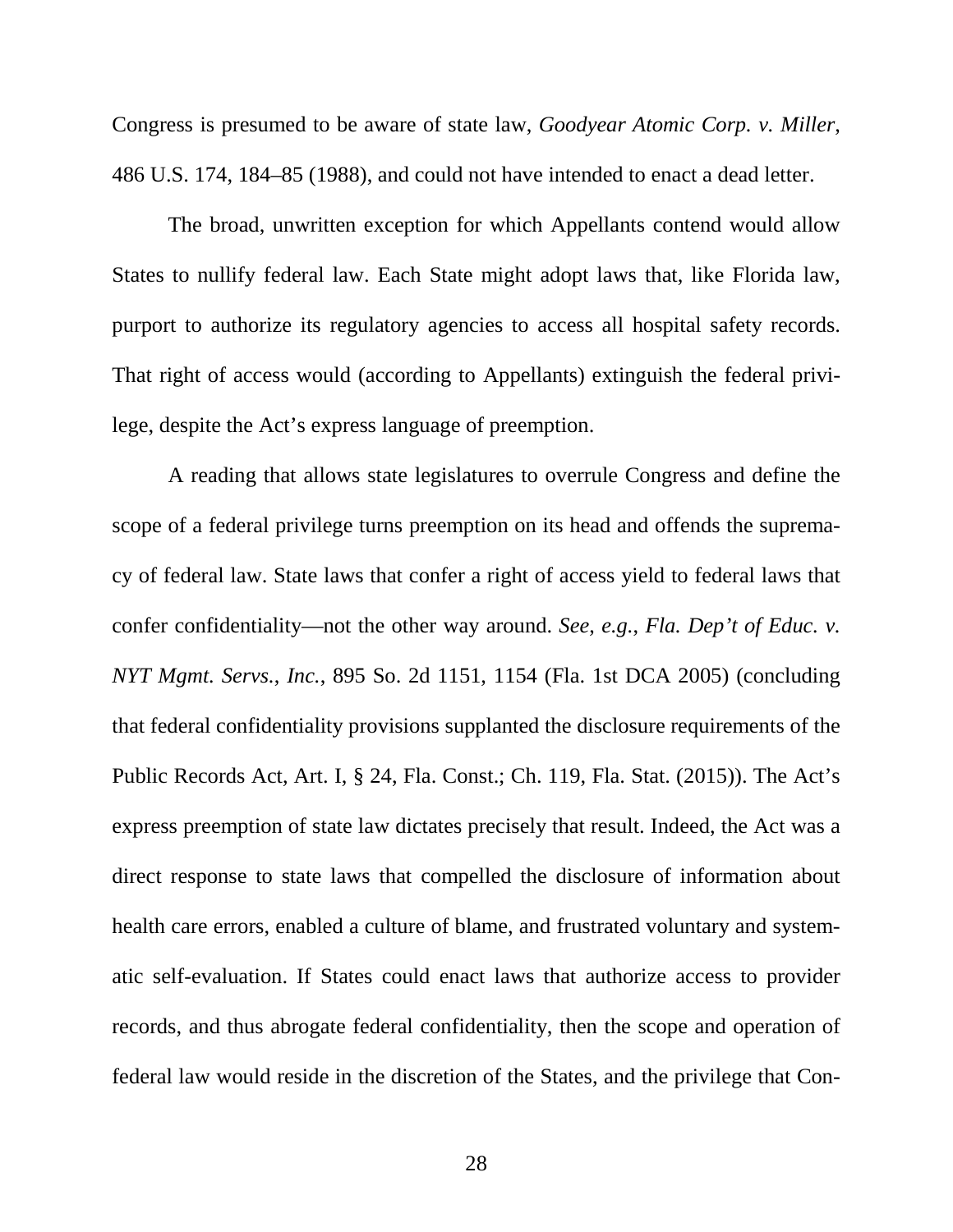gress created might be extinguished. "States would then be free to nullify for their own people the legislative decisions that Congress has made on behalf of all of the People." *Howlett ex rel. Howlett v. Rose*, 496 U.S. 356, 383 (1990).

Appellants offer no reasoned, limiting principle that would preserve the Act from obsolescence. They assure the Court that, under their interpretation, only those records that state law requires hospitals to maintain in a non-confidential manner are denied federal protection. Br. 35. But, in Florida, that describes *all* hospital records. And if States could guarantee access to documents, require those documents to be maintained separately from the PSE System, and strip them of federal protection, then States could eviscerate the Act and undo Congress's effort to create a protected environment within which providers can confidently share information in order to improve the quality of their services. This is hardly the usual relationship between state and federal laws, and only the most explicit language in federal law should suffice to overcome the strong presumption against such reverse preemption. Congress, which well understood the barriers to robust information exchange, could not have intended to enact a statute so flimsy that state law could nullify its protections.

Congress enacted a clear, objective, and understandable definition of PSWP. It provided clarity and certainty in order to encourage providers to disclose their errors without fear of exposure. Under Appellants' theory, a provider could never

29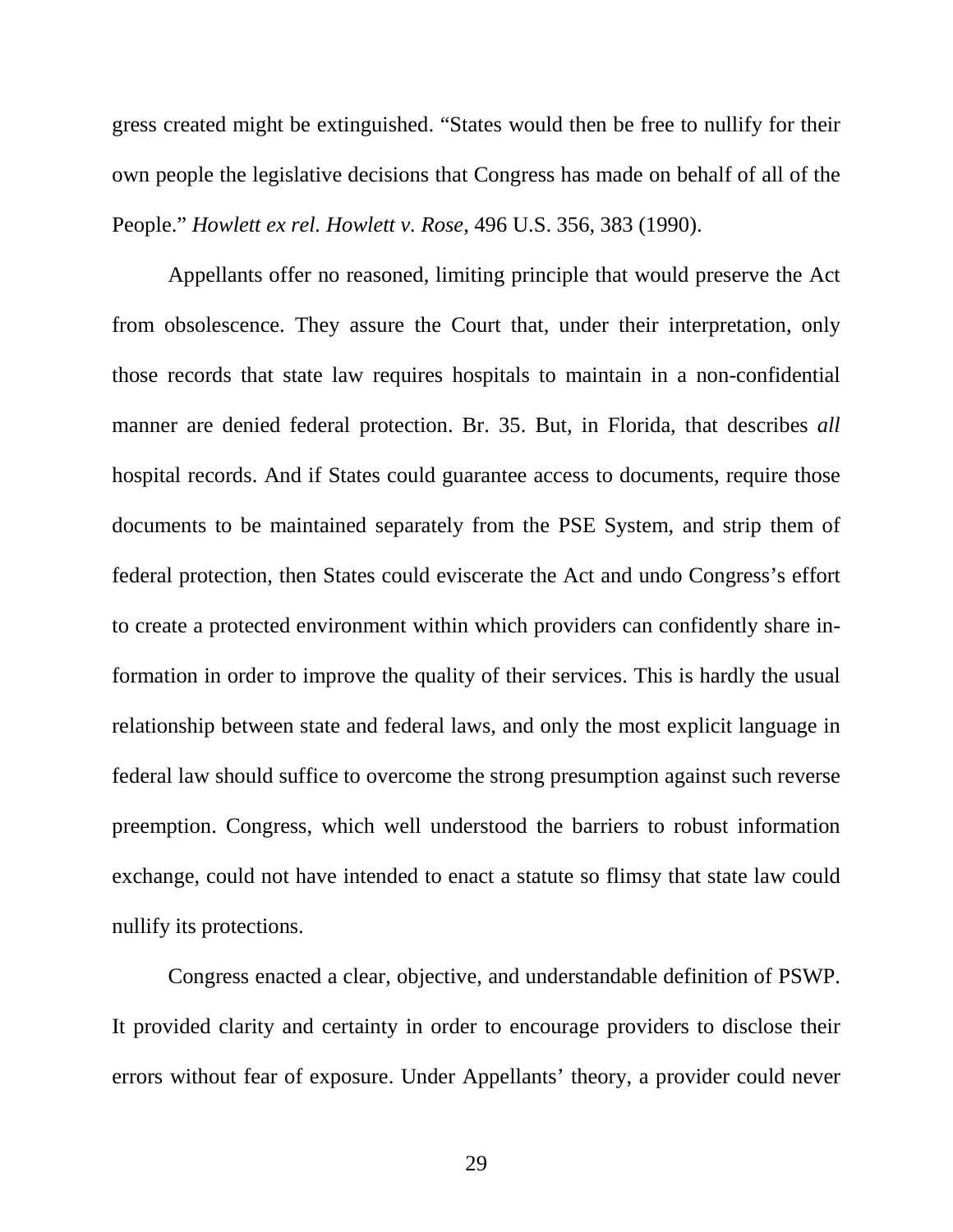know with confidence whether federal law protects its records or whether state law removes those records from the sphere of federal protection. Rational providers will not choose to make sensitive disclosures, the confidentiality of which depends on such imponderables as the reach of a State's access and recordkeeping laws. In the face of uncertainty, providers will not participate, and Congress's intent to build an essential data-collection system on voluntary, broad-based participation will not be fulfille[d.](#page-37-0)<sup>3</sup> As the United States Supreme Court wrote of the attorneyclient privilege, "if the purpose of the . . . privilege is to be served, the attorney and client must be able to predict with some degree of certainty whether particular discussions will be protected. An uncertain privilege, or one which purports to be certain but results in widely varying applications by the courts, is little better than no privilege at all." *Upjohn Co. v. United States*, 449 U.S. 383, 393 (1981).

Last month, the United States Supreme Court concluded that the Employee Retirement Income Security Act of 1974 ("ERISA") preempted a state statute to the extent the state statute required the third-party administrators of health plans established by employers under ERISA to report information regarding health care

<span id="page-37-0"></span><sup>&</sup>lt;sup>3</sup> Hospitals with more than 50 beds must create a PSE System or meet other stringent criteria in order to contract with qualified health plans under the Patient Protection and Affordable Care Act. 42 U.S.C. § 18031(h)(1)(A)(i); Patient Protection and Affordable Care Act; HHS Notice of Benefit and Payment Parameters for 2017, 81 Fed. Reg. 12,203, 12,351 (Mar. 8, 2016) (to be codified at 45 C.F.R.  $§$  156.1110(a)(2)(i)(A)). If Appellants are correct, then, although the participation of such hospitals is mandatory, none of their records would be protected. The federal policy to replace a culture of blame with a culture of safety would be upended.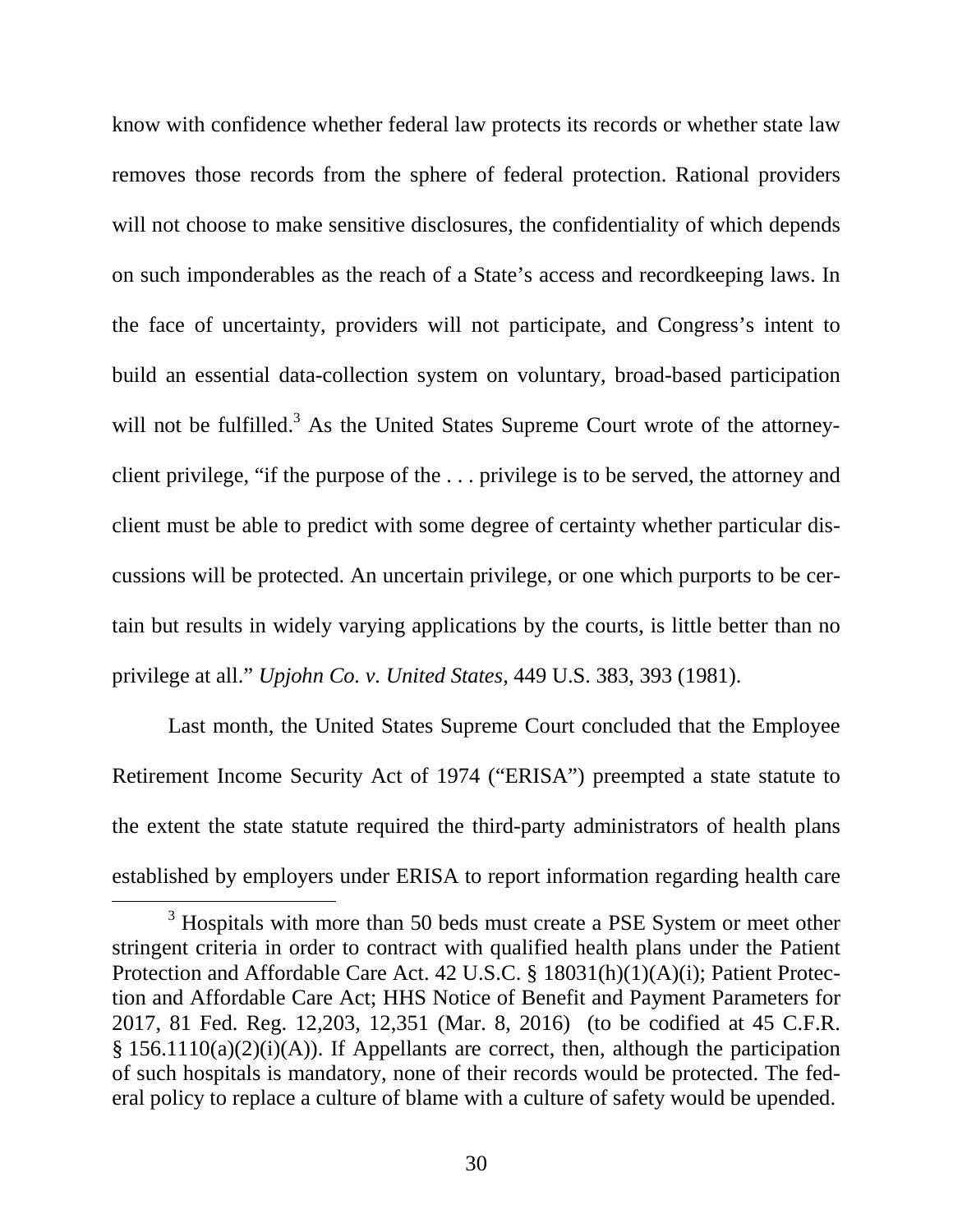services to the State. *Gobeille v. Liberty Mut. Ins. Co.*, 136 S. Ct. 936 (2016). The Court concluded that the state statute "imposes [reporting] duties that are inconsistent with the central design of ERISA, which is to provide a single uniform national scheme for the administration of ERISA plans without interference from laws of the several States even when those laws, to a large extent, impose parallel requirements." *Id*. at 947. Here, the requirements of state law are not "parallel" with those of federal law, but antithetical to them. If a state-law obligation to collect, maintain, or develop records in a non-confidential manner were to control and prevail over a federal law that confers confidentiality, then state law would impose duties that are "inconsistent with the central design" of the Act, "which is to provide a single uniform national scheme" for the collection, evaluation, and dissemination of sensitive information concerning medical errors. The Supremacy Clause bars that result.

## <span id="page-38-0"></span>**D. THE DISCRETION OF PROVIDERS TO COLLECT INFORMATION IN THEIR PSE SYSTEMS IS NEITHER UNILATERAL NOR UNREVIEWABLE, AND CERTAINLY DOES NOT JUSTIFY THE CREATION OF UNWRITTEN, STATE-LAW EXCEPTIONS TO THE ACT'S PROTECTIONS.**

Providers do not have "unilateral, unreviewable" discretion to store records in their confidential PSE Systems. Br. 1. For example, a provider can never protect original patient or provider records, such as medical and billing records, 42 U.S.C. § 299b-21(7)(B)(i), or refuse to report to the State information that must be report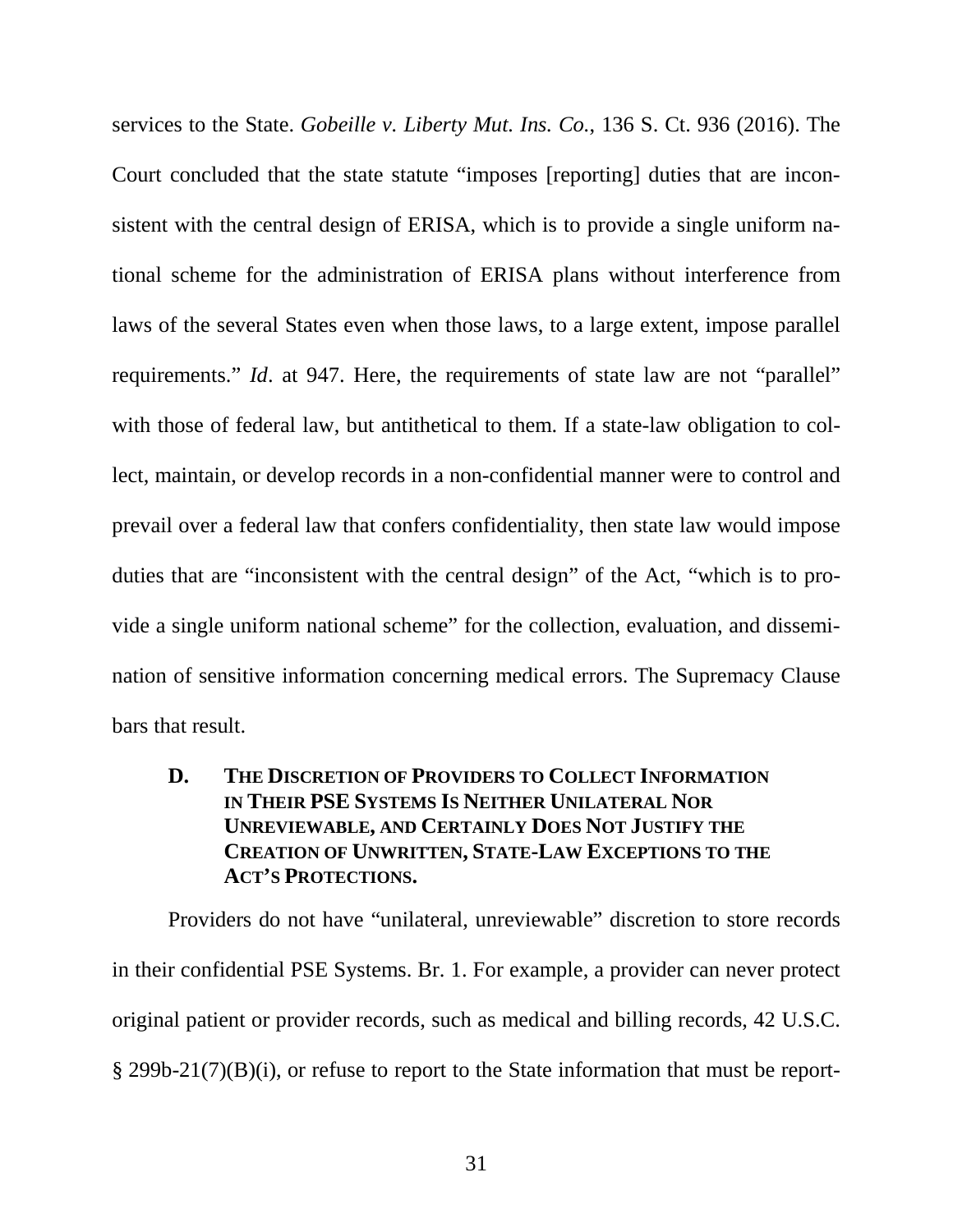ed, *id*. § 299b-21(7)(B)(iii)(II). The court below did not hold otherwise; the language that Appellants quote five times in their brief is not the court's holding, but rather its restatement and rejection of Appellants' exaggerated argument.

While not without limits, the federal definition of PSWP is broad. The words of the Act are comprehensive and evidence a congressional design to be inclusive. *See id*. § 299b-21(7)(A). It is not the province of the States to second-guess that policy and create unwritten exceptions to the definition of PSWP. The boundaries of the federal privilege are to be found in the language of the Act. The Act protects the documents to which its terms extend—no more and no less.

Courts have ample means to prevent gamesmanship by providers who might store in their PSE Systems information ineligible for protection as PSWP. A court may exercise its inherent authority to conduct an in-camera review to determine whether documents qualify for protection under the federal definition of PSWP. While a court may not, as Appellants urge this Court to do, create exceptions to the definition of PSWP, it can ensure that providers have complied with the Act as written.

Moreover, while the Act protects PSWP from disclosure, it does not shield facts. Thus, a plaintiff may take depositions or propound interrogatories regarding every aspect of a patient's care. And, of course, original patient and provider records, such as patient charts, nursing notes, and discharge and billing documents,

32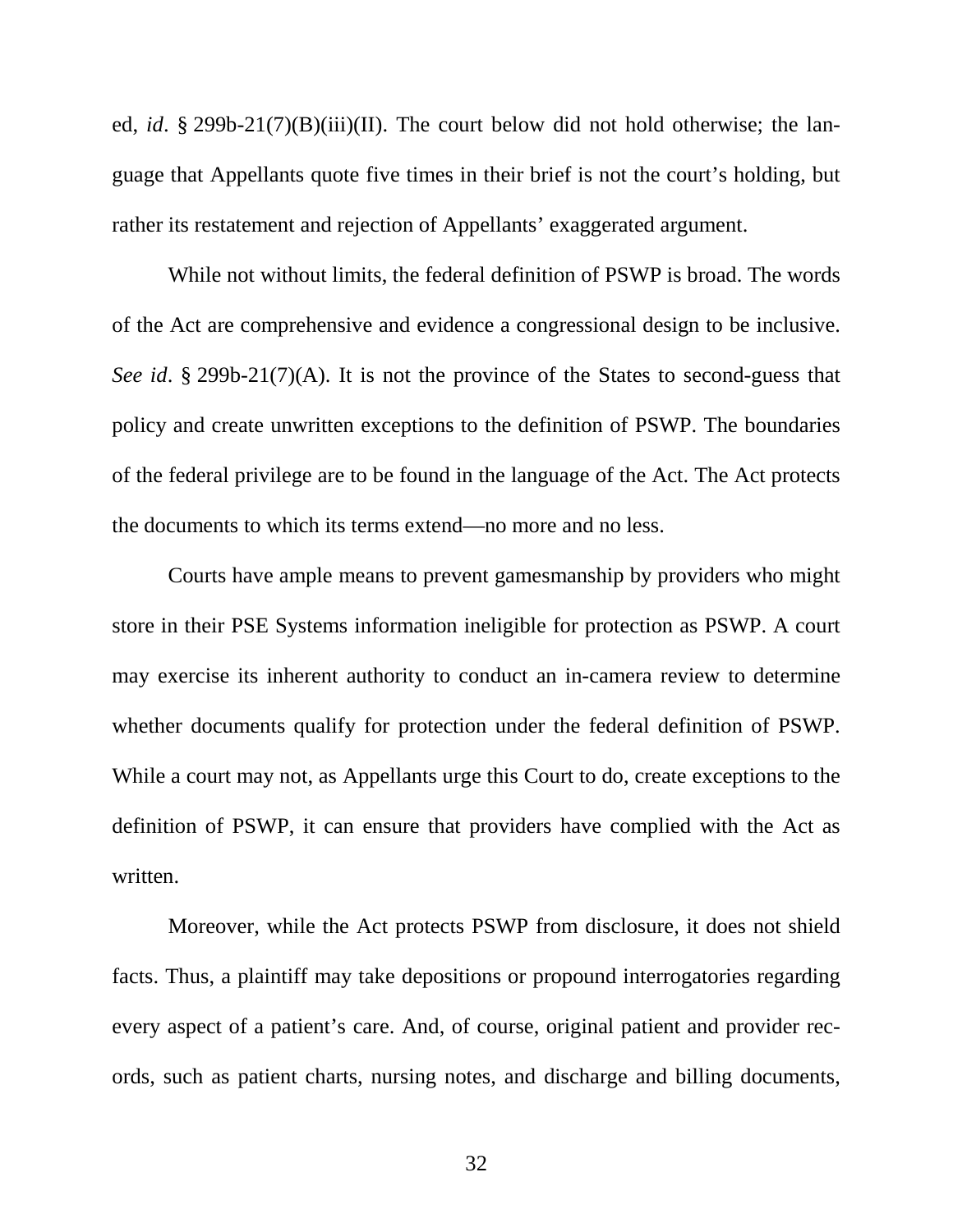are not protected and remain discoverable. *Id*. § 299b-21(7)(B)(i). What are not discoverable are documents or statements that satisfy the definition of PSWP.

The fact that some documents will not be discoverable is an inherent feature of any privilege. To some extent, every privilege, including the attorney-client privilege and the work-product doctrine, opens a door to gamesmanship. Courts, however, have ample tools—such as in-camera review, litigation sanctions, and professional discipline—to police such gamesmanship by parties or their counsel. Where Congress has weighed these interests and granted federal protection, States may not reweigh those interests and abrogate that protection. When Congress says "privileged," a State may not require production—regardless of the earnestness of its disagreement with federal policy.

#### <span id="page-40-0"></span>**E. THE ACT DOES NOT OBSTRUCT STATE OVERSIGHT OF HEALTH CARE PROVIDERS.**

Appellants suggest that, as written, the Act denies state regulators access to information essential to the performance of their oversight functions. No such conflict exists, however, and no state agencies have sought to appear in support of Appellants, either in this Court or below. And if a state agency were ever to demand access to records protected as PSWP, still it would not entitle Appellants or other third parties to access those records. Such a dispute would concern the provider, the State, and federal regulators. Appellants would neither benefit from nor have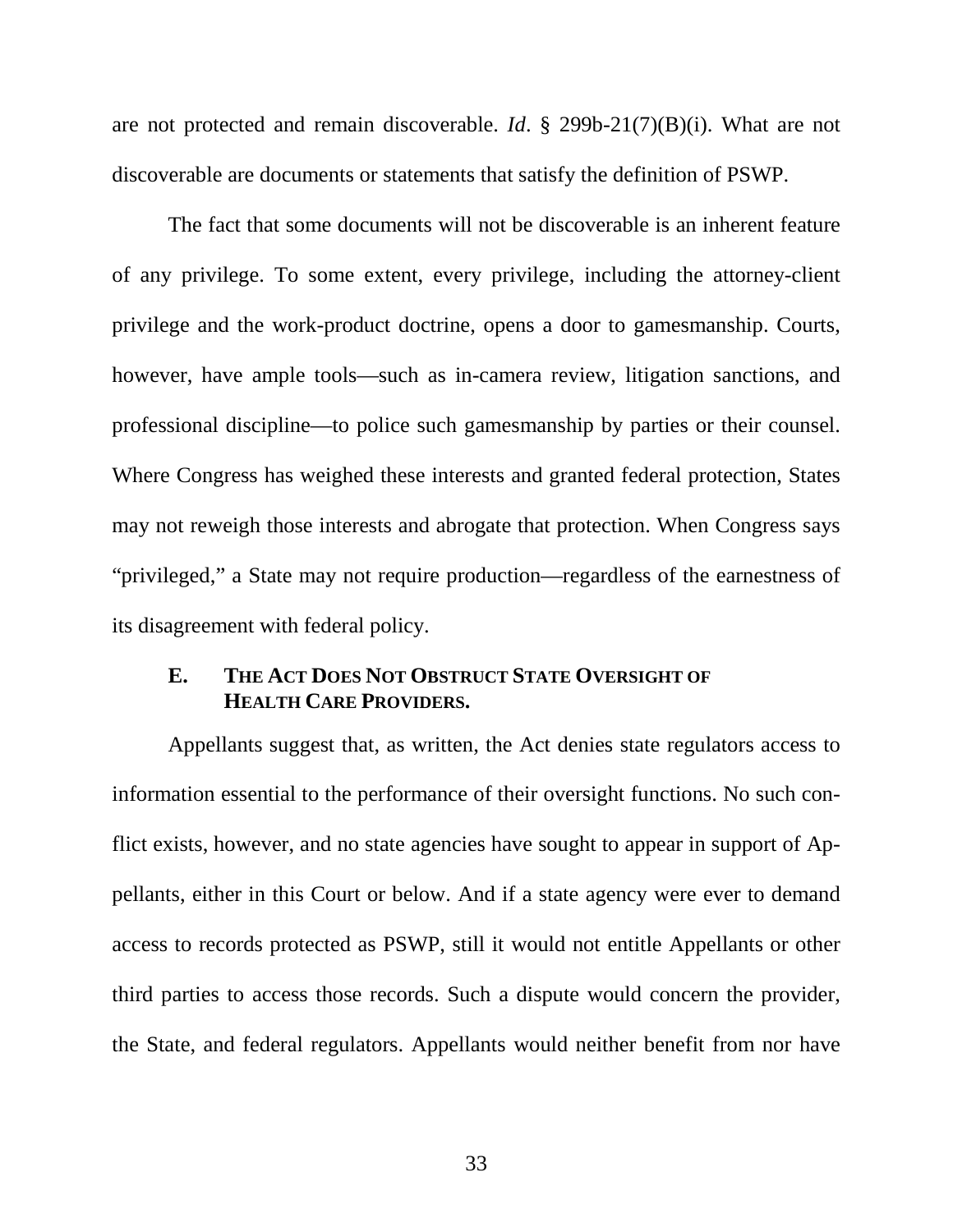standing to assert any right of a state agency to access federally privileged hospital records.

If a state agency were to demand access to confidential records, then the provider would have several options to satisfy its obligations short of a disclosure that would violate federal law. The provider might (as Baptist did in this case) remove from its PSE System a record that has not yet been transmitted to a PSO, in which case the record would "no longer" be protected and might be disclosed. *See* 42 C.F.R. § 3.20(2)(ii) (definition of PSWP). It might obtain the consent of each provider identified in the record and then disclose the record to the State. *See* 42 U.S.C. § 299b-22(c)(1)(C). It might create a new record for the State from original patient and provider records, such as medical and billing records, which the Act does not protect. *Id*. §§ 299b-21(7)(B)(i), 299b-22(h). It might produce other records that satisfy the state agency and demonstrate the provider's compliance, without disclosure of a protected record. Or the provider might accept whatever sanction the State claimed a right to impose, and even challenge the sanction on federal preemption grounds. By whatever means the provider complies with state law, the record remains privileged until removed from the PSE System.

None of these eventualities would authorize Appellants to inspect Baptist's records. If the mere possibility that a state agency might assert a state-law right of access to records that are privileged and confidential under federal law warrants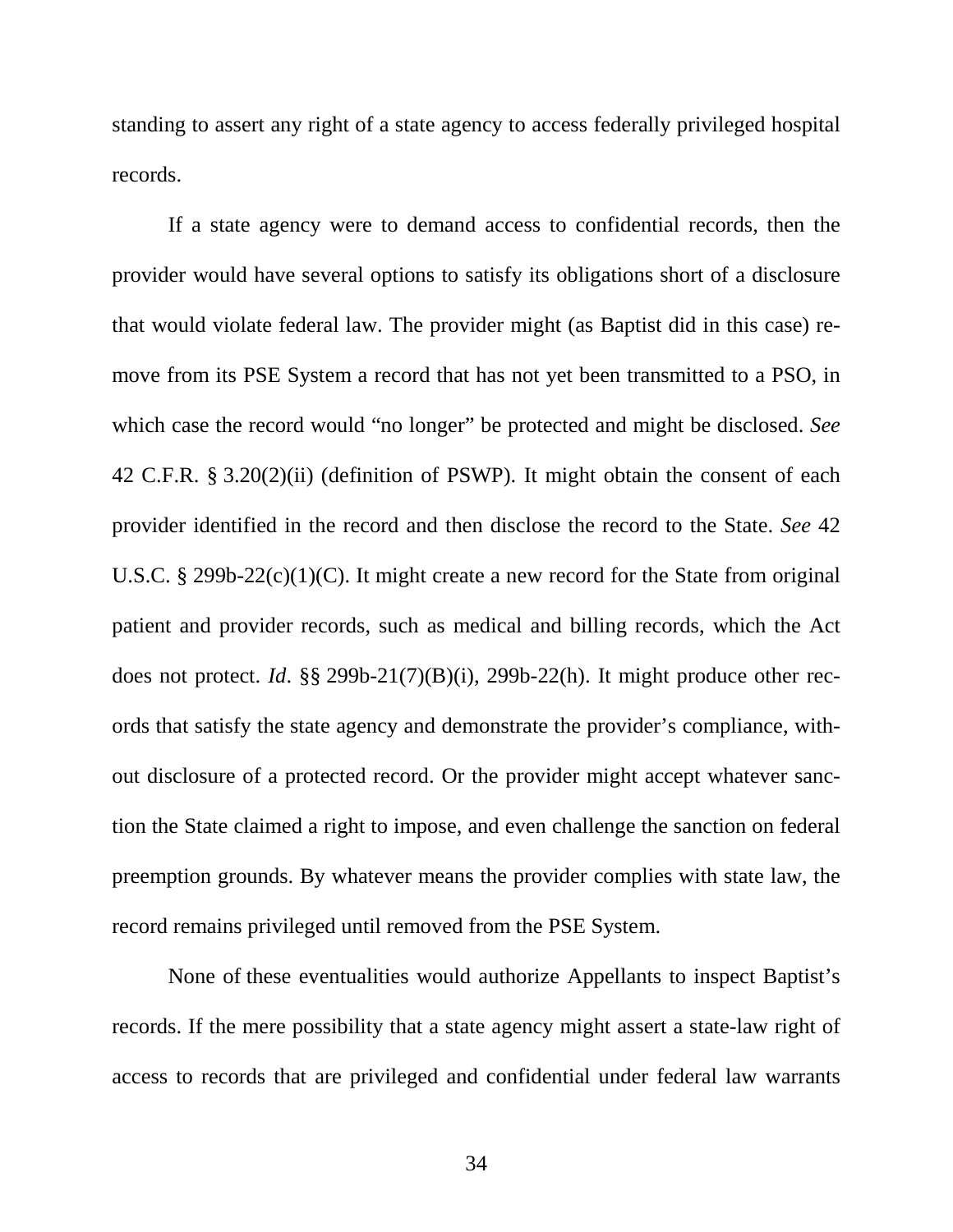disclosure of those records, then the Act would protect no records at all. Given the unlimited nature of the right of access that state law purports to confer on state agencies, Appellants can devise no limiting principle that would preserve the Act.

*Department of Financial and Professional Regulation v. Walgreen Co.*, 970 N.E.2d 552 (Ill. App. Ct. 2012), is instructive. In *Walgreen*, a state agency subpoenaed a pharmacy's reports of medication error, which were generated in the pharmacy's PSE System for submission to its PSO. *Id*. at 555. The court concluded that the reports were confidential. It noted that the responsive documents were collected within the PSE System and transmitted to the PSO. *Id*. at 558. Because the reports resided in the PSE System, clause (ii) did not strip them of federal protection.

In *Walgreen*, state law authorized regulators to "subpoena and compel the production of documents, papers, files, books, and records in connection with any hearing or investigation" concerning potential violations by pharmacies. *See* Br. of Pet'r-Appellant at 6, *Dep't of Fin. & Prof'l Regulation v. Walgreen Co.*, 970 N.E.2d 552 (Ill. App. Ct. 2012) (No. 2-11-0452) (citing 225 Ill. Comp. Stat. 85/35.5 (2010)), *available at* http://tinyurl.com/q9cqfdy. Nevertheless, the court held that the Act protected the records. That state law purported to grant regulators access to all of the pharmacy's records did not deprive the pharmacy's records of protection.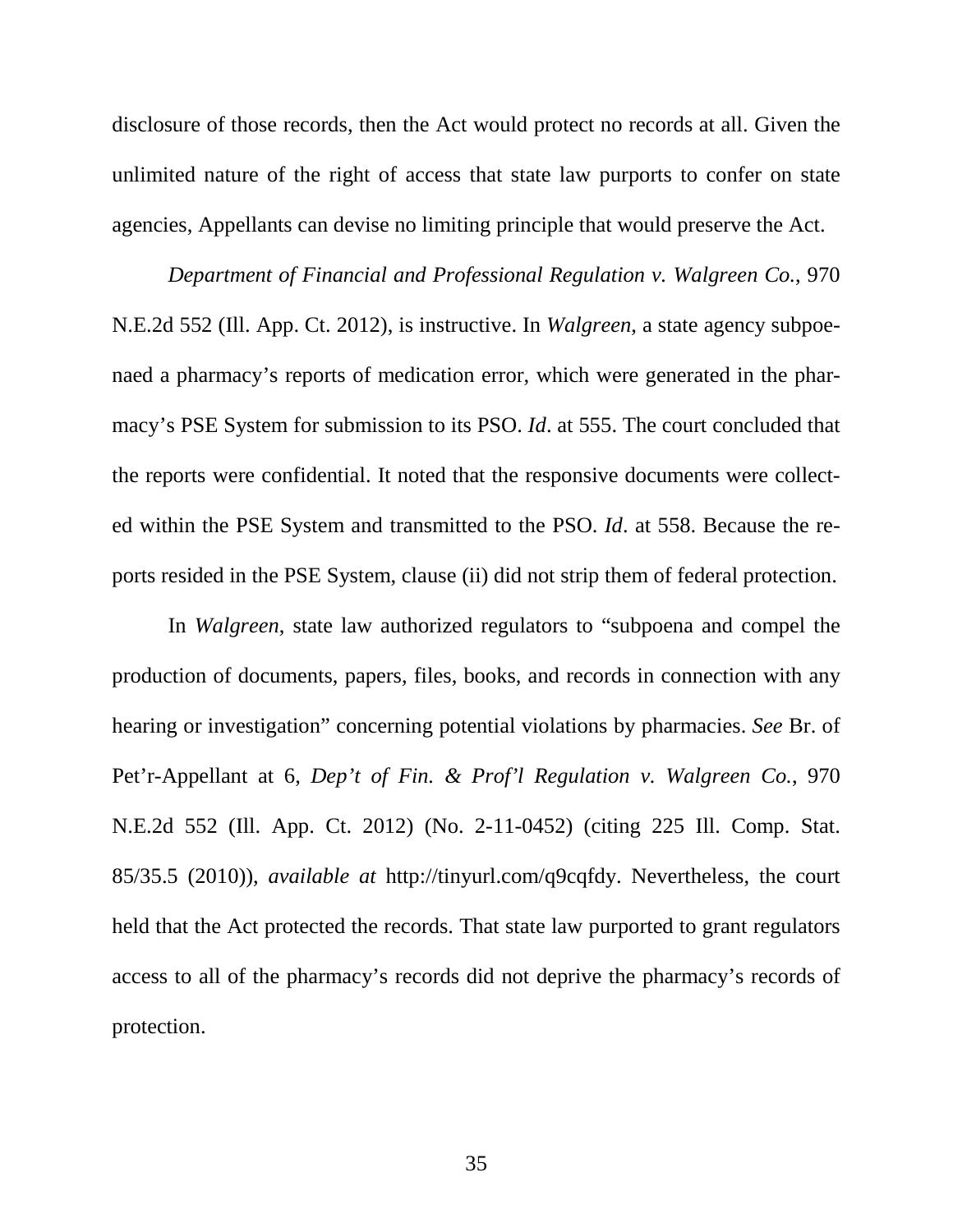### <span id="page-43-0"></span>**F. FINDING NO SUPPORT IN THE PLAIN LANGUAGE OF THE ACT, APPELLANTS IMPROPERLY RELY ON SECONDARY SOURCES.**

Besides the words of the Act, the surest evidence of Appellants' error is their inordinate reliance on secondary sources. Unable to identify any provision of the Act that permits States to make non-confidential what federal law makes confidential, Appellants scoured the Federal Register and the Congressional Record. Appellants then sorted, edited, and combined picked quotations to paint a picture that cannot be discerned from a fair reading of the Act. This is not statutory interpretation, but statutory revisionism.

**Floor Statements.** When a statute is unambiguous, reliance on legislative history is improper. *United States v. Woods*, 134 S. Ct. 557, 567 n.5 (2013); *Mohamad v. Palestinian Auth*., 132 S. Ct. 1702, 1709 (2012). Appellants identify no ambiguities in the Act. They point to no words or provisions of the Act that they contend are ambiguous. There is no ambiguity that legislative history might clarify.

For additional reasons, the floor statements with which Appellants interlard their brief are entitled to no weight. First, Appellants quote only three members of Congress. Their remarks do not reveal the intent of the other 532 members. *Zuber v. Allen*, 396 U.S. 168, 186 (1969) ("Floor debates reflect at best the understanding of individual Congressmen."). Courts are loath to rely on statements made by small and perhaps unrepresentative samples. *See Barnhart v. Sigmon Coal Co*., *Inc*., 534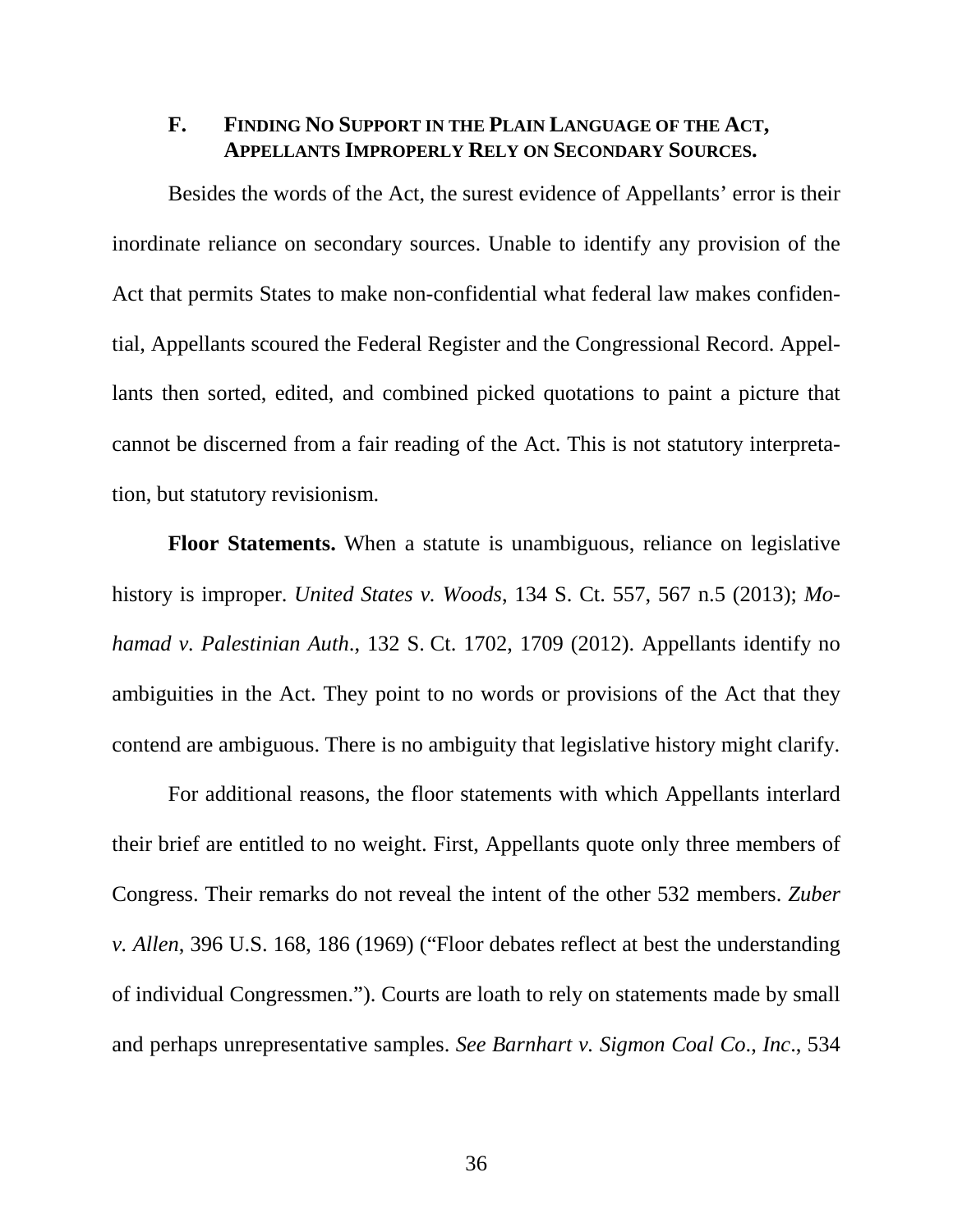U.S. 438, 457 (2002) ("We see no reason to give greater weight to the views of two Senators than to the collective votes of both Houses . . . .").

Second, most of the remarks on which Appellants rely were delivered in the United States Senate on July 22, 2005—one day *after* the Senate passed the bill. Post-enactment statements could not have affected the vote and are not an accepted means of interpretation. *Bruesewitz v. Wyeth LLC*, 131 S. Ct. 1068, 1081 (2011); *Blanchette v. Conn. Gen. Ins. Corps*., 419 U.S. 102, 132 (1974). This is true even where, as here, the bill was still pending in the other chamber. *See Barnhart*, 534 U.S. at 457 n.15; *United States v. McKesson & Robbins*, *Inc*., 351 U.S. 305, 313– 15 (1956). Remarks made in the Senate after passage did not affect the vote in the Senate and cannot be presumed to have affected the vote in the other chamber.

Third, legislative history is usually "murky, ambiguous, and contradictory," and floor statements in particular are inherently prone to manipulation. *Exxon Mobil Corp. v. Allapattah Servs*., *Inc*., 545 U.S. 546, 568–69 (2005). This is true here. For example, days *before* the Senate passed the bill, Senator Enzi made such remarks as these:

Healthcare providers will be much more likely to share information about honest mistakes and how to prevent them if they have some assurance that the analysis of their information won't result in a tidy package of information that a personal injury lawyer could use against them in court. . . .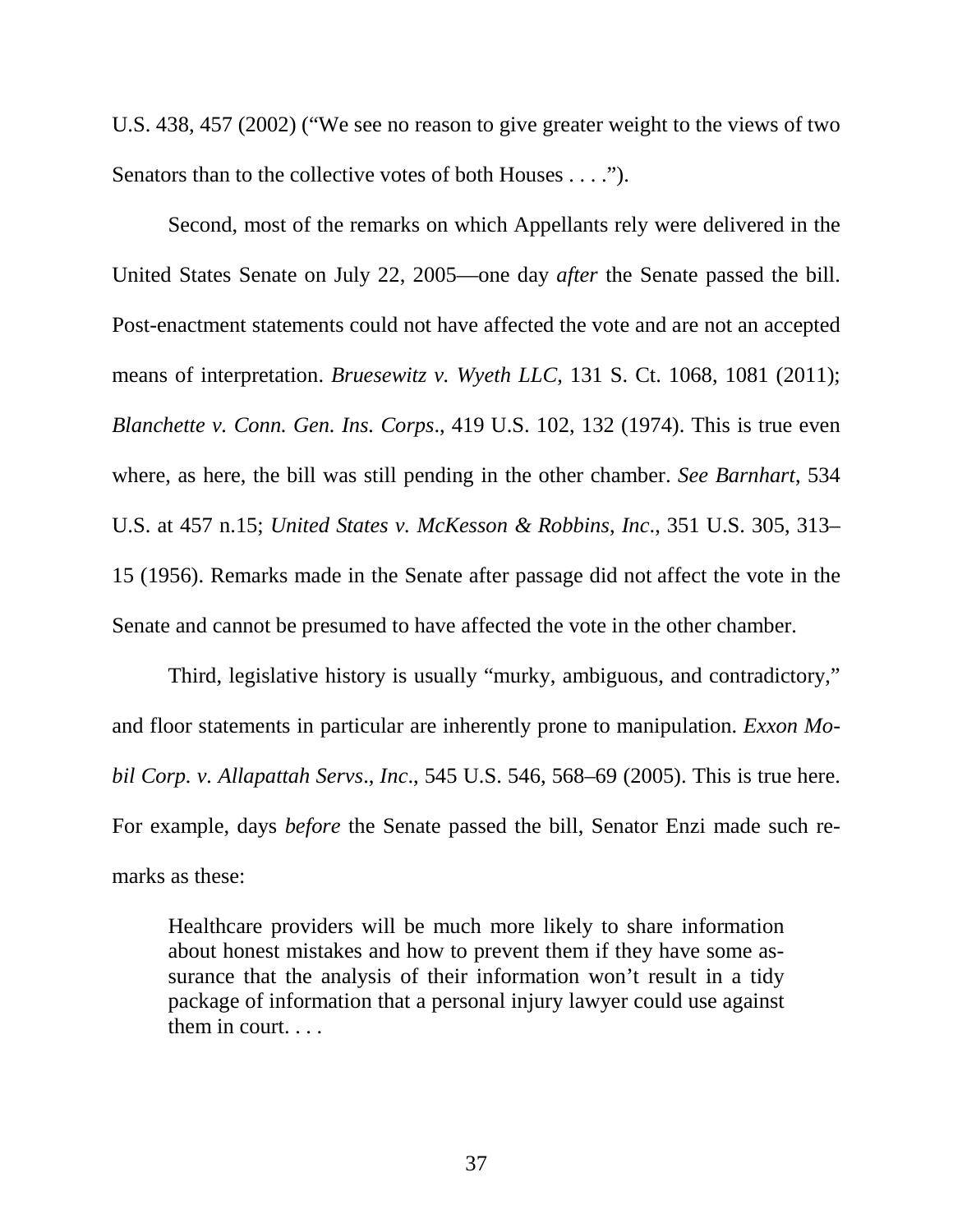Litigation does nothing to improve quality or safety. The constant threat of litigation instead stifles honest analysis of why health errors happen.

Tab A 440. The legislative record, therefore, furnishes imprecise and inconsistent statements (sometimes by the same person) that appear alternatively to favor either a broader or a narrower construction of the Act. Where, as here, the statutory text is unambiguous, principles of statutory interpretation do not authorize a hunt for competing statements in the legislative record.

To make matters worse, Appellants' account of the Act's passage is wishful revisionism. To be sure, the Act passed after Congress made important "compromises," but those compromises did not (as Appellants imply) weaken the federal privilege or authorize access to the secure environment that Congress established. Br. 10. Senator Enzi gave two examples of these "compromises." First, the compromise bill provided that PSWP was not only privileged, but also *confidential*. Tab A 457. Second, the compromise bill ensured that the definition of PSWP:

was drawn broadly enough to assure that providers will feel safe and secure in participating in a patient safety system—and that they not be chilled from participating by the fear that their efforts to assemble, analyze, deliberate on, or report patient safety information to patient safety organizations would somehow fall outside of a too-narrow statutory definition of patient safety work product.

*Id*. The compromises did not weaken—but strengthened—the Act's protections.

Senator Kennedy's remark that the Act does not "accidentally shield persons who have negligently or intentionally caused harm to patients" is an example of the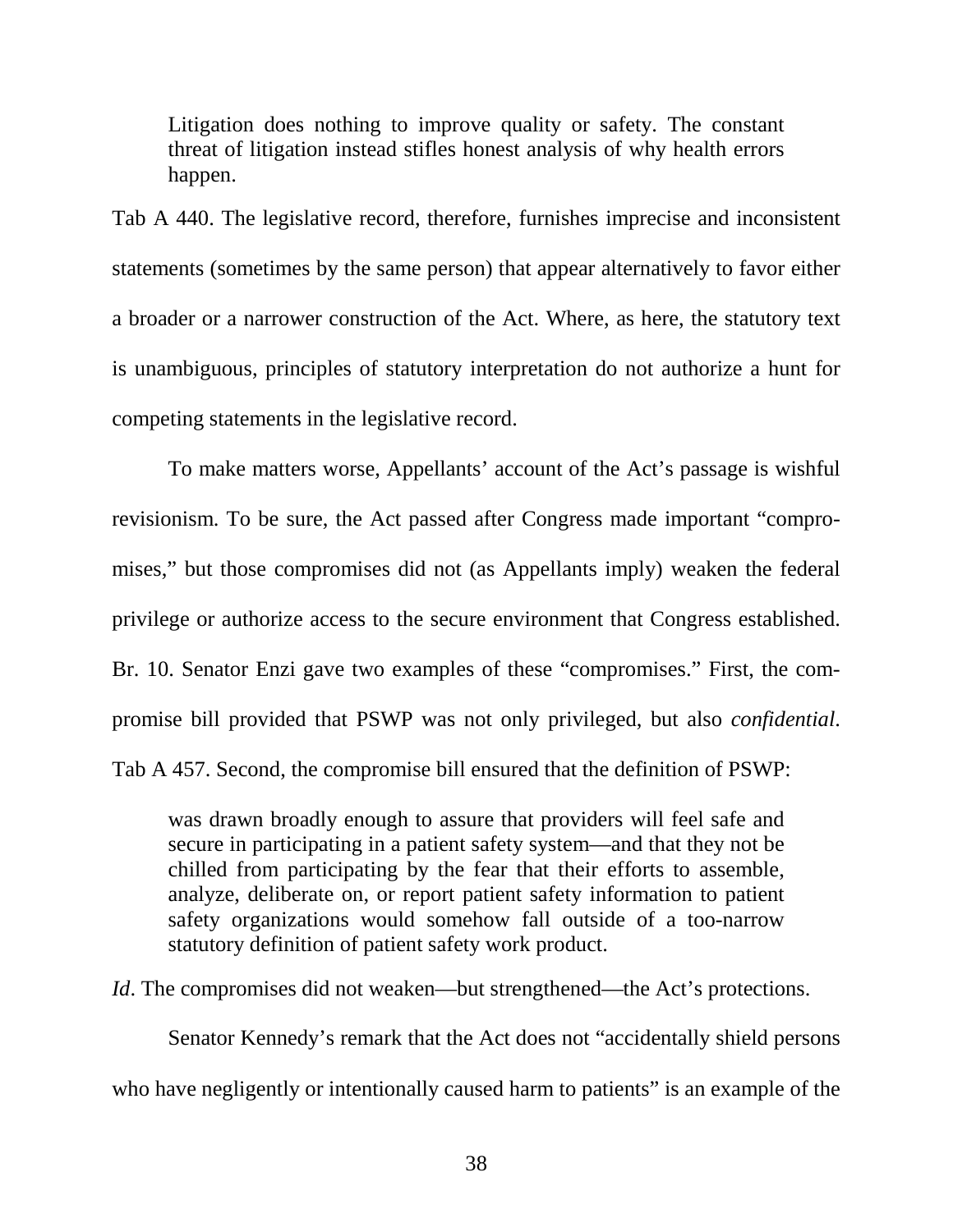inexactitude and unhelpfulness of legislative history. Br. 11. This imprecise statement suggests that the Act does not protect from discovery any records of medical errors, but of course it does. Senator Enzi's post-enactment statement that records formerly available to plaintiffs will remain available relates to original patient and provider records, *see* Br. 11 n.8, which are not protected, 42 U.S.C. § 299b- $21(7)(B)(i)$ , especially as nothing in the Act prohibits providers from discontinuing elements of preexisting data-collection systems or incorporating them into their PSE Systems. The will of Congress is gleaned from the unambiguous and authoritative text of the Act—not from imprecise or overbroad floor statements, or a psychoanalysis of three United States Senators.

**Regulatory Preamble.** Appellants offer an arrangement of short quotations culled from the non-binding regulatory preamble published in the Federal Register. Amazingly, Appellants do not even discuss the regulations in the Code of Federal Regulations, *see* 42 C.F.R. pt. 3—only the preamble, as though the preamble were law.

A preamble is but a commentary on regulations. Unlike the final regulations, a preamble "does not create law; that is what the regulation's text is for." *Tex. Children's Hosp. v. Burwell*, 76 F Supp. 3d 224, 237 (D.D.C. 2014).

Courts do not consider preambles in the interpretation of statutes. *Saunders v. City of New York*, 594 F. Supp. 2d 346, 355 (S.D.N.Y. 2008). A preamble may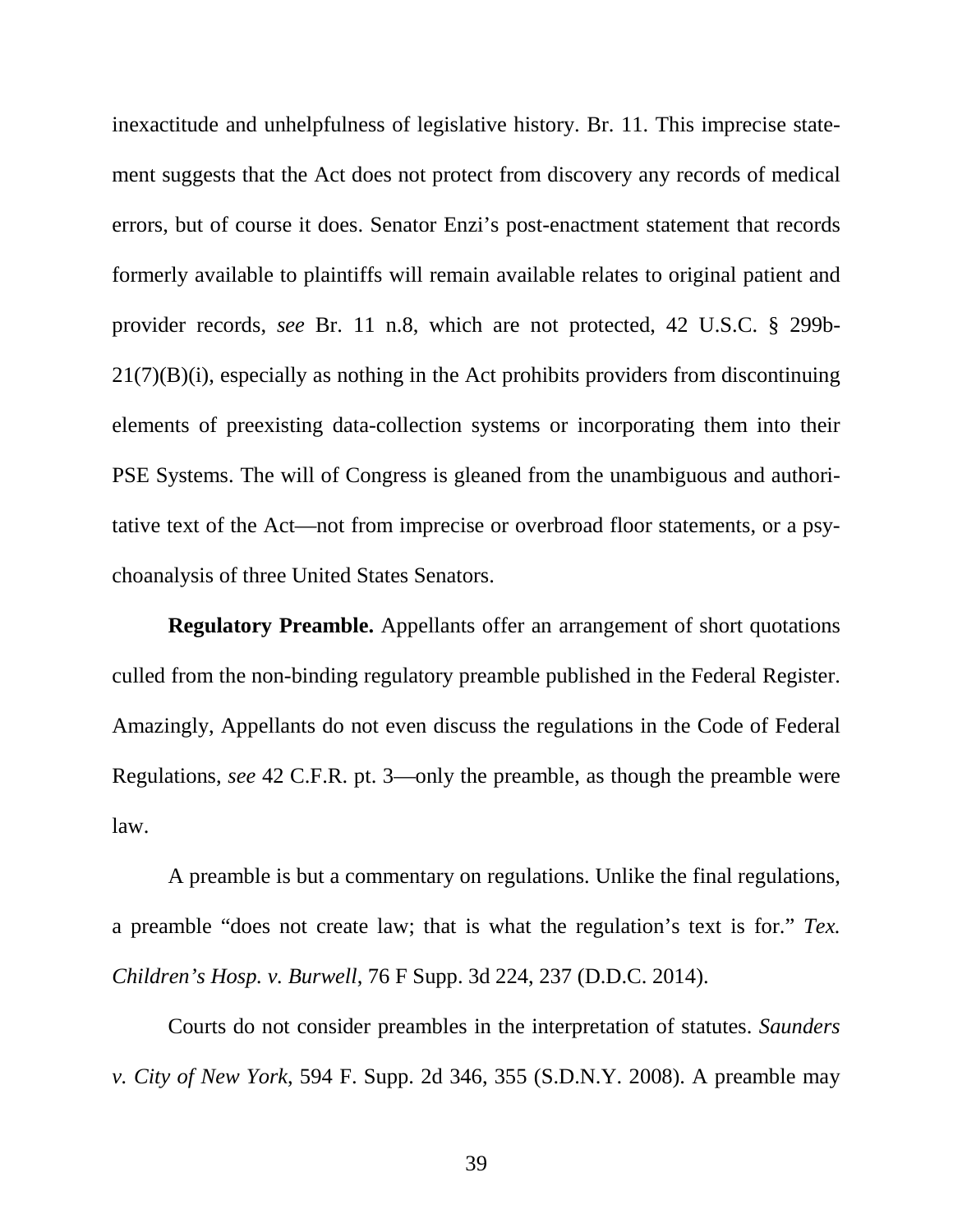assist in the interpretation of regulations, but only if the regulations are ambiguous. *El Comité Para El Bienestar de Earlimart v. Warmerdam*, 539 F.3d 1062, 1070 (9th Cir. 2008); *Albemarle Corp. v. Herman*, 221 F.3d 782, 786 (5th Cir. 2000).

The case that Appellants cite to excuse their reliance on the preamble is directly contrary to their position. *See Ramos v. Baldor Specialty Foods*, *Inc*., 687 F.3d 554, 560 (2d Cir. 2012) ("We consider and defer to the Department of Labor's interpretation of a regulation—including the regulatory preamble included in the Federal Register—only if the regulation is ambiguous. If the text of the regulation presents no ambiguity, then we are simply tasked with an application of an unambiguous regulation to the particular facts of a case." (citations and internal marks omitted)).

Appellants do not argue that the regulations are ambiguous. Their brief contains not a single quotation from the regulations. *A fortiori*, Appellants have not identified a single ambiguity in those regulations, and have not justified their reliance on the preamble as a means of interpretation. Indeed, the regulations are crisp and unambiguous, and compel no recourse to interpretive aids.

Under no circumstances is a preamble entitled to deference under *Chevron USA*, *Inc. v. Natural Resources Defense Council*, *Inc*., 467 U.S. 837 (1984). Agency pronouncements without the force of law are not accorded *Chevron* deference. *Wos*, 133 S. Ct. at 1402. A preamble—which is neither codified nor itself subject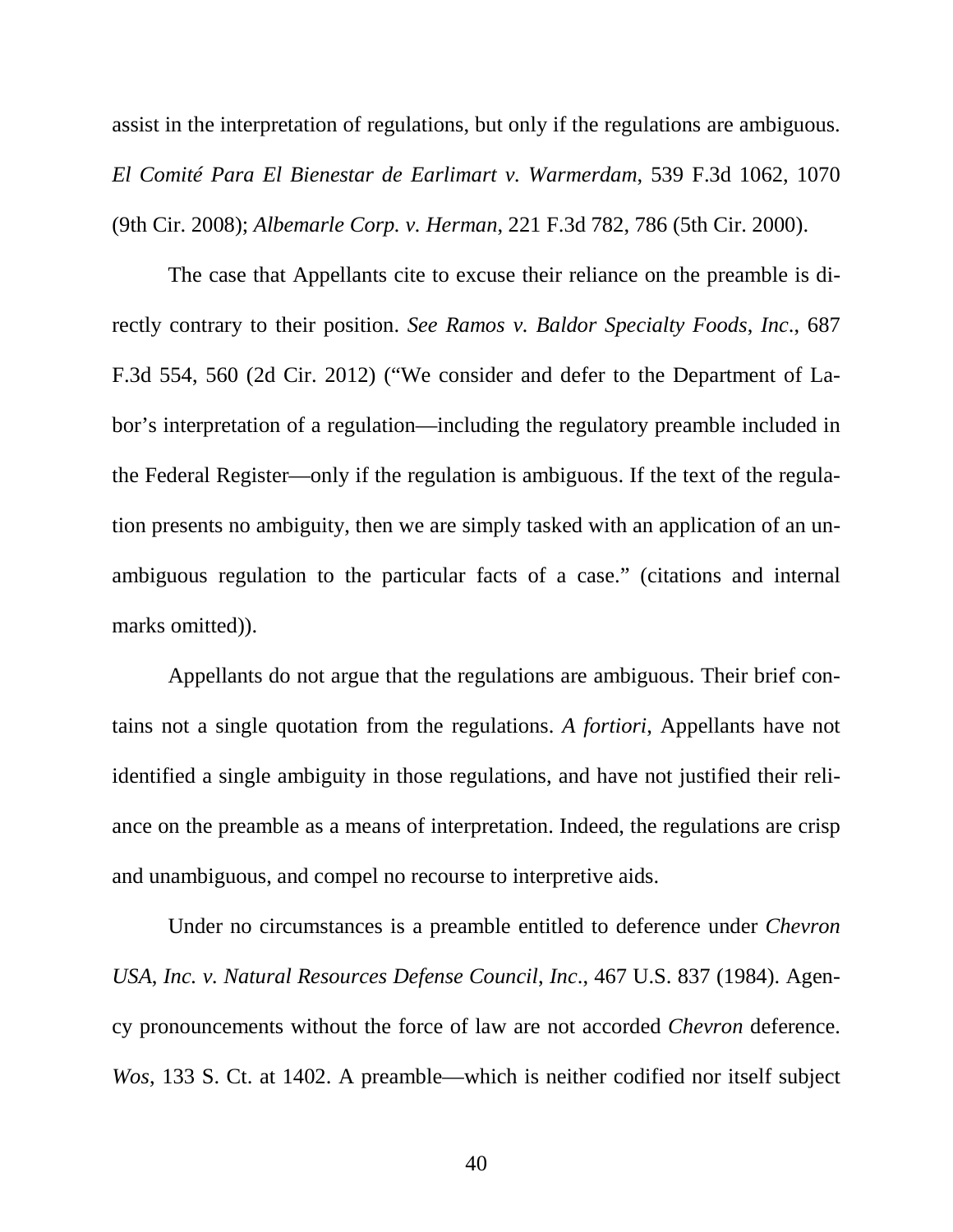to notice and comment—is not a pronouncement with the force of law. *A & E Coal Co. v. Adams*, 694 F.3d 798, 801 (6th Cir. 2012). Appellants cite no case that extended *Chevron* deference to a preamble and thus illogically gave the same weight to the preamble as to the regulation.

"The preamble to a rule is not more binding than a preamble to a statute." *Nat'l Wildlife Fed. v. EPA*, 286 F.3d 554, 569–70 (D.C. Cir. 2002). Like a statutory preamble, a regulatory preamble is not an operative part of the regulations and cannot control their plain meaning. *Warmerdam*, 539 F.3d at 1070; *Wyo. Outdoor Council v. U.S. Forest Serv*., 165 F.3d 43, 53 (D.C. Cir. 1999). The preamble "does not prescribe rights and duties and otherwise declare the legislative will." *Warmerdam*, 539 F.3d at 1070 (quoting *Wyo. Outdoor Council*, 165 F.3d at 53).

When examined in context, even the passages that Appellants quote do not advance their cause. The passage quoted on Page 7 concerns state laws that "require the *reporting* of information" and, like the Act, states that "[t]hese external obligations"—*i.e.*, *reporting* obligations—are not preempted. Indeed, the preamble repeatedly discusses "external *reporting* obligations," Patient Safety and Quality Improvement, 73 Fed. Reg. 70732, 70739, 70740, 70742, 70744 (Nov. 21, 2008) (emphasis added). There is no colorable assertion here that Baptist failed to report information, or that Baptist has not produced all responsive documents that it reported to the State.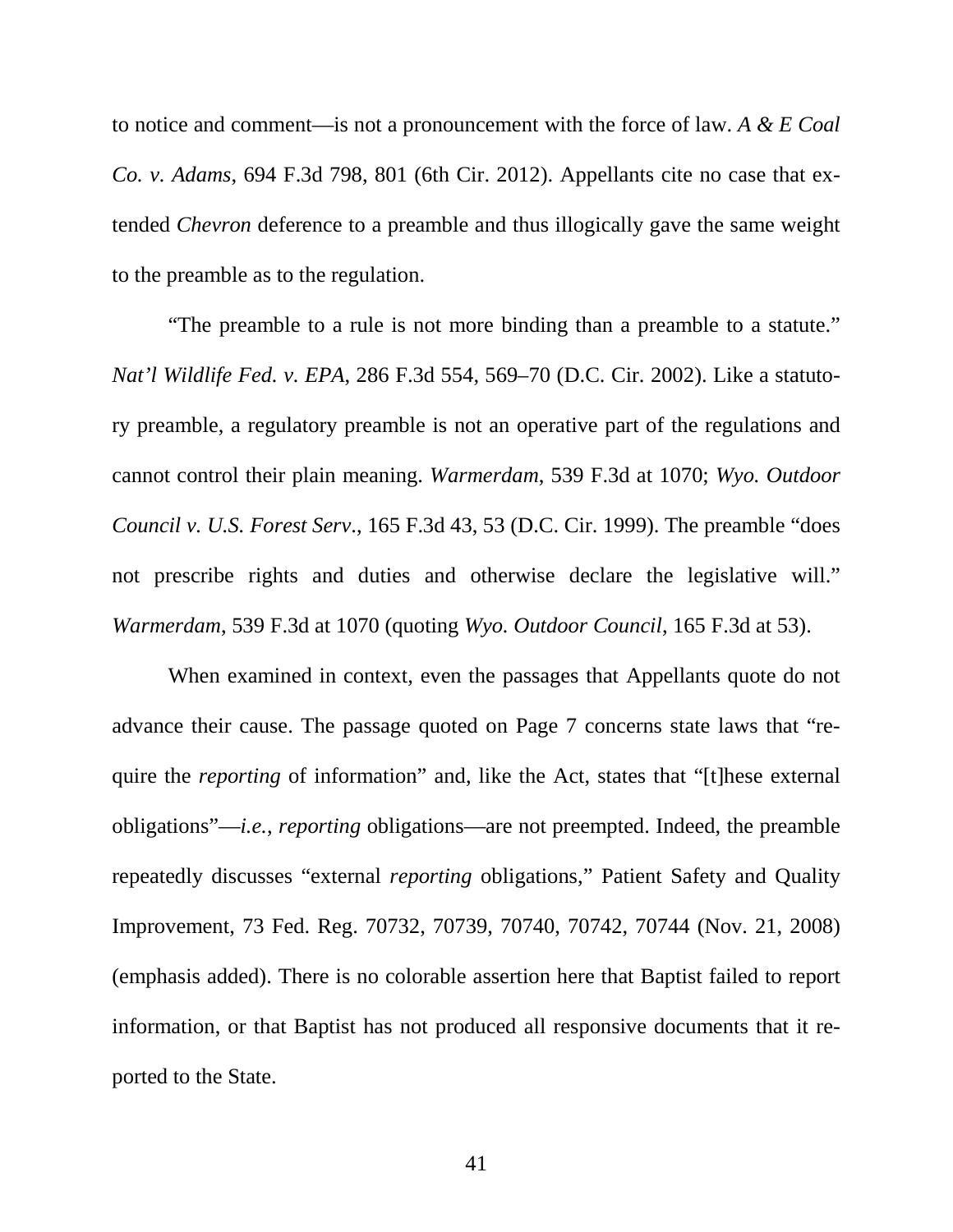The highly edited quotation on Page 7 that suggests that "oversight entities" continue to have "access to this original information" is incomplete. In context, the phrase "original information" refers to the previous sentence, which discusses "information that is not patient safety work product." *Id*. at 70742. Thus, the quotation supports the proposition that oversight entities continue to have access to information that is not PSWP—true enough—and not that oversight entities have access to all documents to which state law purports to grant access, whether PSWP or not.

Likewise, the quotation on Page 7 that providers have "flexibility" to protect information as PSWP "while they consider whether the information is needed to meet external reporting obligations" does not avail Appellants. Of course, providers must continue to report information that States require them to report, *see* 42 U.S.C. § 299b-21(7)(B)(iii)(II) (providing that the Act does not limit "the reporting of information described in this subparagraph"), and, before a document may be reported, it must be removed from the PSE System. Otherwise, the disclosure would violate the Act's confidentiality mandate. *See id*. § 299b-22(b). It does not follow that state laws can authorize access to—and destroy the confidentiality of documents that are confidential under federal law and not reportable under state law.

The statement on Page 7 that the PSE System exists alongside other collection activities presents an incomplete picture. The regulations and even the pream-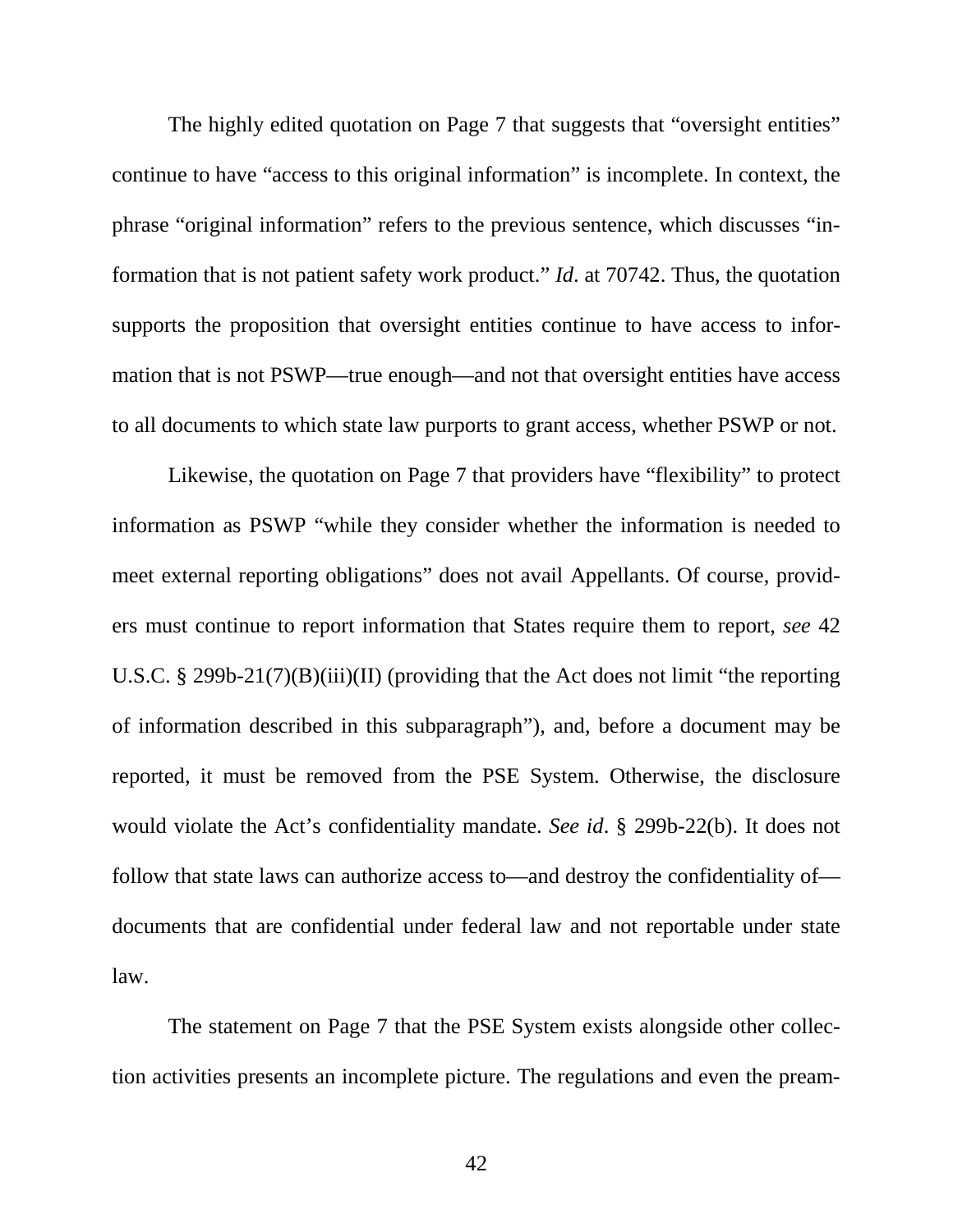ble recognize that all documents may be collected within the PSE System and remain protected *until* the provider removes them. 42 C.F.R. § 3.20(2)(ii) (definition of PSWP); 73 Fed. Reg. at 70740–42. Thus, the very preamble on which Appellants rely states that "providers need not maintain duplicate systems to separate information to be reported to a PSO from information that may be required to fulfill state reporting obligations," 73 Fed. Reg. at 70742, and that a PSE System "must of necessity be flexible and scalable to meet the needs of specific providers," *id*. at 70739. The privilege attaches "in a manner that is as administratively flexible as permitted" to accommodate varied systems and processes, *id*. at 70741, and the regulations allow "providers the flexibility to collect and review information within [the PSE System] to determine if the information is needed to fulfill external reporting obligations," *id*. at 70744. The preamble itself refutes Appellants' claim that the Act mandates separate systems, and that a unified system is "unlawful."

The passages on Page 8 merely state that information not collected for submission to a PSO is not PSWP. *See* 42 U.S.C. § 299b-21(7)(B)(ii). Baptist has recognized that the agendas and minutes of some quality-improvement committees, for example, were not collected for submission to a PSO and are therefore not PSWP. But the undisputed evidence shows that Baptist's occurrence reports are routinely reported to PSOs and are collected for that purpose. Tab A 420–21.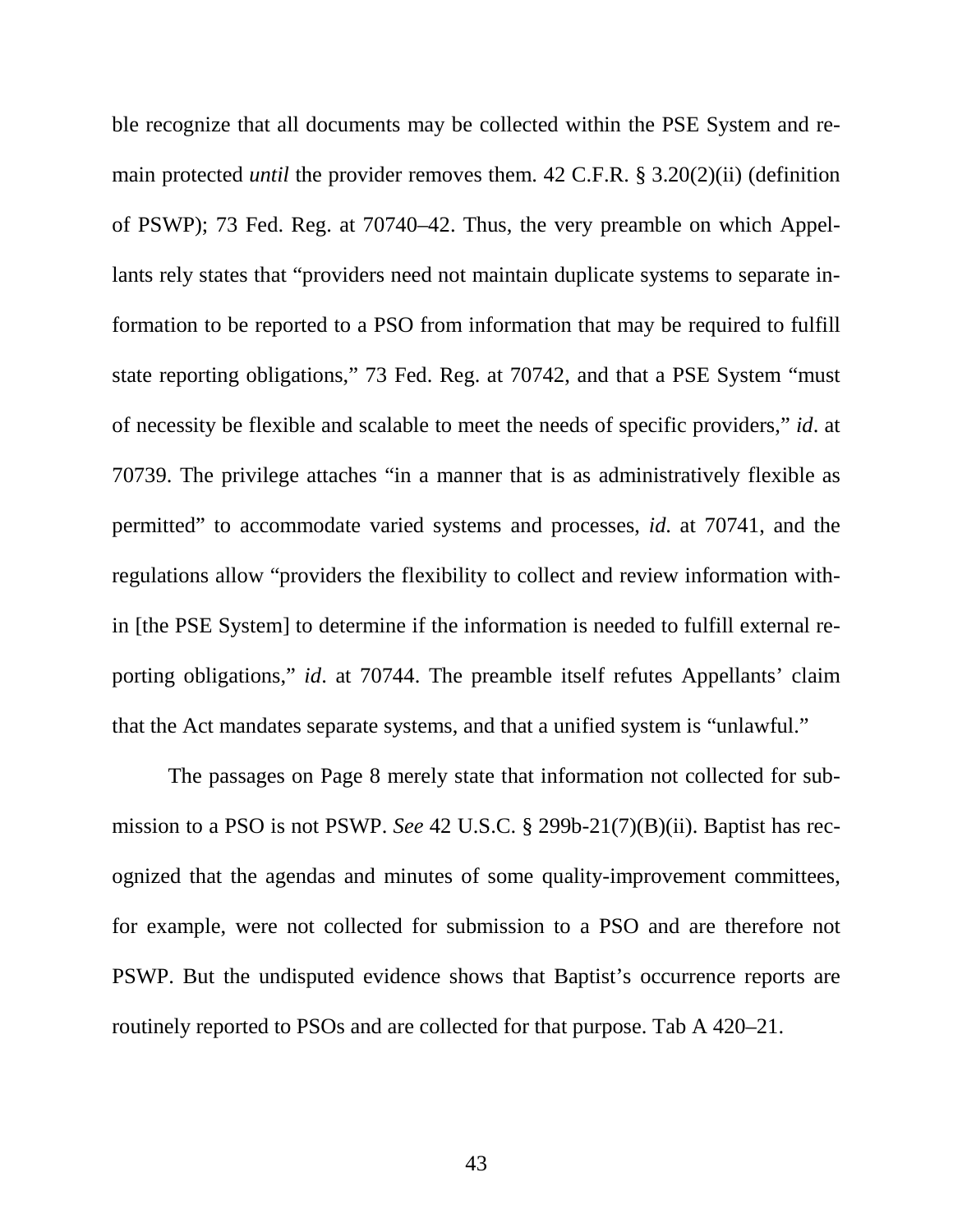Like floor statements, the preamble contains passages that refute Appellants' position. The very passage that Appellants quote on Page 8 also states: "While the [Act] does not preempt state laws that require providers to report information that is not [PSWP], a State may not require that [PSWP] be disclosed." 73 Fed. Reg. at 70743–44. This passage recognizes that the existence of a state law that mandates disclosure does not (as Appellants contend) strip the record of protection as PSWP.

Baptist relies on a straightforward application of the statute and regulations. It does not rely on the secondary sources from which Appellants are constrained to construct their argument. Baptist quotes from these sources to demonstrate the fallibility of Appellants' atextual, pick-and-choose method of statutory construction. Rather than seek the natural and genuine meaning of the statute, Appellants seek to interpolate their own notions into the statute.

**Committee Reports**. Appellants quote the report of a Senate committee, Br. 12, 42, even though Appellants previously argued *against* reliance on that report. Below, Appellants dismissed the Senate committee report on the ground that the report "discussed a prior, materially different version of the [the Act] rejected by the Senate." R2 213. Nor is reliance on any committee report appropriate where the statute is clear. *Davis v. Mich. Dep't of Treasury*, 489 U.S. 803, 808 n.3 (1989). Regardless, the quotations express no more than the uncontested propositions that the Act does not (1) shield from discovery the facts that underlie PSWP; or (2) lim-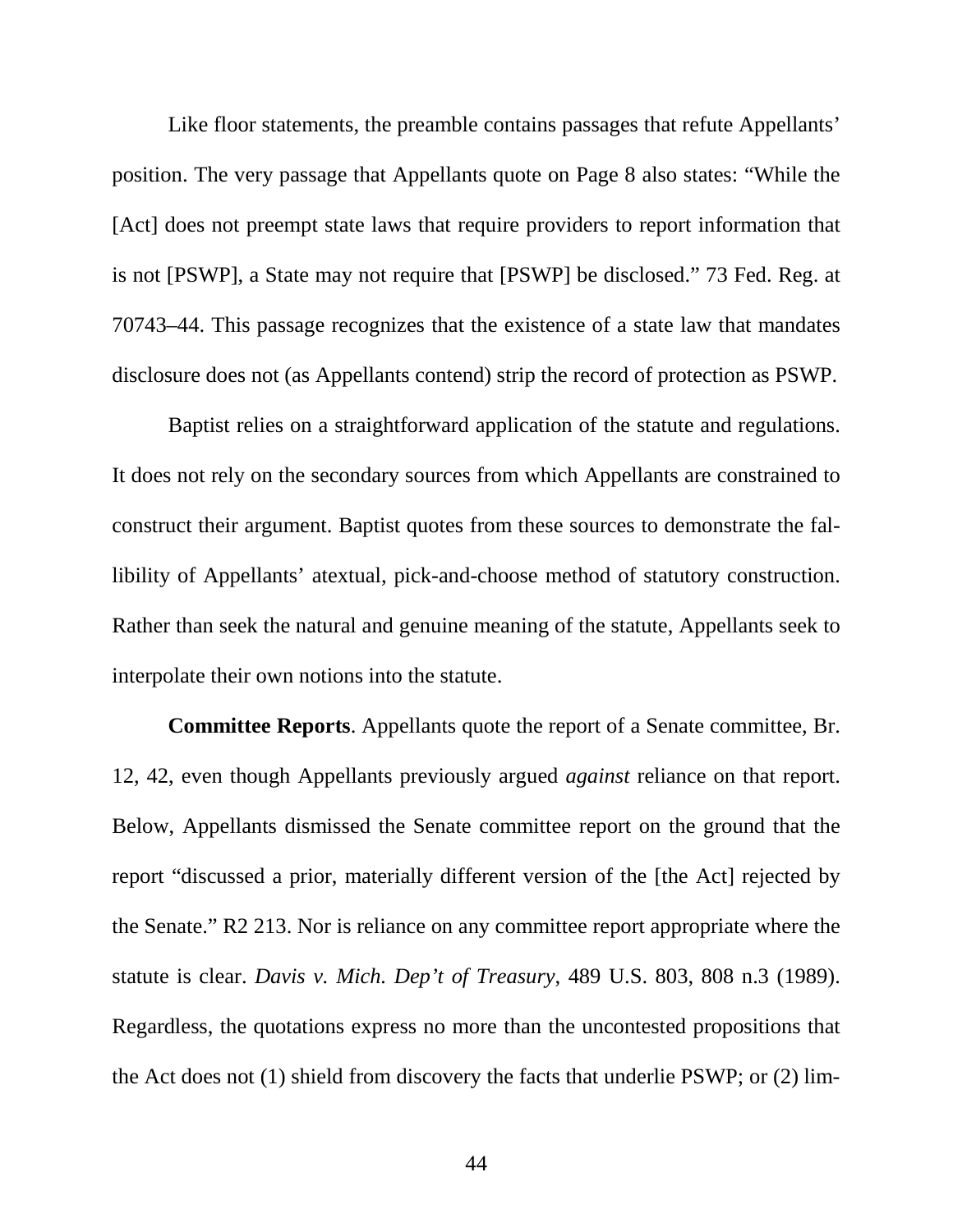it the reporting and recordkeeping obligations of providers. *See* Br. 12. Neither proposition resolves this case, as Baptist does not claim that facts are immune from discovery, or that the Act relieves it of the obligation to report or maintain records.

**The** *Tibbs* **Plurality Opinion.** Appellants' reliance on *Tibbs v. Bunnell*, 448 S.W.3d 796 (Ky. 2014) (plurality opinion), is equally misplaced. Br. 46–47. In *Tibbs*, only three of seven Justices joined the lead opinion. An opinion of the Kentucky Supreme Court that commands "less than a majority" has "no stare decisis effect" and "no binding precedential value" in Kentucky, *J.A.S. v. Buchanan*, 342 S.W.3d 850, 853 (Ky. 2011), and of course none in this State. A plurality opinion is therefore not "an authoritative platform upon which to build a solid legal argument." *Id*.

The *Tibbs* plurality erred for the reasons articulated in the thoughtful dissenting opinion of Judge Abramson, who correctly concluded the plurality's approach "undercut the Act's effectiveness in advancing patient safety." 448 S.W.3d at 809.

The *Tibbs* defendants, moreover, have petitioned the United States Supreme Court for a writ of certiorari. *See* 83 U.S.L.W. 3772 (U.S. Mar. 18, 2015) (No. 14- 1140). The Court has both requested a response, R2 314, and invited the Solicitor General to file a brief expressing the views of the United States, *Tibbs v. Bunnell*, 136 S. Ct. 290 (2015).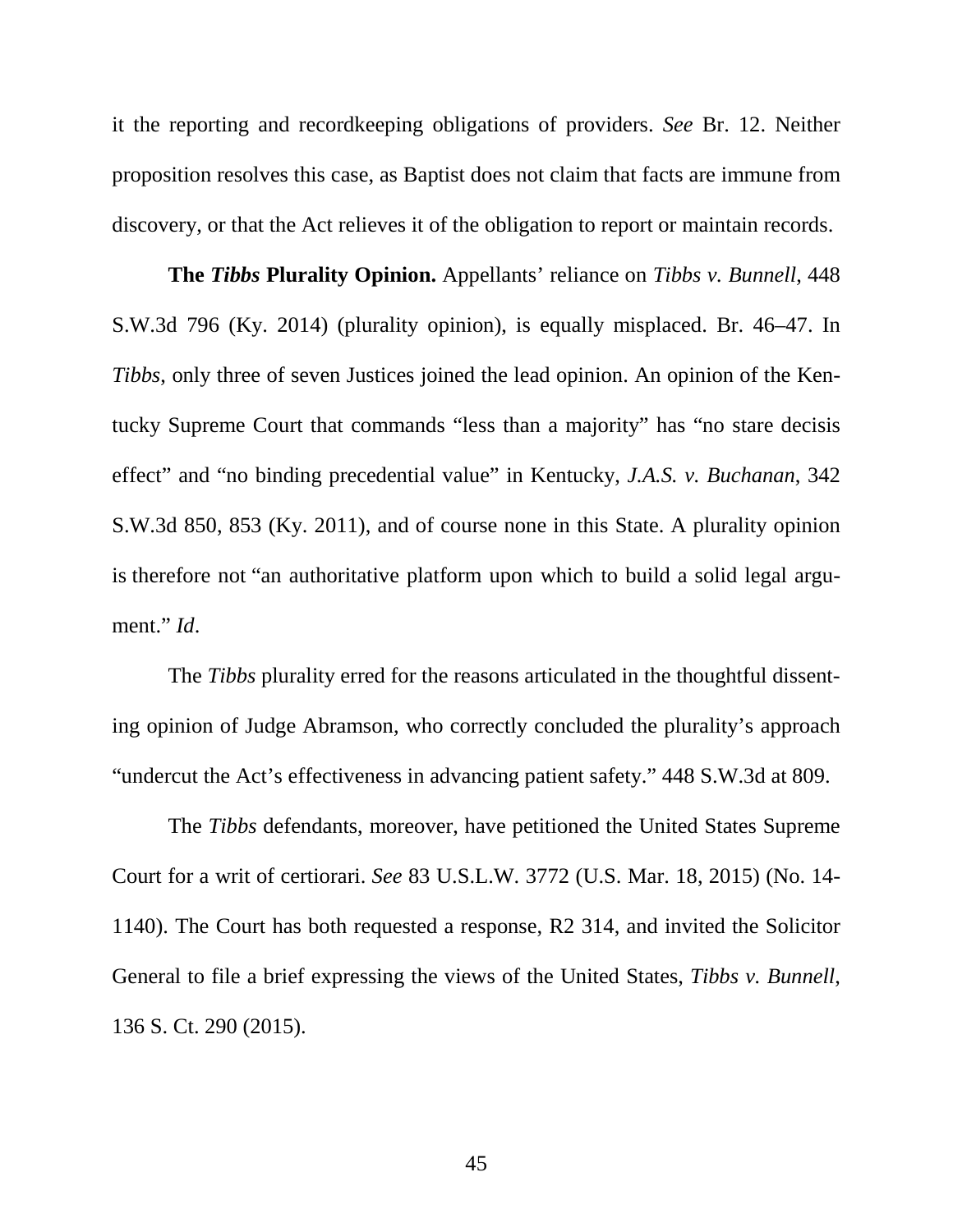### <span id="page-53-0"></span>**II. BAPTIST'S ROOT-CAUSE ANALYSES ARE PRIVILEGED AND CONFIDENTIAL UNDER FEDERAL LAW.**

In addition to occurrence reports, Appellants seek to compel production of Baptist's root-cause analyses, which, according to Appellants, state law requires Baptist to create. Br. 16 (citing § 395.0197(1)(a), Fla. Stat.). For the reasons stated above, root-cause analyses that Baptist has assembled or developed within its PSE System for reporting to its PSO are protected as PSWP.

Contrary to Appellants' assertions, state law does not require Baptist to perform root-cause analyses. Section 395.0197(1)(a) does not even mention rootcause analyses. It requires the "investigation and analysis of the frequency and causes of general categories and specific types of adverse incidents to patients," but not every analysis of the causes of adverse incidents is a root-cause analysis. "Root-cause analysis" is a term of art with a specialized meaning for providers and accrediting bodies.

The Joint Commission, which accredits thousands of providers, requires hospitals to respond appropriately to "sentinel events." Tab A 546. Sentinel events are unexpected occurrences involving death or serious physical or psychological injury, or the risk thereof. *Id*. 545. One element of an appropriate response is the performance of a root-cause analysis, which attempts to identify the causes of variation in performance, with a particular focus on systems and processes. *Id*. 546. The product of a root-cause analysis is an action plan that identifies strategies that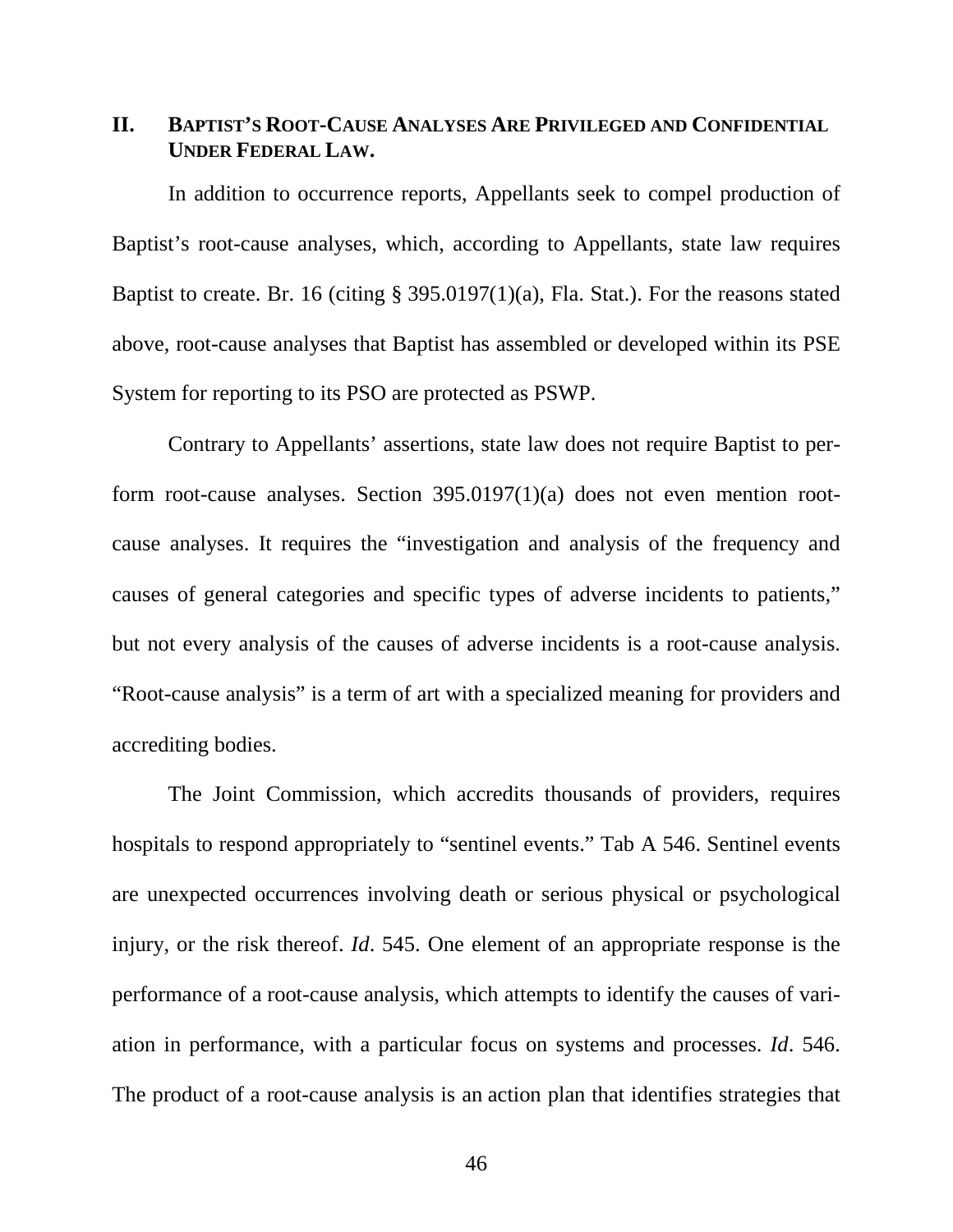the provider intends to implement to reduce the risk that such events will reoccur. *Id*. 547. A root-cause analysis, therefore, is a highly formalized analysis required by Baptist's accrediting body. No provider would confuse a root-cause analysis with the analysis that Section 395.0197(1)(a) requires.

Appellants' demand for root-cause analyses underscores the error of their interpretation of the Act. The Act includes root-cause analyses *by name* in the definition of PSWP. 42 U.S.C. § 299b-21(7)(A) (defining PSWP to include "any data, reports, records, memoranda, analyses (*such as root cause analyses*), or written or oral statements" that satisfy certain criteria). Congress understood that The Joint Commission requires providers to create root-cause analyses—in fact, it received testimony from The Joint Commission regarding root-cause analyses while the Act was under consideration, Tab A 800-01—and took care to define PSWP to include root-cause analyses. The express inclusion of root-cause analyses in the definition of PSWP establishes that Congress was aware of The Joint Commission's requirements and intended to protect root-cause analyses.

Courts construe statutes to give operative effect to every word. *Cooper Indus*., *Inc. v. Aviall Servs*., *Inc*., 543 U.S. 157, 167 (2004). Appellants' interpretation of the Act erases the term "root cause analyses" from the definition of PSWP and empties it of all meaning. It denies protection to a class of documents that Congress expressly and deliberately mentioned by name in the definition of PSWP.

47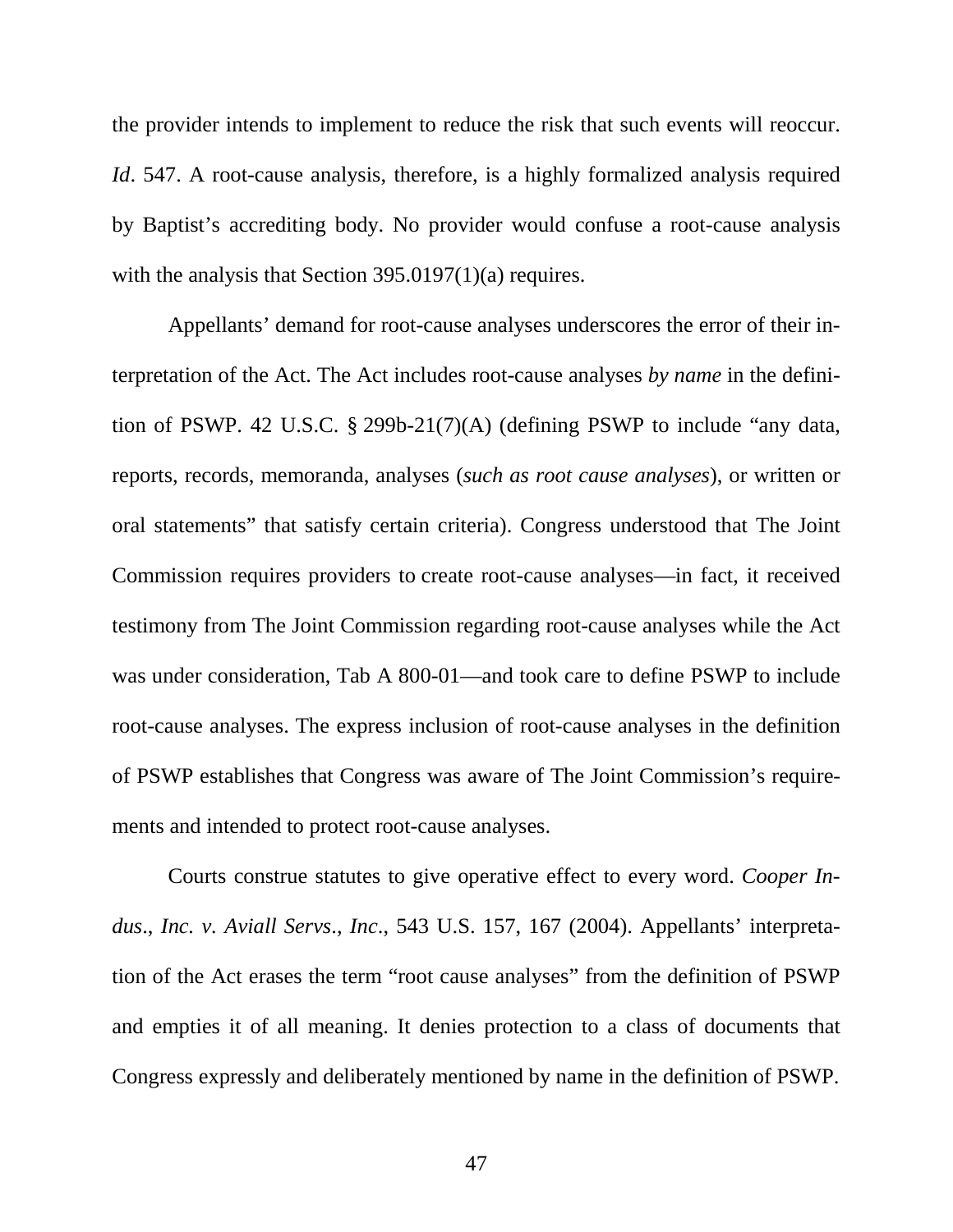The words of the Act cannot more clearly communicate congressional intent. Congress treated root-cause analyses as PSWP. Its choice of words is presumed to be deliberate and must be given effect. *Univ. of Tex. Sw. Med. Ctr. v. Nassar*, 133 S. Ct. 2517, 2529 (2013). Congress, moreover, authorized providers to share PSWP with their accrediting entities without waiver of the Act's protections, and thus authorized providers to share root-cause analyses with The Joint Commission. 42 U.S.C. § 299b-22 $(c)(2)(E)$ ,  $(d)(1)$ . This disclosure permission would have been unnecessary if root-cause analyses were not privileged and confidential, and Appellants' position nullifies both the express reference to root-cause analyses in the definition of PSWP and the related disclosure permission, contrary to sound principles of interpretation. *See United States v. Tohono O'Odham Nation*, 563 U.S. 307, 315 (2011) ("Courts should not render statutes nugatory through construction.").

### <span id="page-55-0"></span>**III. APPELLANTS' RECOURSE TO INNUENDO BETRAYS THE WEAKNESS OF THEIR ARGUMENT ON THE MERITS.**

Appellants' contentions regarding spoliation reveal their desperation. Never before have Appellants argued that Baptist spoliated evidence, and there is no basis for such an argument now. If, after exhaustion of its appellate options, Baptist is ordered to produce records, it will produce them. Nor is it appropriate to raise the argument for the first time in this Court. *Sunset Harbour Condo. Ass'n v. Robbins*, 914 So. 2d 925, 928 (Fla. 2005) (concluding that argument not raised in trial court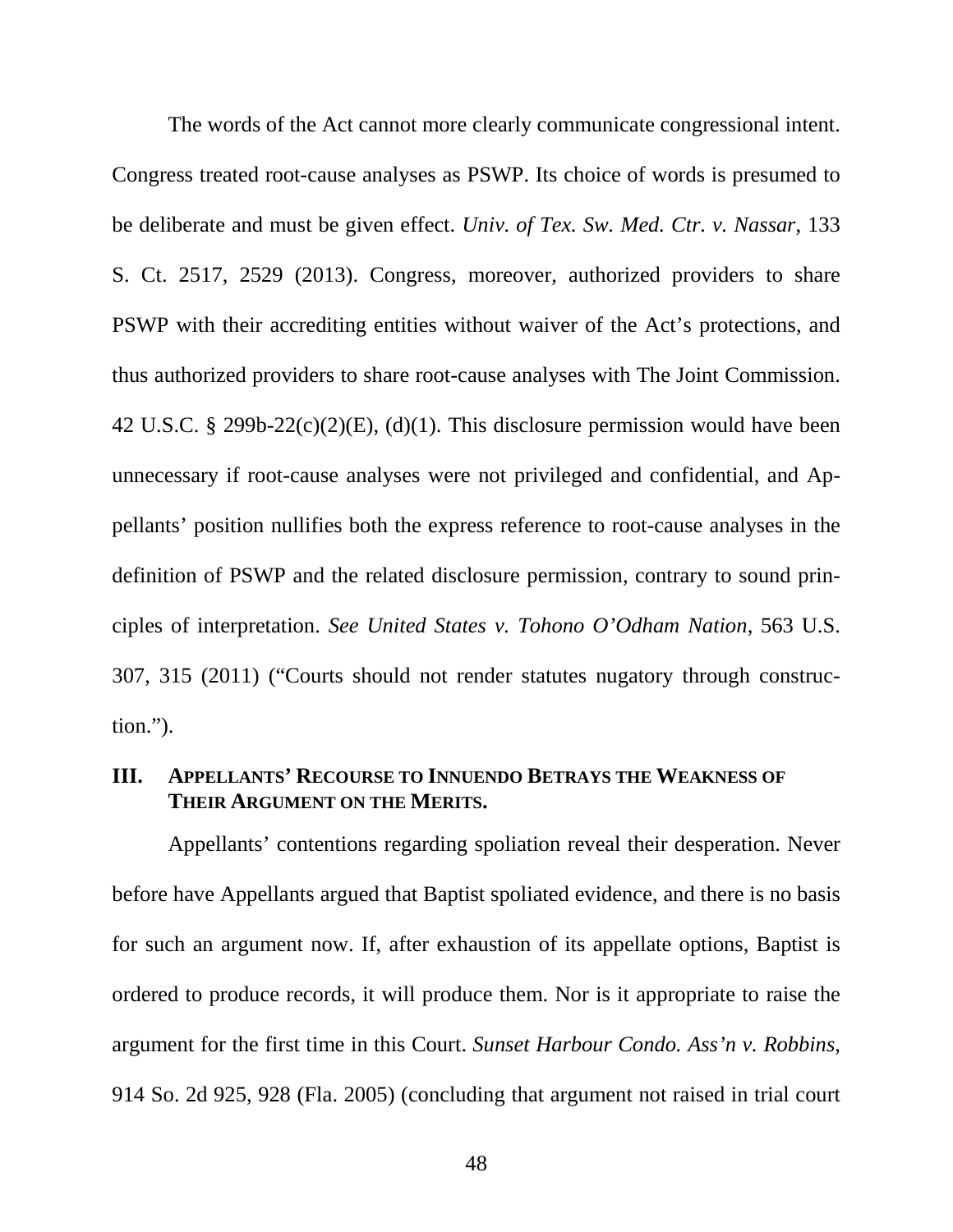or intermediate appellate court cannot be raised in this Court). Appellants' attempt to bias this Court against Baptist and to insinuate—without record support—that records have been spoliated should be ignored.

Appellants manufacture other allegations of "gamesmanship" as well—none of which was raised below. R2 202–65; R3 477–78. With a weak argument on the merits, Appellants descend to attacks.

Thus, Appellants claim that Baptist has not disclosed whether its possesses additional occurrence reports that relate to Marie Charles. Br. 23, 43. This is untrue and contradicted by the only sworn testimony on the matter. Tab A 423 ¶ 25. In fact, Baptist has repeatedly informed Appellants that it has produced all occurrence reports that relate to Marie Charles. For example, at a hearing on September 26, 2014, Baptist's counsel stated *again* that Baptist had produced all records regarding Marie Charles:

Your Honor, this is like the person who can't take yes for an answer. We have been saying for a long time now that we have produced the only two Amendment 7 documents related to Marie Charles. . . . They were produced and they were told this is what we have. These are the only two adverse medical incident records concerning Marie Charles and they were produced. . . . So we have produced all Amendment 7 documents, all adverse medical incident records relating to Marie Charles.

### *Id*. 513–14.

No more comprehensible is Appellants' assertion that Baptist engaged in "gamesmanship" when it estimated the substantial cost of collecting, redacting,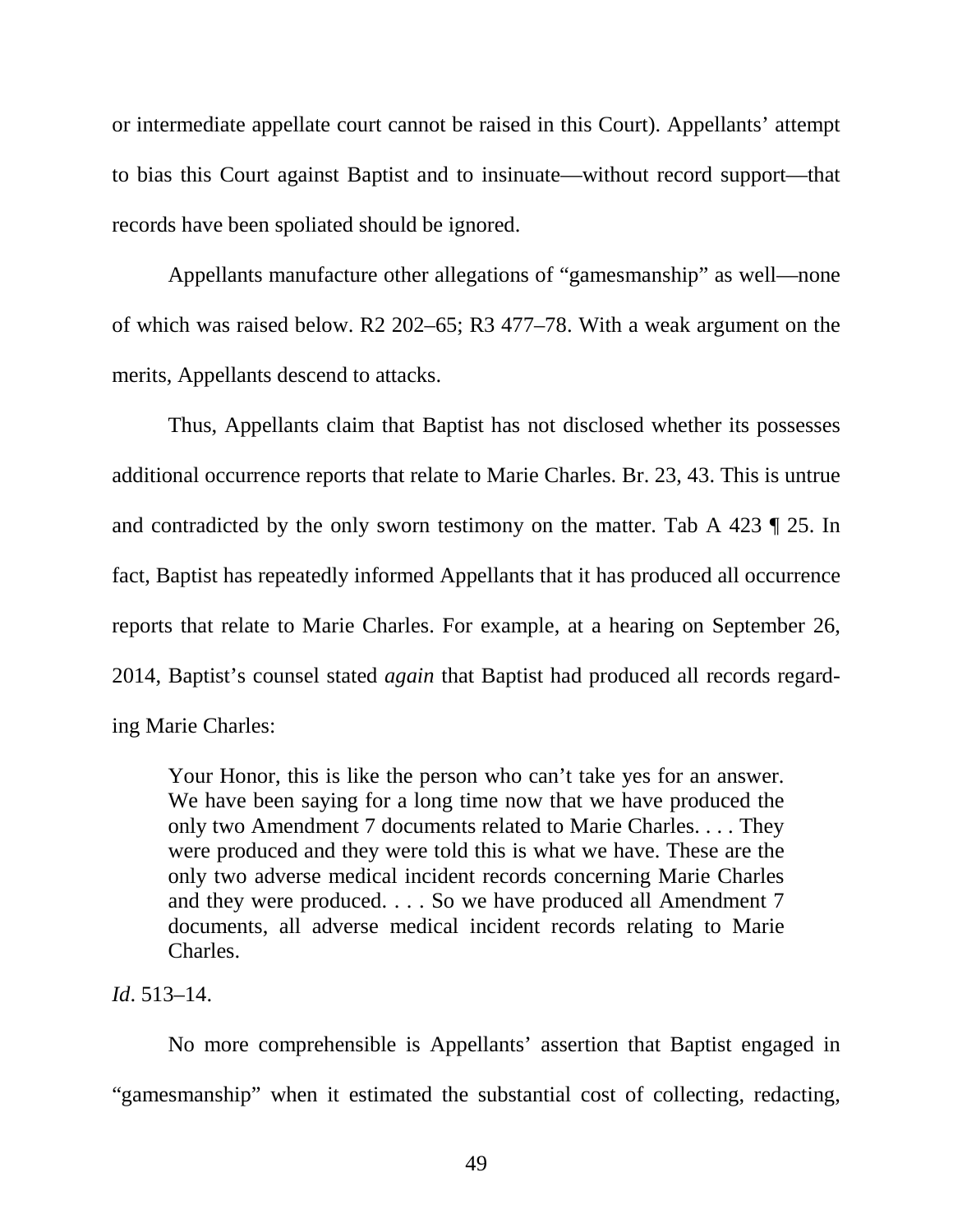and producing more than 50,000 records. *Id*. This Court has expressly validated the statute that authorizes providers to recover the costs of production. *See*, 79 So. 3d at 15 (citing *Fla. Hosp. Waterman*, *Inc. v. Buster*, 984 So. 2d 478, 493 (Fla. 2008)).

Finally, the claim that Baptist failed to create certain adverse incident reports and thus violated state law relies on mistaken inferences from Code 15 Reports. Br. 43 & n.18. There are case-specific reasons that an adverse incident report might not be created before a Code 15 Report is created. For example, it might be apparent at the time of the death or injury that an adverse incident caused or contributed to the death or injury, that the death was unexpected, or that the injury was not the expected complication of a medical procedure. In no way do the Code 15 Reports, which were reported to the State, indicate any violation of a duty to report to the State. In fact, they prove the contrary.

#### <span id="page-57-0"></span>**CONCLUSION**

Consistent with the expressed intent of Congress to establish a uniform, national system to improve patient safety and patient outcomes, the court below correctly concluded that the records sought by Appellants are privileged and confidential under the plain and unambiguous words of the Act. This Court should affirm.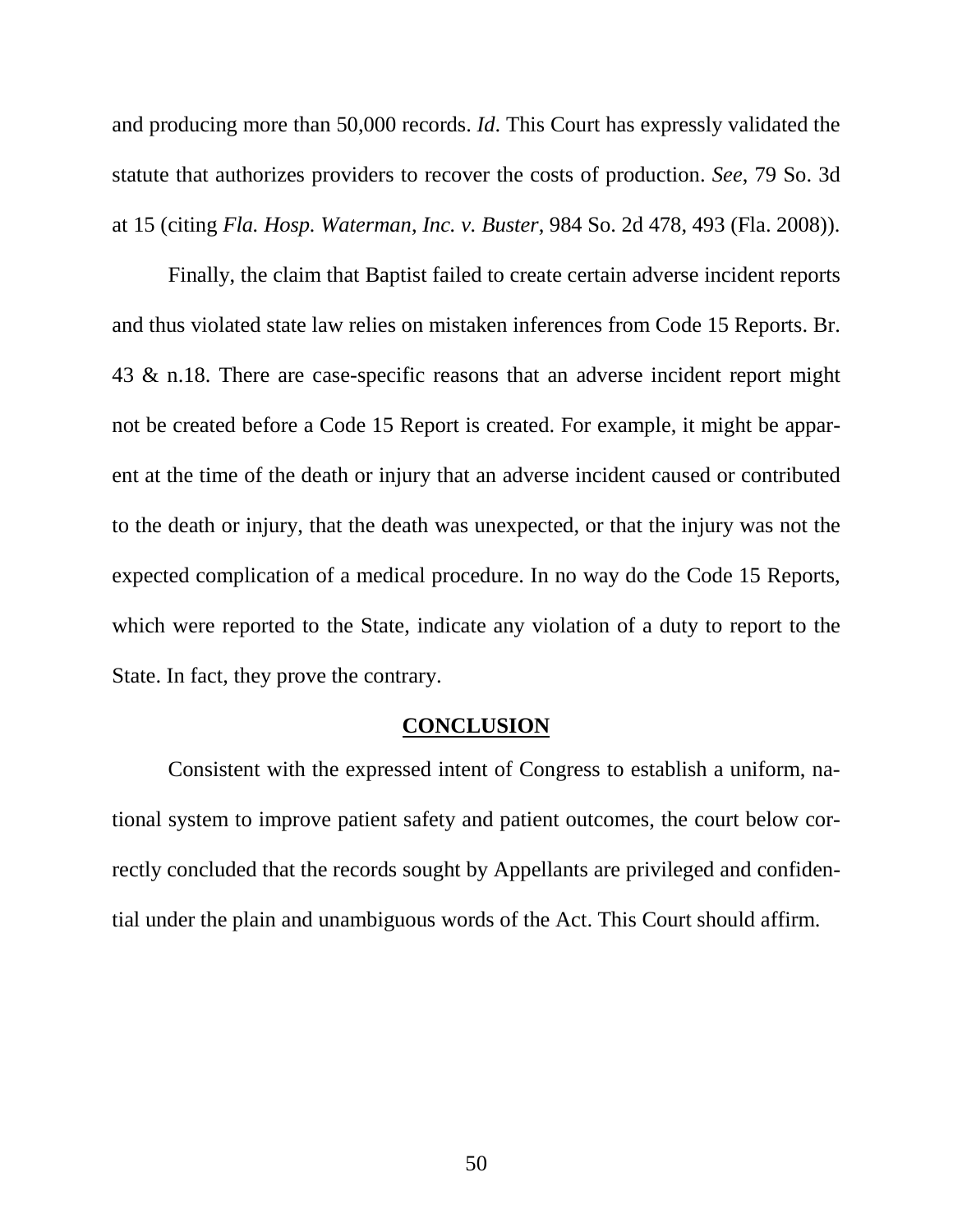William E. Kuntz Florida Bar No. 163145 Michael H. Harmon Florida Bar No. 145254 Earl E. Googe, Jr. Florida Bar No. 0817661 SMITH HULSEY & BUSEY 225 Water Street, Suite 1800 Jacksonville, Florida 32202 Telephone: 904-359-7700 Email: wkuntz@smithhulsey.com mharmon@smithhulsey.com egooge@smithhulsey.com sjohnson@smithhulsey.com khettinger@smithhulsey.com */s/ George N. Meros*, *Jr*.

George N. Meros, Jr. Florida Bar No. 263321 Andy Bardos Florida Bar No. 822671 GRAYROBINSON, P.A. 301 South Bronough Street, Suite 600 Tallahassee, Florida 32301 Telephone: 850-577-9090 Facsimile: 850-577-3311 Email: george.meros@gray-robinson.com andy.bardos@gray-robinson.com charlene.roberts@gray-robinson.com mwilkinson@gray-robinson.com

Jack E. Holt, III Florida Bar No. 909300 GROWER, KETCHAM, RUTHERFORD, BRONSON, EIDE & TELAN, P.A. Post Office Box 538065 Orlando, Florida 32853-8065 Telephone: 407-423-9545 Email: jeholtiii@growerketcham.com ngallagher@growerketcham.com enotice@growerketcham.com

*Attorneys for Appellee*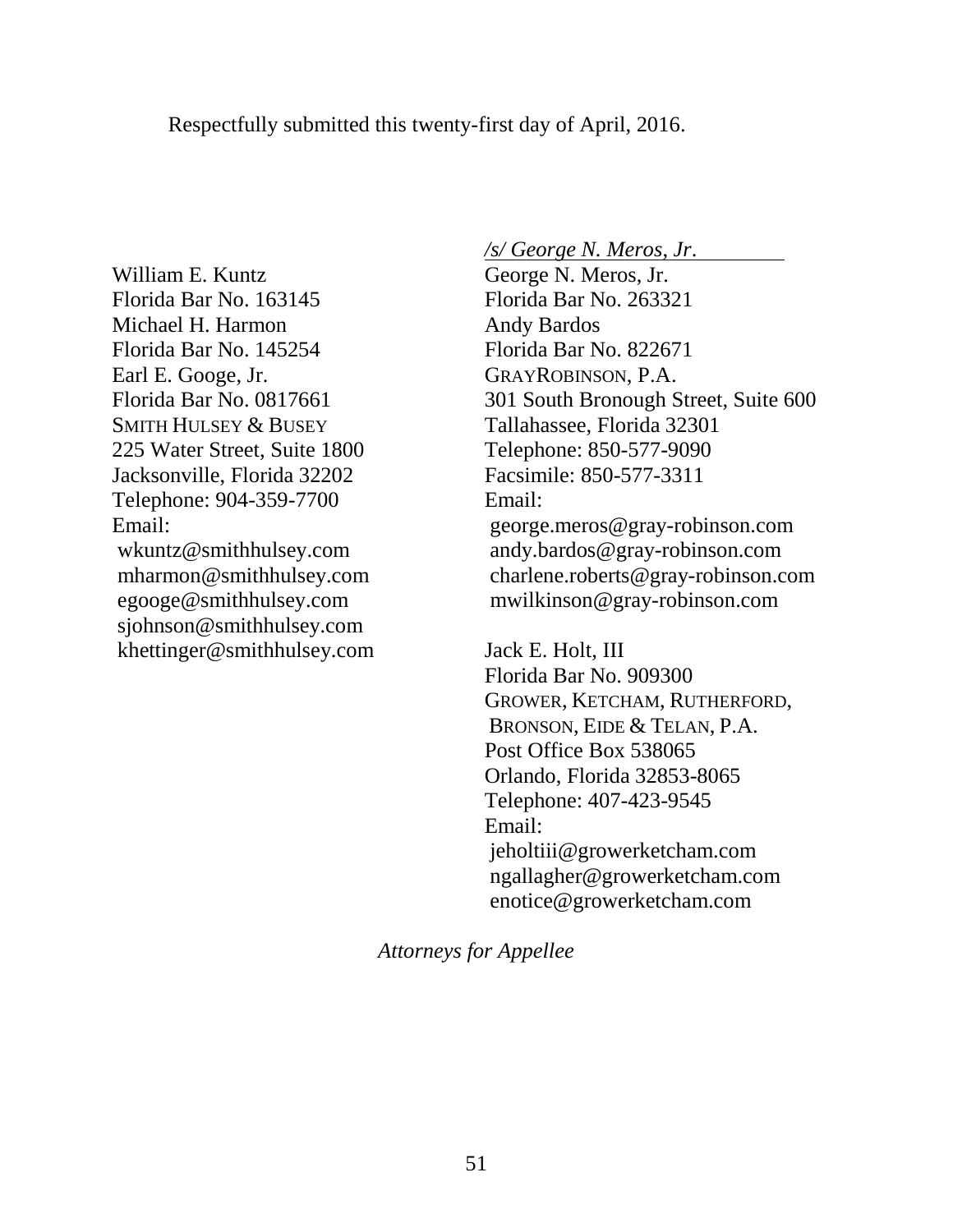# <span id="page-59-0"></span>**CERTIFICATE OF SERVICE**

I certify that the foregoing brief was served by electronic transmission this twenty-first day of April, 2016, on the individuals identified on the Service List that follows.

*/s/ Andy Bardos*

Andy Bardos Florida Bar No. 822671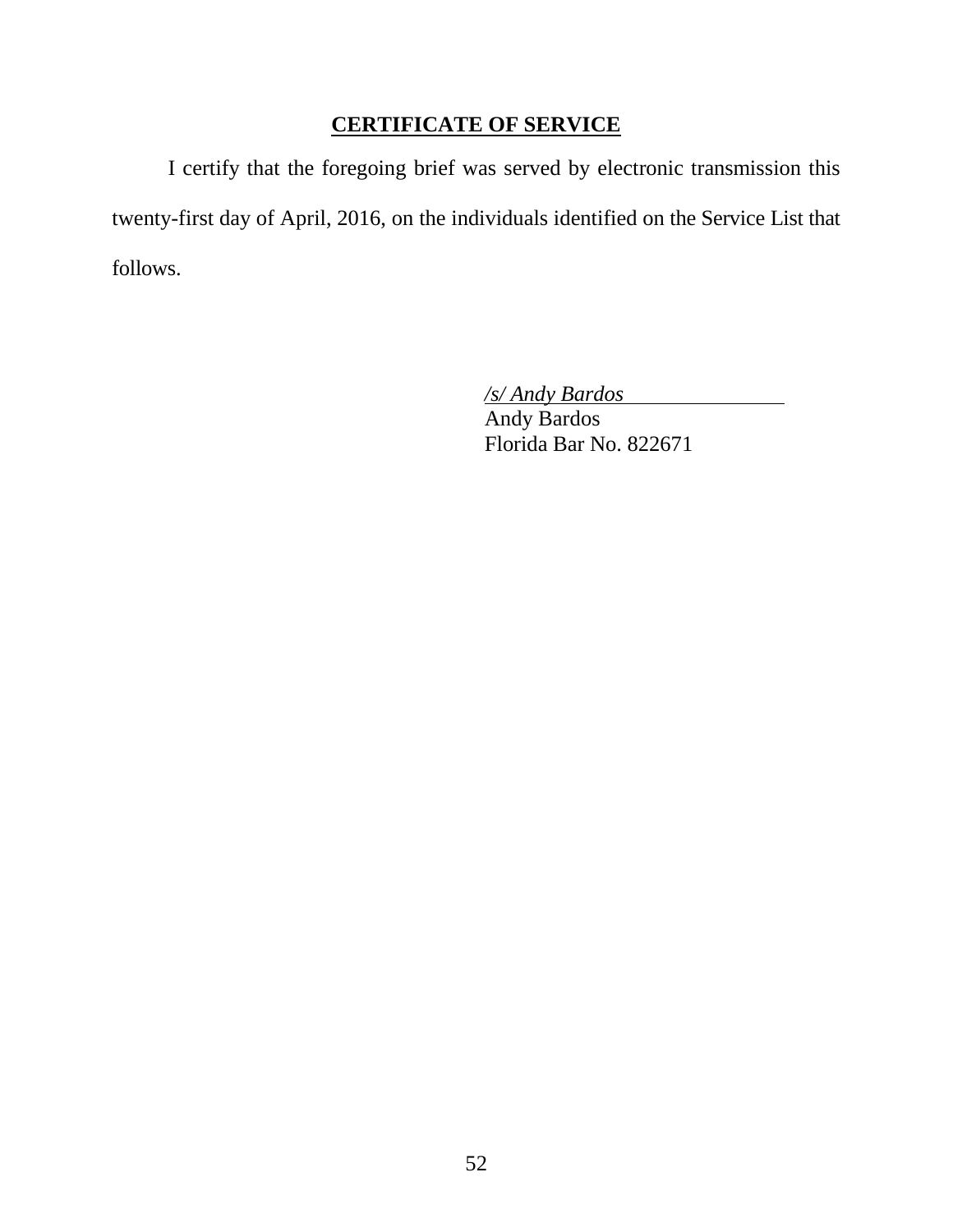#### **SERVICE LIST**

John J. Schickel Howard C. Coker Charles A. Sorenson Coker, Schickel, Sorenson, Posgay, Camerlengo & Iracki 136 East Bay Street Jacksonville, Florida 32202 jjs@cokerlaw.com hcc@cokerlaw.com cas@cokerlaw.com rms@cokerlaw.com

P. Scott Mitchell Kathryn L. Hood Fuller, Mitchell, Hood & Stephens, LLC 2565 Barrington Circle Tallahassee, Florida 32308 smitchell@fmhslaw.com khood@fmhslaw.com cmcrae@fmhslaw.com

Brian S. Gowdy Creed & Gowdy, P.A. 865 May Street Jacksonville, Florida 32204 bgowdy@appellate-firm.com filings@appellate-firm.com

John R. Saalfield Duke Regan 245 Riverside Avenue, Suite 400 Jacksonville, Florida 32202 saalfield.filings@saalfieldlaw.com

Philip M. Burlington Burlington & Rockenbach, P.A. 444 West Railroad Avenue, Suite 430 West Palm Beach, Florida 33401 pmb@flappellatelaw.com lab@flappellatelaw.com

Margaret C. Binzer Polsinelli PC 1401 I Street, N.S., Suite 800 Washington, D.C. 20005 pbinzer@polsinelli.com

Brian Pantaleo Locke Lord LLP 525 Okeechobee Boulevard, Suite 1600 West Palm Beach, Florida 33401 brian.pantaleo@lockelord.com

Borden R. Hallowes 545 Oglethorpe Avenue, Suite 202 St. Simons Island, Georgia 31522 bhallowes@bellsouth.net cshallowes@gmail.com

Joshua P. Welsh Bush Ross, P.A. P.O. Box 3913 Tampa, Florida 33601-3913 jwelsh@bushross.com sseals@bushross.com osmith@bushross.com

Thomas S. Edwards, Jr. Edwards & Ragatz, P.A. 501 Riverside Avenue, Suite 601 Jacksonville, Florida 32202 tse@edwardsragatz.com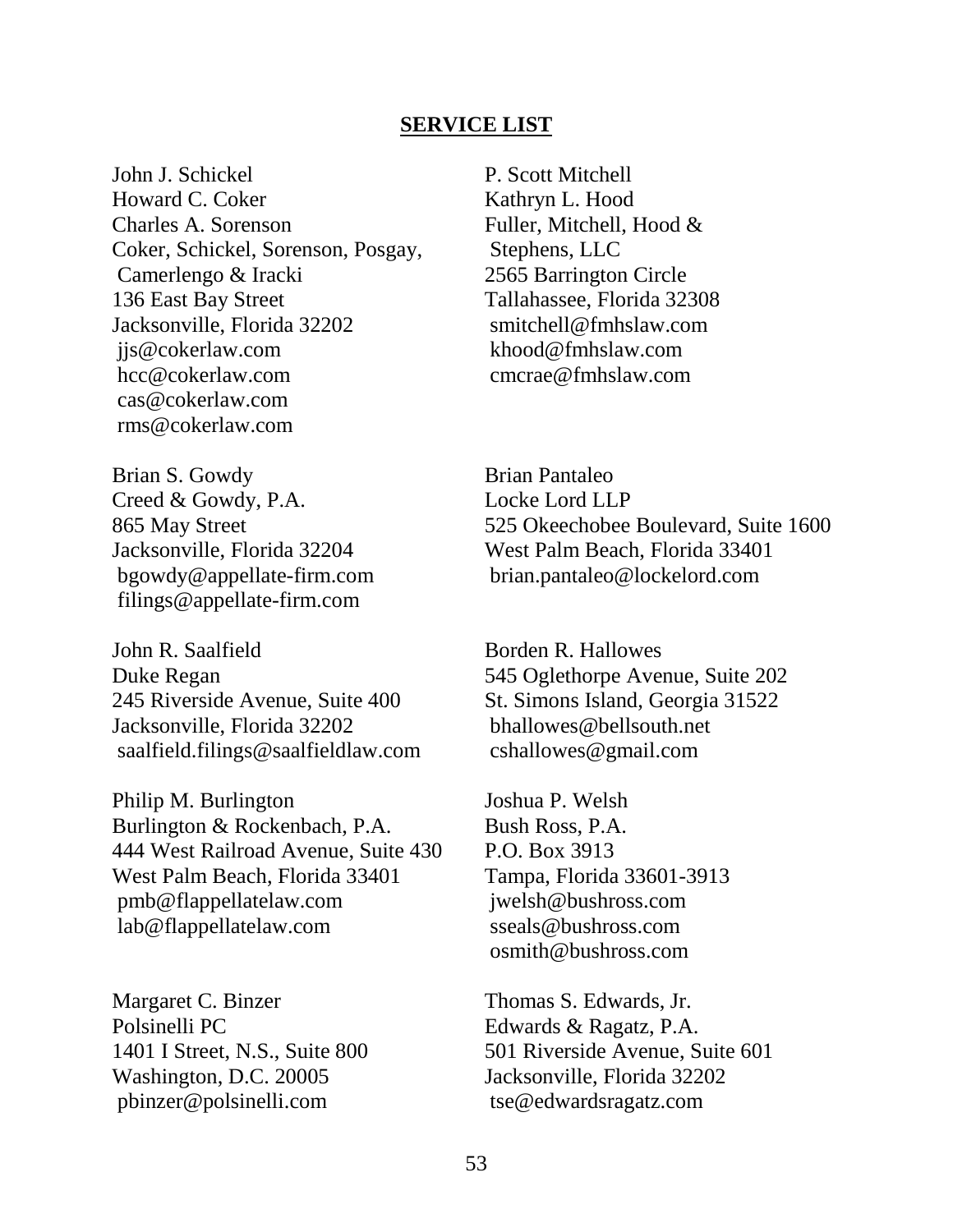Katherine E. Giddings Kristen M. Fiore Diane G. Dewolf Akerman LLP 106 East College Avenue, Suite 1200 Tallahassee, Florida 32301 katherine.giddings@akerman.com kristen.fiore@akerman.com diane.dewolf@akerman.com

Michael R. Callahan James W. Hutchison Katten Muchin Rosenman LLP 525 West Monroe Street Chicago, Illinois 60661 michael.callahan@kattenlaw.com james.hutchison@kattenlaw.com

Paul E. Dwyer Benjamin R. Davis Locke Lord LLP 2800 Financial Plaza Providence, Rhode Island 02903 paul.dwyer@lockelord.com benjamin.davis@lockelord.com

Kirk S. Davis Akerman LLP 401 East Jackson Street, Suite 1700 Tampa, Florida 33602 kirk.davis@akerman.com debbie.cantwell@akerman.com

W. Douglas Childs Linda M. Hester 1551 Atlantic Boulevard Jacksonville, Florida 32207 dchilds@childslegalgroup.com lhester@childslegalgroup.com pcreech@childslegalgroup.com mowens@childslegalgroup.com

Jesse F. Suber Henry, Buchanan, Hudson, Suber & Carter, P.A. 2508 Barrington Circle Tallahassee, Florida 32308 mmeservice@henryblaw.com cdulay@henryblaw.com

Andrew S. Bolin Beytin, McLaughlin, McLaughlin, O'Hara, Bocchino& Bolin, P.A. 201 North Franklin Street, Suite 2900 Tampa, Florida 33602 asb@law-fla.com mrg@law-fla.com

Kathleen Trebat Pankau The Joint Commission One Renaissance Boulevard Oakbrook Terrace, Illinois 60181-4294 kpankau@jointcommission.org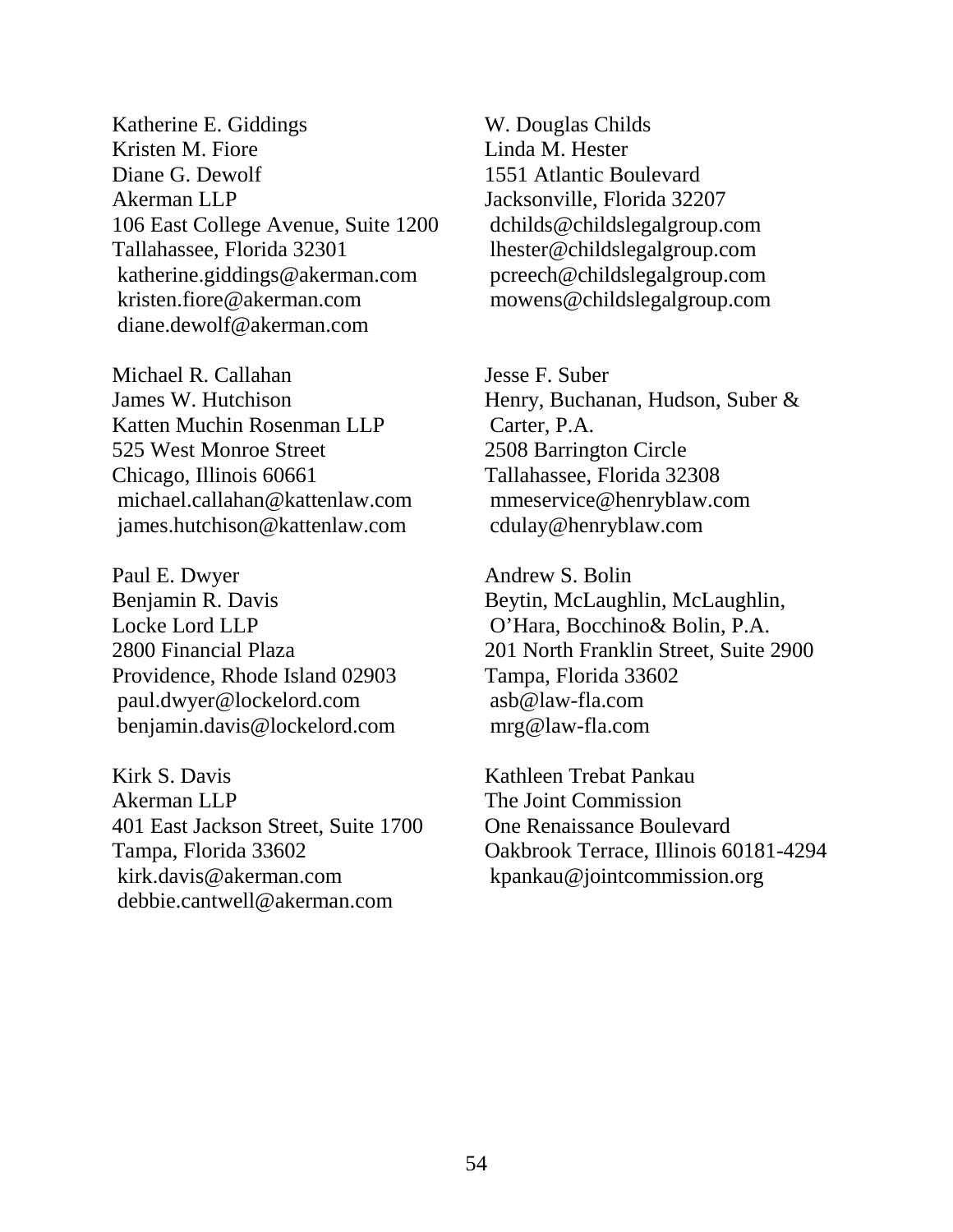Christopher V. Carlyle, B.C.S. The Carlyle Appellate Law Firm The Carlyle Building 1950 Laurel Manor Drive, Suite 130 The Villages, Florida 32162 ccarlyle@appellatelawfirm.com served@appellatelawfirm.com

George A. Vaka Nancy A. Lauten Richard N. Asfar Vaka Law Group, P.L. 777 South Harbour Island Boulevard Suite 300 Tampa, Florida 33602 gvaka@vakalaw.com nlauten@vakalaw.com rasfar@vakalaw.com lbarbosa@vakalaw.com svaka@vakalaw.com

Elizabeth J. Campbell Locke Lord LLP 525 Okeechobee Boulevard Suite 1600 West Palm Beach, Florida 33401 ecampbell@lockelord.com